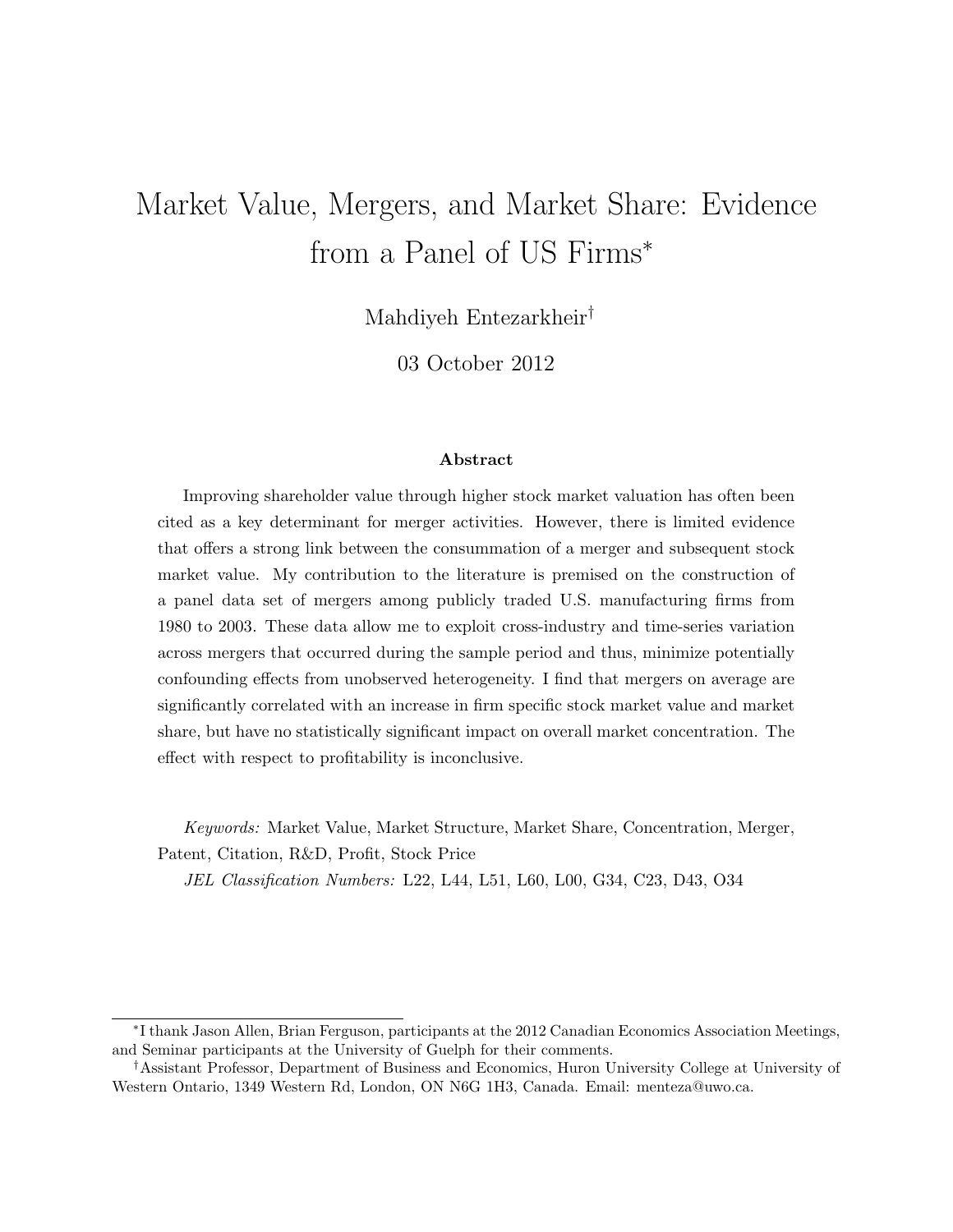## 1 Introduction

Jim Rogers, Duke Energy CEO, in a press release explained the goal of the announced merger between Duke Energy Corp. and Progress Energy Inc. in 2011 as: "By merging our companies, we can do that more economically for our customers, improve shareholder value and continue to grow." Progress Energy CEO, Bill Johnson, also said: "It makes clear, strategic sense and creates exceptional value for our shareholders."<sup>1</sup>

Firms use mergers as a strategy to increase market share, improve shareholder value, exploit efficiencies, diversify product portfolios, and obtain market power.<sup>2</sup> The theoretical literature in industrial organization has addressed the market outcomes of mergers extensively (e.g., Salant et al., 1983, Perry and Porter, 1985, Farrell and Shapiro, 1990, and McAfee and Williams, 1992). However, these studies do not offer a consensus.

The empirical literature is similarly ambiguous. These studies find that mergers are not that profitable for acquiring firms, and target firms tend to experience lower profitability over the period of merger (e.g., Mueller, 1985, Ravenscraft and Scherer, 1989, Maksimovic and Phillips, 2001, and Andrade et al., 2001).<sup>3</sup> Further, most empirical studies on merger effects focus on product prices of a single industry (Ashenfelter et al., 2009). Only a few of these papers investigate the impact of mergers on other outcome variables, such as market share, load factor, and capacity (e.g., Packalen and Sen, 2011, Coloma, 2002, and Borenstein,  $1990$ ).<sup>4</sup>

<sup>1</sup>"Duke, Progress to Merge"

<sup>(</sup>http://www.elp.com/index/display/article-display/6142111616/articles/utility-automation-engineeringtd/volume-16/issue-2/departments/notes/duke-progress-to-merge.html; last accessed 27 Sept. 2012). This merger was completed on July 2012 ("Duke Energy and Progress Energy Have Merged," https://www.duke-energy.com/corporate-merger/; last accessed 27 Sept. 2012).

<sup>2</sup>The merger mania during 1990s disappeared with the 9-11 attack and corporate scandals. Merger activities increased in early 2000, but again disappeared after the financial meltdown in 2007. As financial markets started to recover in 2010, merger activities increased once again (Peball et al., 2011, p.285).

<sup>3</sup>Mueller (1985) utilizes Federal Trade Commission surveys from 1950 to 1972. Ravenscraft and Scherer (1989) employ data on the U.S. manufacturing sector from 1957 to 1977. Maksimovic and Phillips (2001) use the longitudinal research database (LRD) from 1974 to 1992. Andrade et al. (2001) employ Compustat data from 1973 to 1998.

<sup>4</sup>Packalen and Sen (2011) examine market share in the gasoline industry from 1988 to 1998. Coloma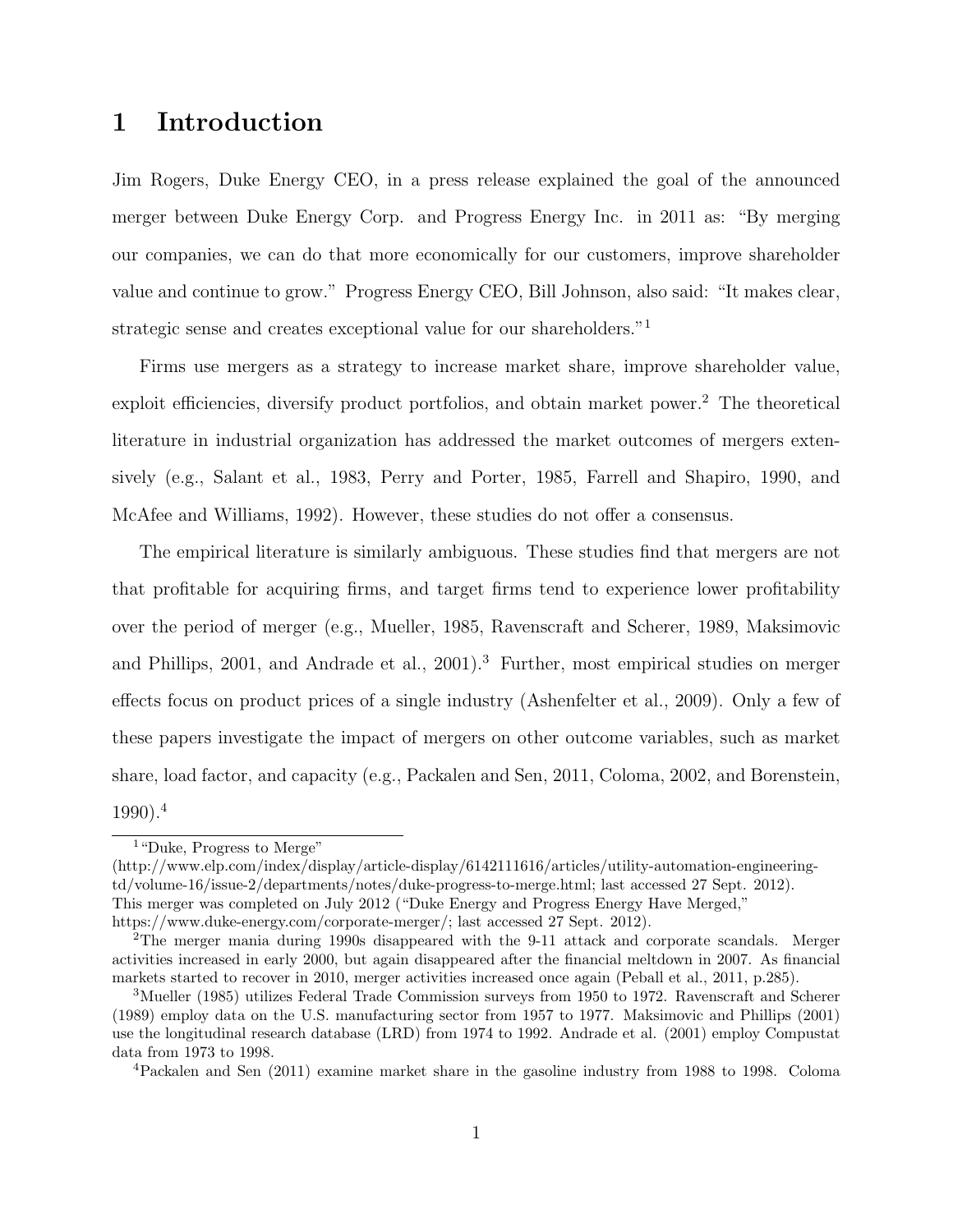This paper examines the market outcome of mergers in a multi-industry context by investigating merger induced changes in firm specific market value, market share, market concentration, stock market prices, and profits. My paper adds to the empirical literature in several aspects. First, I construct a unique panel of more than 6,000 merging and nonmerging publicly traded U.S. manufacturing firms from 1980 to 2003. This sample facilitates a multi-industry analysis of more than 1,000 mergers available from the Thompson Financial SDC Platinum data set, which contains firm specific information for both before and after merger periods. I also evaluate market outcomes of mergers in a different panel data sample based on the merger information from the Bloomberg data set as a robustness check. This sample contains information on more than 400 mergers.

According to Pautler (2003), most of the previous empirical literature on mergers across several industries are only focused on transactions that occurred prior to 1980, and the samples are not based on panel data (e.g., Ravenscraft and Scherer, 1989, Ravenscraft and Pascoe, 1989, and Mueller et al., 1980). Therefore, the findings of previous studies might be biased by potentially confounding effects of unobserved firm and industry heterogeneities. The panel nature of my data mitigates the potentially confounding effects of unobserved time invariant firm specific characteristics that might be correlated with the likelihood of merging. Such a multi-industry analysis based on longitudinal data makes an empirical basis for antitrust enforcements, and the results have the potential to be generalized to different cases.

The other distinguishing aspect of the constructed sample is the long time span (23 years), which allows me to examine the long-run effects of mergers. To my knowledge, the only other long-run multi-industry analysis of mergers on firm value is Malmendier et al. (2012), who examines the long-run impacts of mergers on abnormal returns using panel data on mergers for more than 20 years.<sup>5</sup> However, this study employs a sample of contested

<sup>(2002)</sup> investigates price, quantity, and market share in the gasoline industry from 1998 to 2000. Borenstein (1990) focuses on price, market share, load factor, and capacity of airline mergers from 1985 to 1987.

<sup>&</sup>lt;sup>5</sup>Malmendier et al. (2012) obtain merger data from the SDC, and the time span of their analysis is from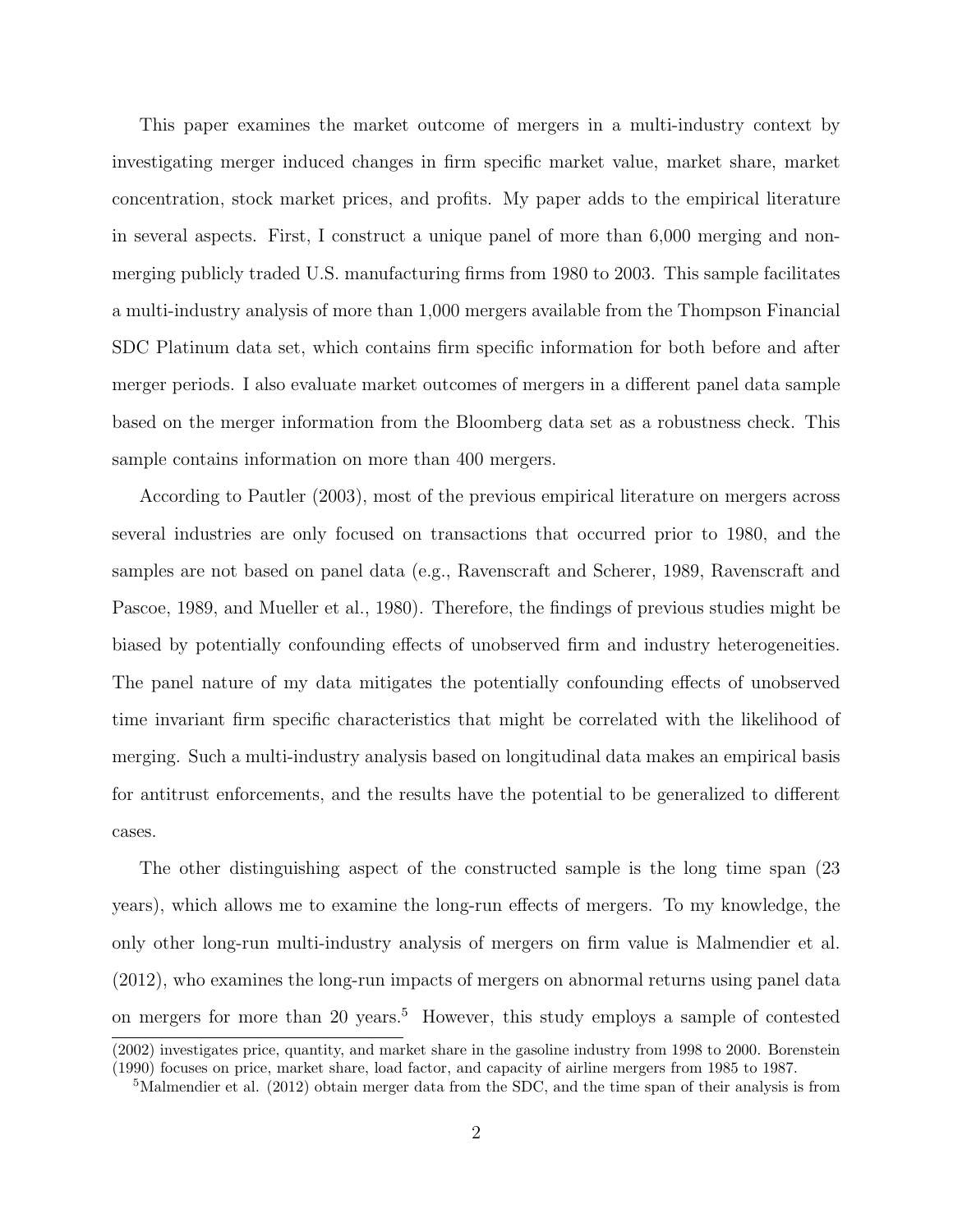mergers which might not be a representative for the merger population.

Second, my data contain information on innovative activities of firms, patenting and patent citations. This information allow me to control for the impact of intangible assets of firms in the examination of merger impacts on stock market valuation of firms.<sup>6</sup> Previous studies on merger induced changes in stock market value employ market event analysis around the time of merger.<sup>7</sup> These studies do not control for the important role of the intangible assets in firm valuations.

Further, literature only offers limited empirical studies on the impact of market structure on market value (e.g., Lindenberg and Ross, 1981 and Hirschey, 1985). These studies generally focus on a cross-section of firms and do not reach into a consensus on the market structure impact. As a result, my paper also contributes to the market structure literature by evaluating the impact of mergers on market value, while taking into account the effect of intangible assets. Moreover, I use an instrumental variables (IV) strategy to estimate market value impacts of mergers to correct for potential measurement errors arising from simultaneity bias. As far as I am aware, none of the previous studies employs the IV strategy in investigating the impact of mergers on market value using such a broad sample of manufacturing firms with more than 20 years of observations.<sup>8</sup>

Third, this paper also adds to the literature on merger induced changes in firms' market share in a multi-industry context. In the theoretical literature, McAfee and Williams (1992) find that the market share of the merged firm is smaller than the merging firms' combined premerger market share. Farrell and Shapiro (1990) show that when merger induced efficiencies

<sup>1985</sup> to 2009.

 $6$ According to Griliches (1981), Hall et. al. (2005), Chauvin and Hirschey (1993), Hall (1988), and Hall (1993), intangible assets are important determinants of firms' stock market valuation, as they increase future cash flows of firms.

<sup>7</sup>Jarrell and Poulsen (1989) and Jensen and Ruback (1983) find large returns for stockholders of target firms. Jensen (1988) finds that the returns to stock holders of acquiring firms are positive, but relatively small.

<sup>8</sup> In the finance literature, Rhodes-Kropf et al. (2005) focus on the reverse correlation and examine the impact of market valuation on mergers. They find that firms' misvaluation is the reason behind merger activities.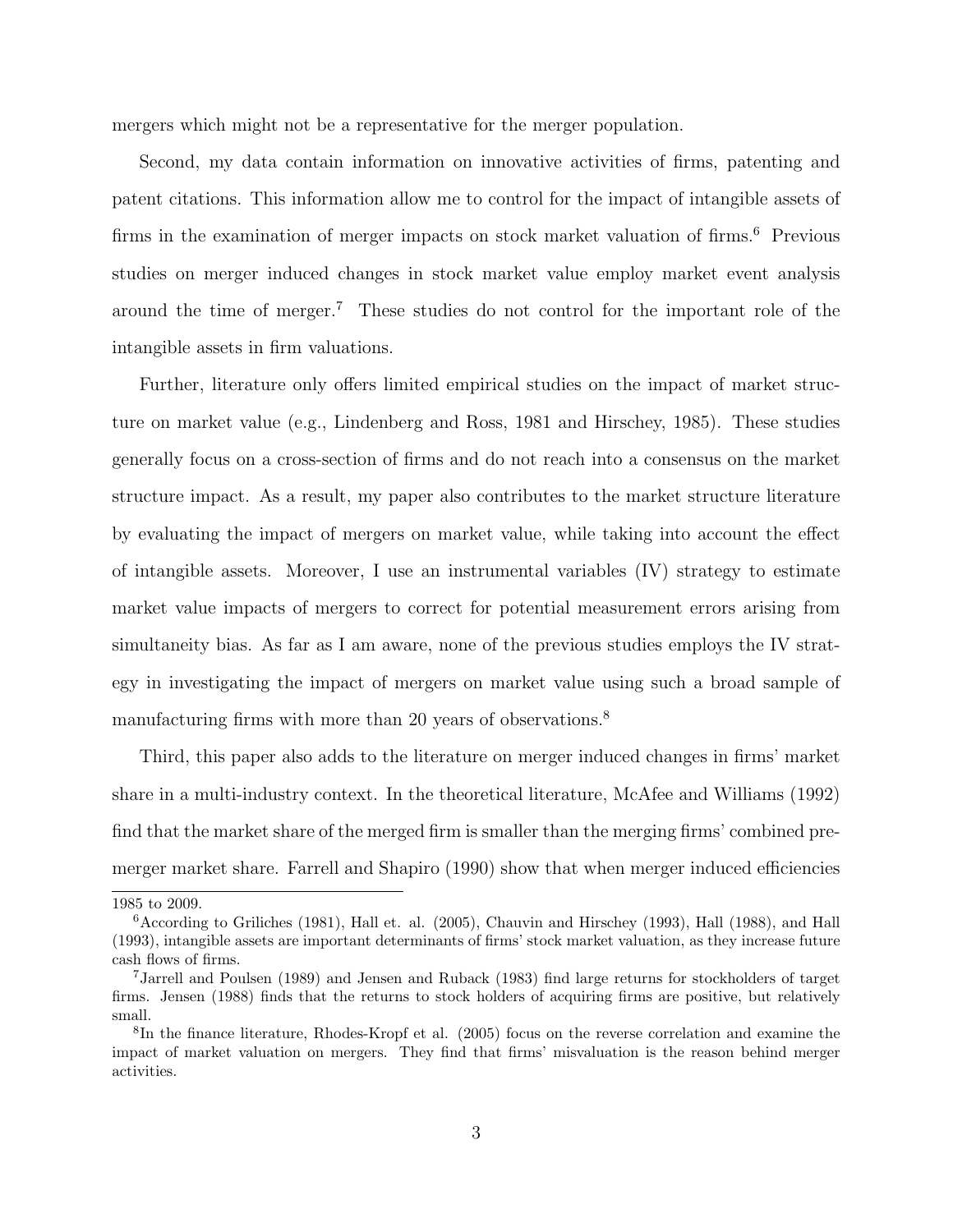are present, they help the merging firms to regain their combined pre-merger market share in the post-merger period. According to Packalen and Sen (2011), previous empirical studies only offer limited evidence on merger induced changes in market share, and they are generally limited to single industry analyses. This study also employs panel data based on financial indices to examine the impact of mergers on market concentration, stock market prices, and different profit measures.

The findings of this paper suggest that mergers increase stock market value, which imply a positive correlation between market structure and firm's market value. IV estimates of the effect of mergers on market value are comparable to non-instrumented estimates. The merger induced changes in market share are positive and statistically significant. More specifically, the long-run effects illustrate that manufacturing firms regain their market share in the post-merger period, and merger induced efficiencies are present. I also find evidence for an increase in stock market prices due to mergers. Furthermore, as the number of years that firms are observed in the post-merger period lengthens, the positive impact from mergers on stock market prices tend to become smaller on average.

Mergers also do not show any statistically significant change of concentration in the acquiring firms' industries. This implies that firms do not merge for the purpose of securing market power, and this finding is compatible with Andrade et al. (2001) who explain the purpose of mergers is not obtaining market power since 1940s due to changes in antitrust regulations. Mergers in the manufacturing sector also have inconclusive effect on profit. Furthermore, I find that the impact of mergers on market value is heterogeneous to firm size. Larger firms will experience higher market value if they decide to merge, probably because mergers involve combining assets which lead to an increase in their size, and possibly reduce their costs. In summary, my study offers some robust evidence and clarity on how firms benefit from mergers.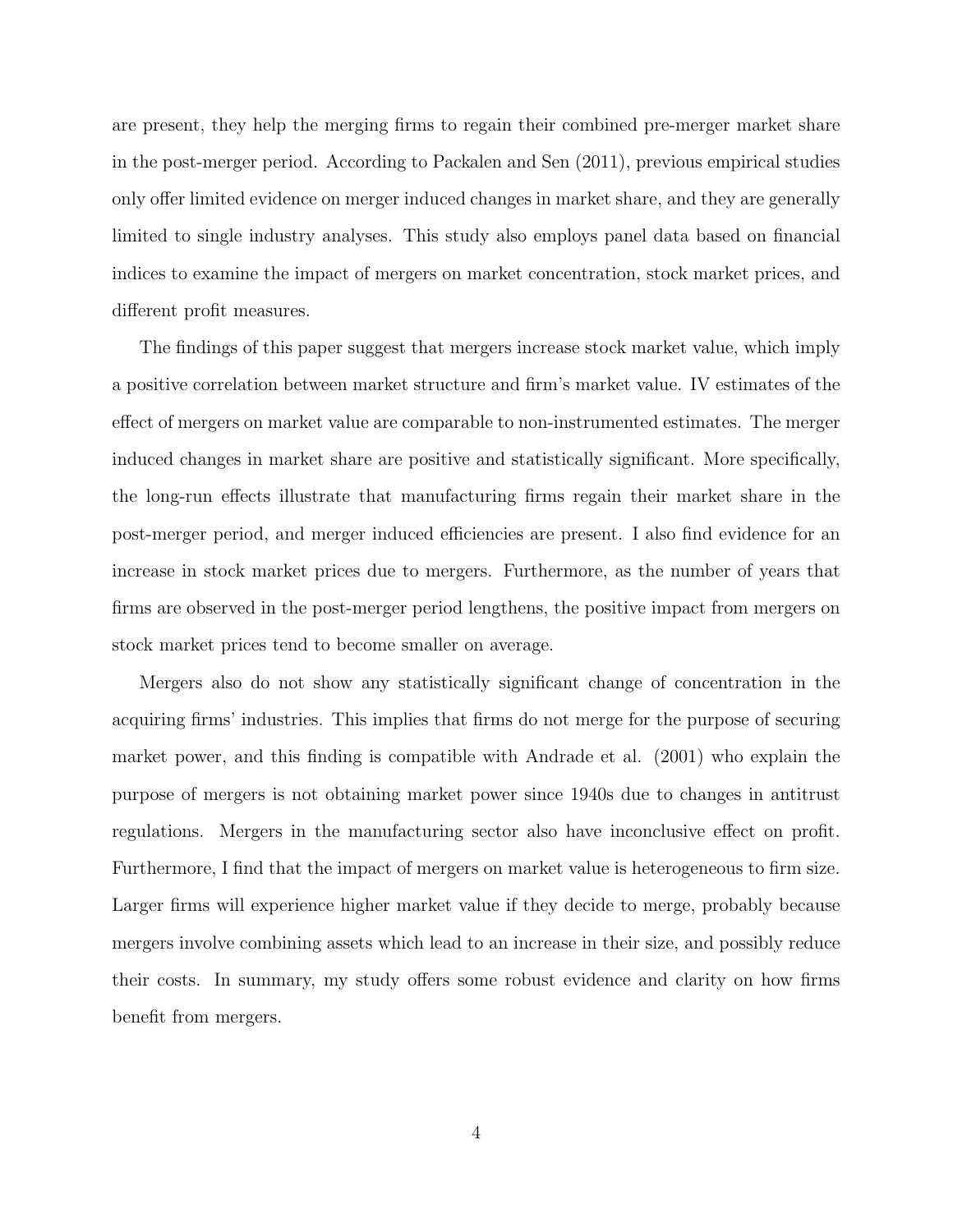### 2 Empirical Framework

#### 2.1 Mergers and Market Value

The empirical model that I employ to assess the impact of mergers on the market value of firms is based on Griliches (1981) and Hall et al. (2005). The general specification for a firm's market value function is

$$
MarketValue_{it} = SV_{it} (TA_{it} + \gamma INA_{it})^{\sigma}.
$$
\n(1)

The variable *Market Value<sub>it</sub>* is the the market value of firm i in year t. Following Hall et al. (2005), the market value of a firm is calculated as the sum of the current market value of common and preferred stocks, long-term debt adjusted for inflation, and short-term debts of the firm net of assets. The variable  $SV_{it}$  is marginal shadow value of assets. The variables  $TA_{it}$  and  $INA_{it}$  are tangible and intangible assets, respectively. Their measurement is discussed shortly.

Using a logarithmic function, equation (1) becomes

$$
logMarketValue_{it} = logSV_{it} + \sigma logTA_{it} + \sigma log\left(1 + \gamma \frac{INA_{it}}{TA_{it}}\right). \tag{2}
$$

In the analysis of Hall et al. (2005), the variable  $logSV_{it}$  includes time fixed effects  $(m_t)$  and the error term  $(\epsilon_{it})$ . The term  $\epsilon_{it}$  denotes the other factors that influence market value of firms. I assume that  $\epsilon_{it}$  is additive, independently and identically distributed across firms and over time, and serially uncorrelated. The coefficient  $\gamma$  is the shadow price of the intangible asset to tangible asset ratio. The parameter  $\sigma$  is a scale factor in the value function.<sup>9</sup> Moving the variable  $TA_{it}$  to the left-hand side in equation (2) allows left-hand side of this equation

 $9$ According to Hall et al. (2005), the assumption of constant returns to scale with respect to assets usually holds in the cross-section. Thus,  $\sigma$  becomes one.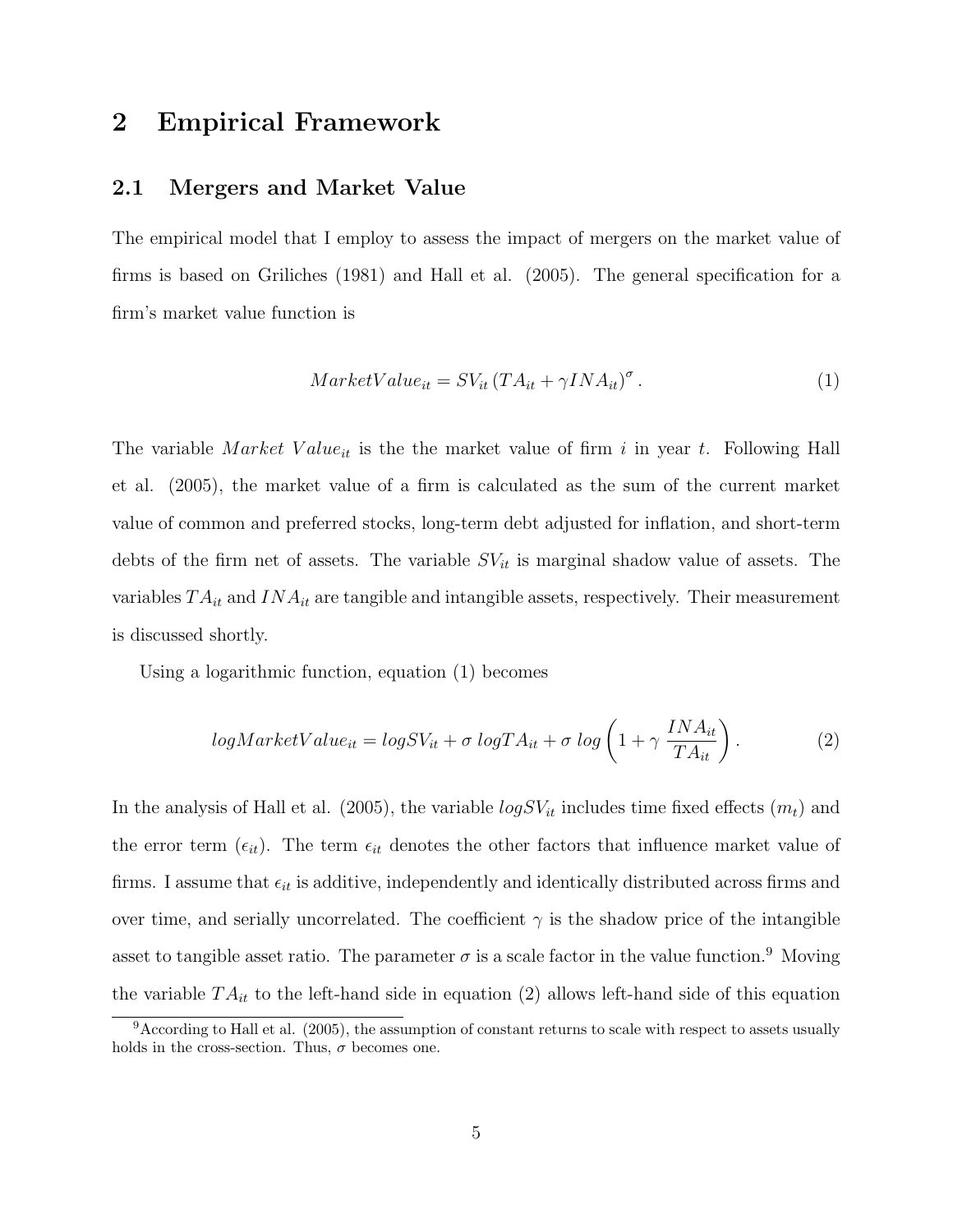to be written as  $log\left(\frac{Market\ Value_{it}}{TA_{it}}\right)$  or Tobin's q. Equation (2) then becomes

$$
logq_{it} = log\left(1 + \gamma \frac{INA_{it}}{TA_{it}}\right) + m_t + \epsilon_{it}.
$$
\n(3)

Following Hall et al. (2005), the variable  $TA_{it}$  is measured by the book value of firms based on their balance sheet. The book value of a firm is calculated as the sum of net plant and equipment, inventories, investments in unconsolidated subsidiaries, and intangibles and others. All components of  $TA_{it}$  are adjusted for inflation.<sup>10</sup>  $INA_{it}$  is estimated based on the approach of Hall et al. (2005), who measure the variable  $INA_{it}$  with  $R\&D$  intensity  $(R\&Dstock_{it}/TA_{it})$ , patent intensity  $(PATstock_{it}/R\&Dstock_{it})$ , and citation intensity  $(CITE stock_{it}/PATstock_{it})$ . The variables  $R\&Dstock_{it}$ ,  $PATstock_{it}$ , and  $CITEstock_{it}$  measure the stock of  $R\&D$ , patents, and citations, respectively. These variables are constructed based on a declining balance formula with the depreciation rate of  $15\%$ .<sup>11</sup> Hall et al. (2005) justify their method for measuring  $INA_{it}$  of a firm by arguing that the firm's  $R\&D$  expenditures show the intention of the firm to innovate. The R&D expenditures might become successful and result in an innovation. Patents of the firm catalogue the success of the innovative activity, and the importance of each patent is measured by the number of times it is cited in subsequent patents. Therefore, I employ  $R\&D$ , patent, and citation intensities to measure  $INA_{it}$ , and equation (3) becomes

$$
log q_{it} = log \left( 1 + \gamma_1 \left( \frac{R \& Dstock}{TA} \right)_{it} + \gamma_2 \left( \frac{PATstock}{R \& Dstock} \right)_{it} + \gamma_3 \left( \frac{CITEstock}{PATstock} \right)_{it} \right) + m_t + \epsilon_{it}.
$$
\n(4)

 $^{10}$ Inflation adjustments are based on the CPI urban U.S. index for 1992 (Source: http://www.bls.gov). <sup>11</sup>Following Hall et al. (2005), the employed declining balance formula is  $K_t = (1 - \delta)K_{t-1} + flow_t$ . The variables  $K_t$  and  $flow_t$  stand for knowledge stock and knowledge flow at time t, respectively. I define the initial stock of knowledge variables as the initial sample values of the knowledge variables similar to Noel and Schankerman (2006). I select the parameter  $\delta$  or depreciation rate equal to 15%. Most researchers settled with this deprecation rate (Hall et al., 2000, 2005, and 2007). Hall and Mairesse (1995) show experiments with different deprecation rates, and they conclude that changing the rate from 15% does not make a difference. As a result, I select  $\delta = 15\%$ , and this selection assists in easy comparisons to previous studies.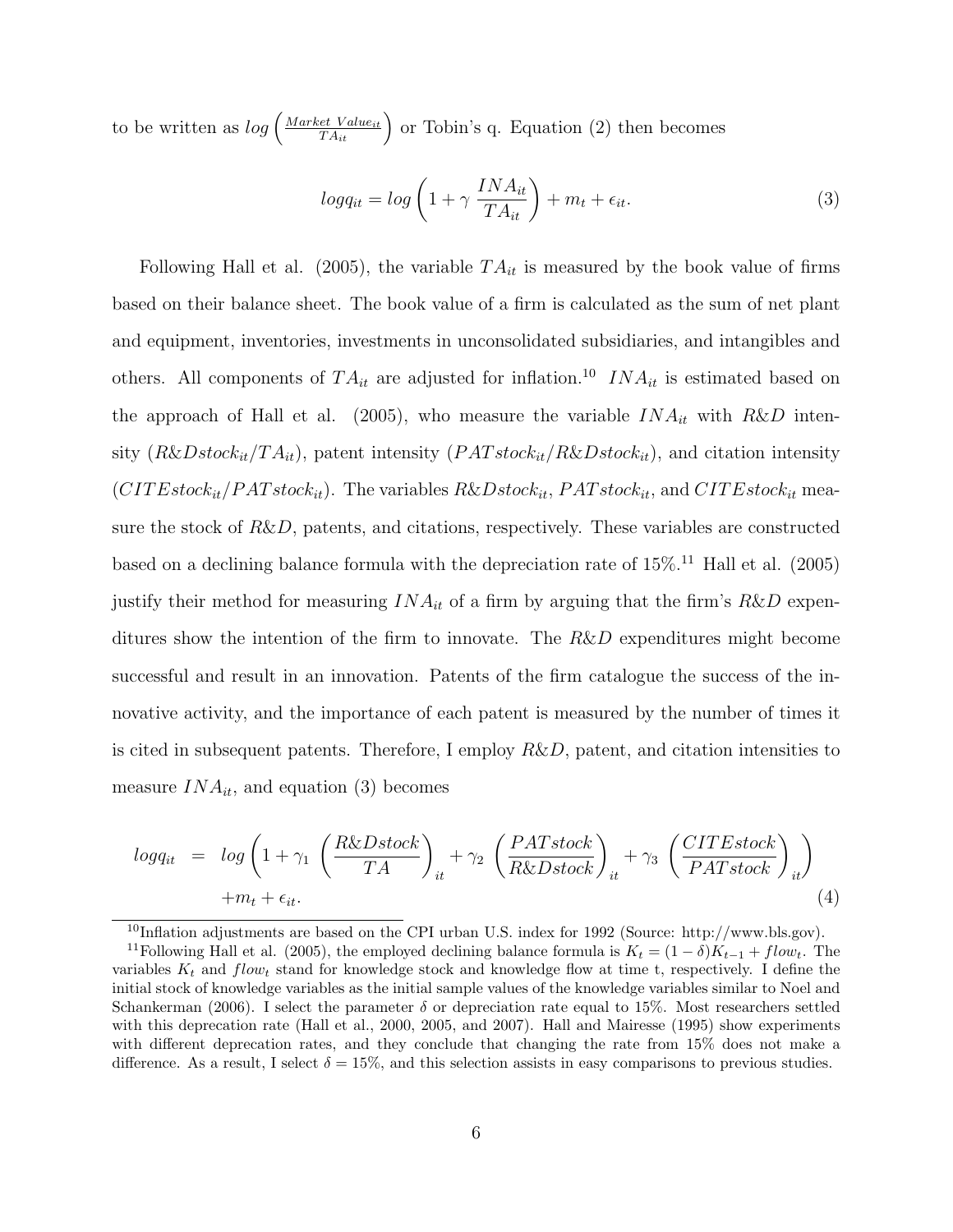There is a difference between the application and grant date of patents. Out of the patents applied close to the end date of the sample, only a small fraction is granted, and the rest are granted outside the reach of the sample. This issue indicates truncation in patent counts. Citation counts are also truncated. Truncations in citations happen since only citations that occur within the sample are observable. I correct for these truncations. As a result, the  $PATstock_{it}$  and  $CITEstock_{it}$  variables are built based upon patent and citation counts, which are corrected for the truncation problems. See Appendix A for a more detailed explanation of the correction procedures.

To estimate the impact of mergers on the market value of firms, I augment equation (4) with an indicator variable which is equal to one for post-merger years for merging firms  $(DPostMerge_{it})$  following Ashenfelter et.al. (2009). To control for the effect of demand shocks, I include the firm level distributed sales ( $log sale_{it}$  and  $log sale_{it-1})$ . I also add the variable  $logemplope_{it}$  to control for the size of the firm. The variable  $logemplope_{it}$  is measured by the log of the number of employees in a company. In years that an acquiring firm merges with another company,  $logemplope_{it}$  is the sum of the employee number in the acquiring and target firms.<sup>12</sup> Therefore, equation  $(4)$  changes to

$$
logq_{it} = log \left( 1 + \gamma_1 \left( \frac{R\&Dstock}{TA} \right)_{it} + \gamma_2 \left( \frac{PATstock}{R\&Dstock} \right)_{it} + \gamma_3 \left( \frac{CITEstock}{PATstock} \right)_{it} \right) + \delta_1 DPostMerge_{it} + \delta_2 log sale_{it} + \delta_3 log sale_{it-1} + \delta_4 logemployee_{it} + m_t + \epsilon_{it}.
$$
\n
$$
(5)
$$

Equation (5) could be estimated with a non-linear least squares estimator, but it is easier to substitute the non-linear terms with series expansions and estimate the equation with a linear estimator, following Bloom et al. (2005) and Noel and Schankerman (2006).<sup>13</sup> This

<sup>&</sup>lt;sup>12</sup>To control for the effects of market structure on market value, I also added the log of a Herfindahl index. I calculated this variable using firm-level sales based on 4-digit SIC codes. I did not include this variable in my specifications, as it did not play a role in deciding market value.

<sup>&</sup>lt;sup>13</sup>I would not approximate  $log(1 + \theta \frac{INA_{it}}{TA_{it}})$  with  $\theta(\frac{INA_{it}}{TA_{it}})$  because such an approximation is right if the ratio of intangible assets to tangible assets is small. However, this ratio is generally large for firms in the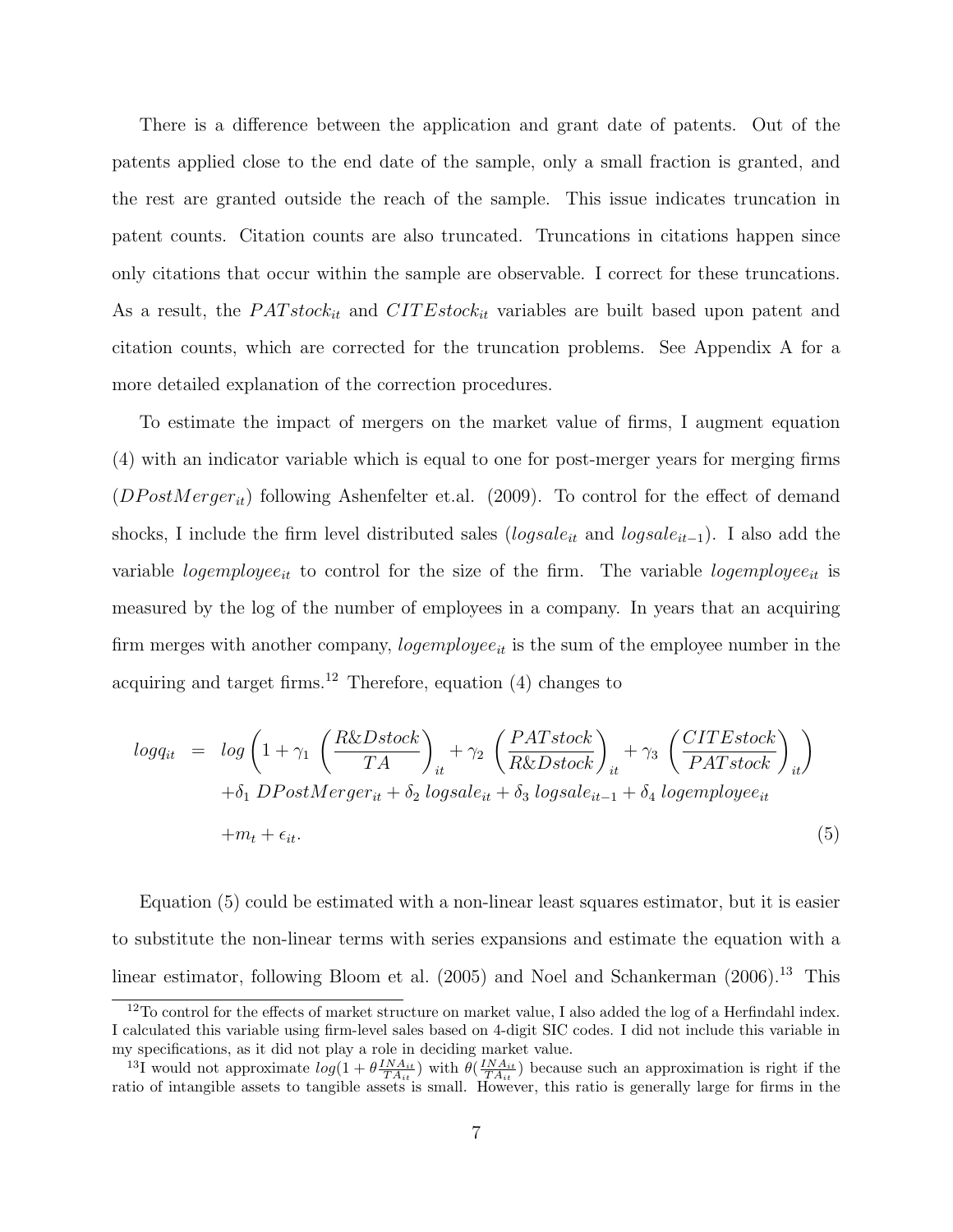approach makes the incorporation of firm fixed effects easier. Some firms might have a permanently higher market value than others due to omitted firm specific effects.<sup>14</sup> With the inclusion of the firm fixed effects, equation (5) becomes

$$
logq_{it} = \gamma_1 \Psi \left( log \left( \frac{R\&Dstock}{TA} \right)_{it} \right) + \gamma_2 \Omega \left( log \left( \frac{PATstock}{R\&Dstock} \right)_{it} \right) + \gamma_3 \Gamma \left( log \left( \frac{CITEstock}{PATstock} \right)_{it} \right) + \delta_1 DPostMerge_{it} + \delta_2 log sale_{it} + \delta_3 log sale_{it-1} + \delta_4 logemployee_{it} + m_t + \alpha_i + \epsilon_{it},
$$
\n(6)

where the parameters  $\Psi$ ,  $\Omega$ , and  $\Gamma$  denote the polynomials of the measures of intangible assets. To avoid the omitted variable bias due to unobserved firm heterogeneities, I estimate equation (6) using a within estimator for panel data. Estimates of equation (6) imply that the fifth order polynomials of knowledge intensity variables are satisfactory. I do not consider the multiplicative terms of the measures of intangible assets in equation (6), because including them do not change the results.

#### 2.2 The Instrumented Impact of Mergers on Market Value

It is plausible that a decision to merge is a response to increases in market value. If this is the case, then estimates based on equation (6) are biased and inconsistent. To isolate the exogenous impact of mergers  $(DPostMerge_{it})$  on market value, I use three instruments and estimate equation  $(6)$  with an instrumental variable approach for panel data.<sup>15</sup>

One of my instruments is an indicator variable which takes a value equal to 1 if the acquiring firm in a merger has experienced another merger(s) in the past two to five years

manufacturing sector.

 $14$ For example, this could be the result of the stock of past innovations at the beginning of the sample, or a better ability of absorbing external technologies for reasons that are not explained by independent variables.

<sup>&</sup>lt;sup>15</sup>A concern that might be raised here is that the endogenous variable (*DP* ostMerger<sub>it</sub>) is a binary variable. In this case the first stage IV estimation has to deal with a binary dependant variable. If I use the standard IV method, the standard errors are still correct and the discontinuity of the endogenous variable does not cause any inconsistency in the estimates following Heckman and Robb (1985), p.185.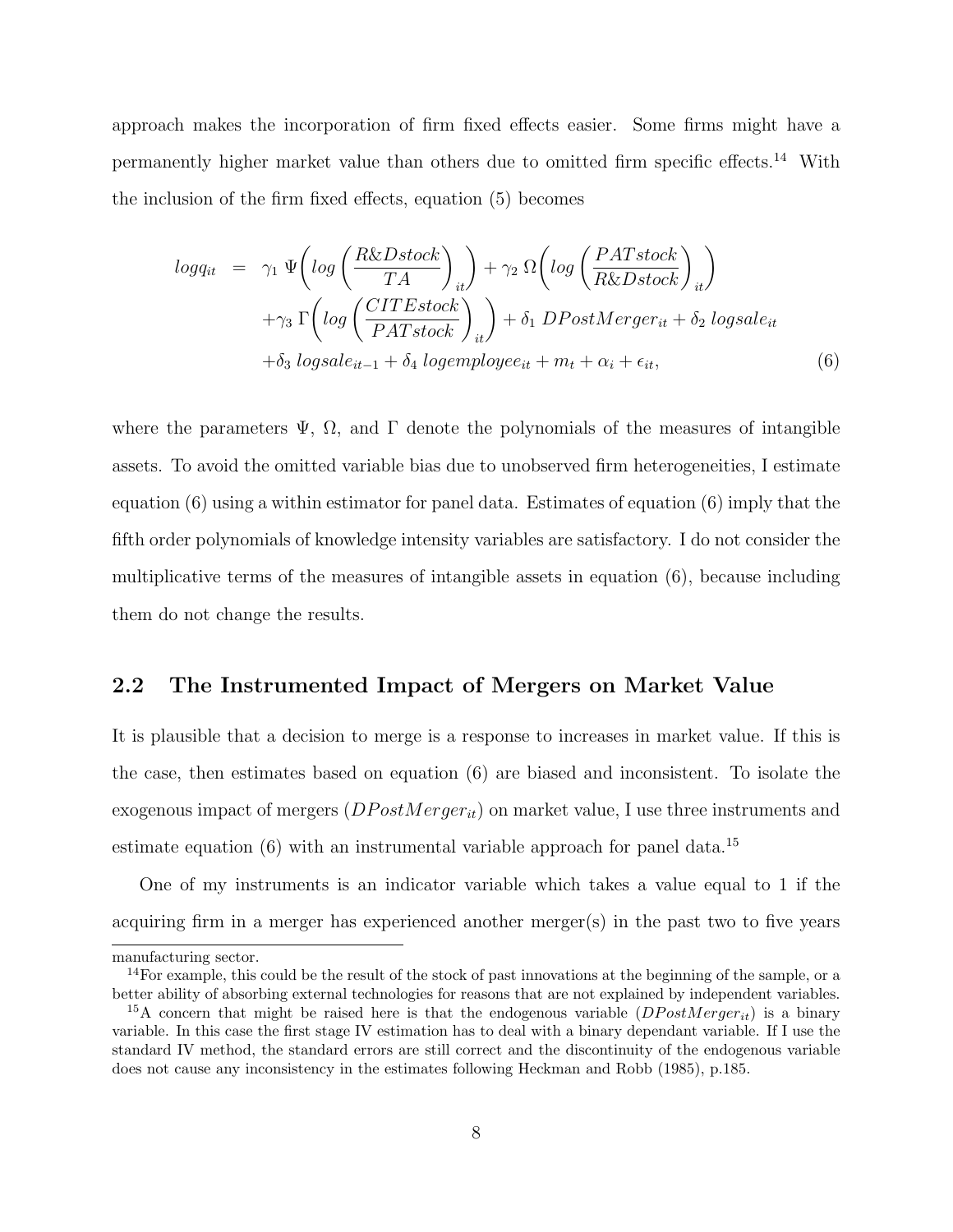(*Merger*2to5<sub>it</sub>). This instrument is relevant as firms with previous merger experiences have a larger size which might have lowered their costs, and increased their profit and market share. Thus, participation in a further merger could generate the same benefits. Additionally, acquiring firms with previous merger experiences might take part in the transition of another merger much easier due to their managerial improvements. I also report results using  $Merge5_{it}$  and  $Merge7_{in}$   $MoreThen5_{it}$  as instruments. These instruments are indicator variables which take a value equal to 1 if the acquiring firm in a merger pair has experienced another merger(s) in the past three to five years and more than five years ago, respectively.

## 2.3 Mergers, Market Share, Market Concentration, Stock Market Prices, and Profit

As one of the goals behind merger activities is increasing the market share, and merger induced changes are not examined that much in the recent empirical literature (Packalen and Sen, 2011), I estimate the impact of mergers on firm specific market share as

$$
logMarketShare_{it} = \alpha_0 + \alpha_1 \ DPostMerge_{it} + m_t + \alpha_i + \epsilon_{it}, \tag{7}
$$

where the variable  $logMarketShare_{it}$  is the summation of the market share of acquiring firm i and target firm in year t when a merger happens. For all other firms, the variable  $logMarketShare_{it}$  is the market share of firm i in year t. The market share of each firm is measured using firm-level sales based on 4-digit SIC codes. I do not use equation (6) to estimate the impact of mergers on market share as tangible and intangible assets are not important in market share. The specification in equation (7) is consistent with previous studies in the literature, such as Packalen and Sen (2011). Additionally, as a merger causes industry production to be reallocated among firms and changes the number of firms in the market, I examine the effect of mergers on concentration in acquiring firms' market based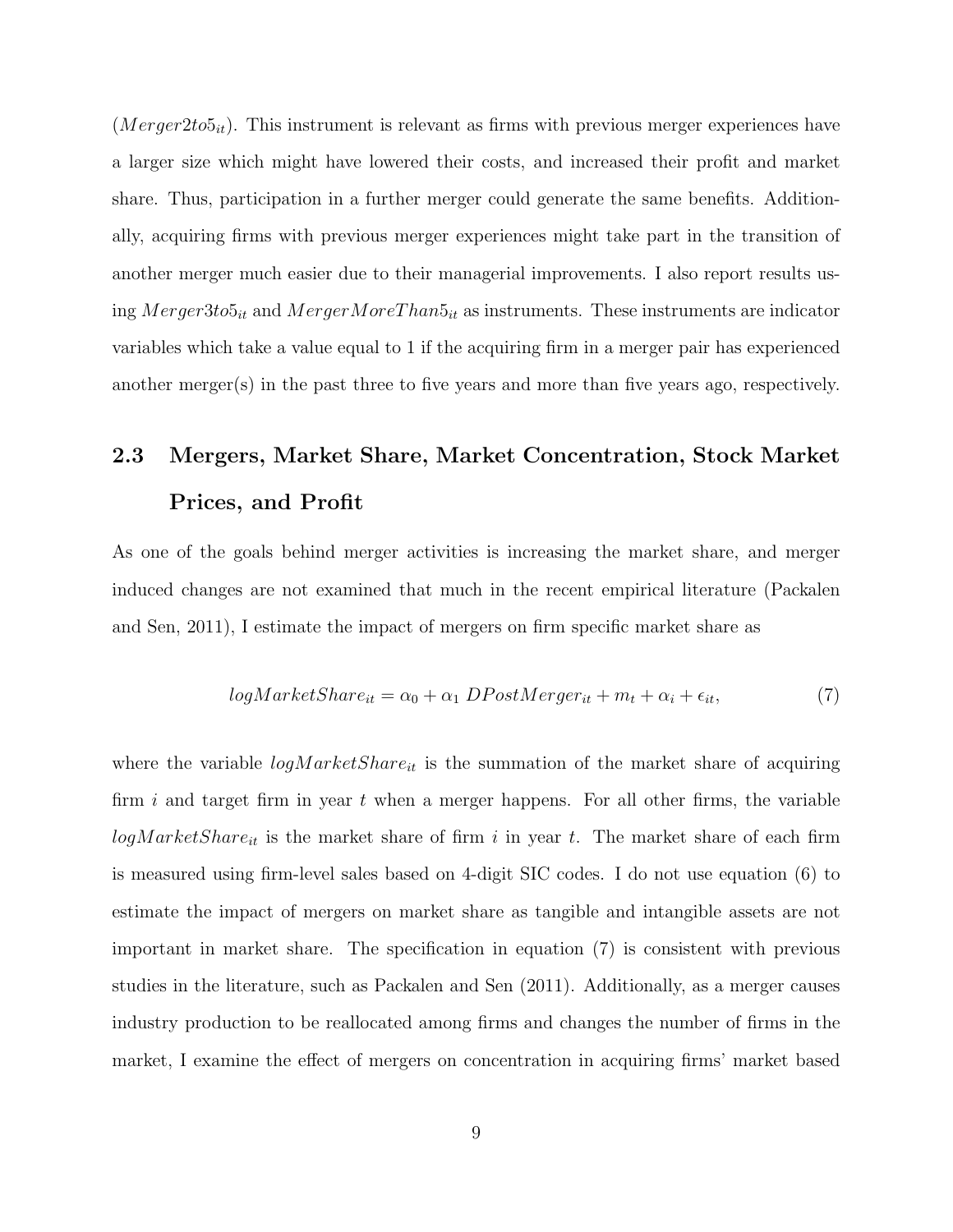on equation (7), where the dependent variable is the logarithm of the Herfindahl Index for market concentration  $(logHHI_{it})$  in the market of firm i. This variable is measured using firm-level sales based on 4-digit SIC codes. To avoid the omitted variable bias due to unobserved firm heterogeneities, the impact of mergers on market share and market concentration are estimated using a within estimator for panel data.

Mergers might also have impact on stock market prices. I estimate this effect using

$$
logPstock_{it} = \beta_0 + \beta_1 \ DPostMerge_{it} + \beta_2 \ logemployee_{it}
$$

$$
+ \beta_3 \ log sale_{it} + \beta_4 \ log sale_{it-1} + \beta_5 \ log HHI_{it}
$$

$$
+ m_t + \alpha_i + \epsilon_{it}, \tag{8}
$$

where the dependent variable is the annual average of monthly closing stock prices in US\$. In the cases of mergers in the sample, this variable is the average of the annual average of monthly closing stock prices in US\$ of the acquiring and target firms. The variable logemployee<sub>it</sub> controls for firm size, logsale<sub>it</sub> and logsale<sub>it−1</sub> control for demand shocks, and  $logHHI_{it}$  is a control variable for the market structure.

To examine the profitability of mergers, I investigate the impact of mergers on several profit margin variables based on a model similar to equation (7). I do not use equation (6) as intangible assets are determinants of future expected earnings of firms not the realized profit margins. One of the profit margin variables is  $logNPM_{it}$  which is the log of net profit margin or after tax profit margin. This variable is calculated from income before extraordinary items  $(I_{it})$  divided by net sales  $(Sale_{it})$ .  $logOPMAD_{it}$  is another profit margin variable, which is operating profit margin after depreciation and is calculated from operating income before depreciation  $(OI_{it})$  minus depreciation and amortization  $(DA_{it})$  divided by net sales  $(Sale_{it})$ .  $logOPMBD_{it}$  is operating profit margin before depreciation which is measured from operating income before depreciation  $(OI_{it})$  divided by net sales  $(Sale_{it})$ . Finally, the variable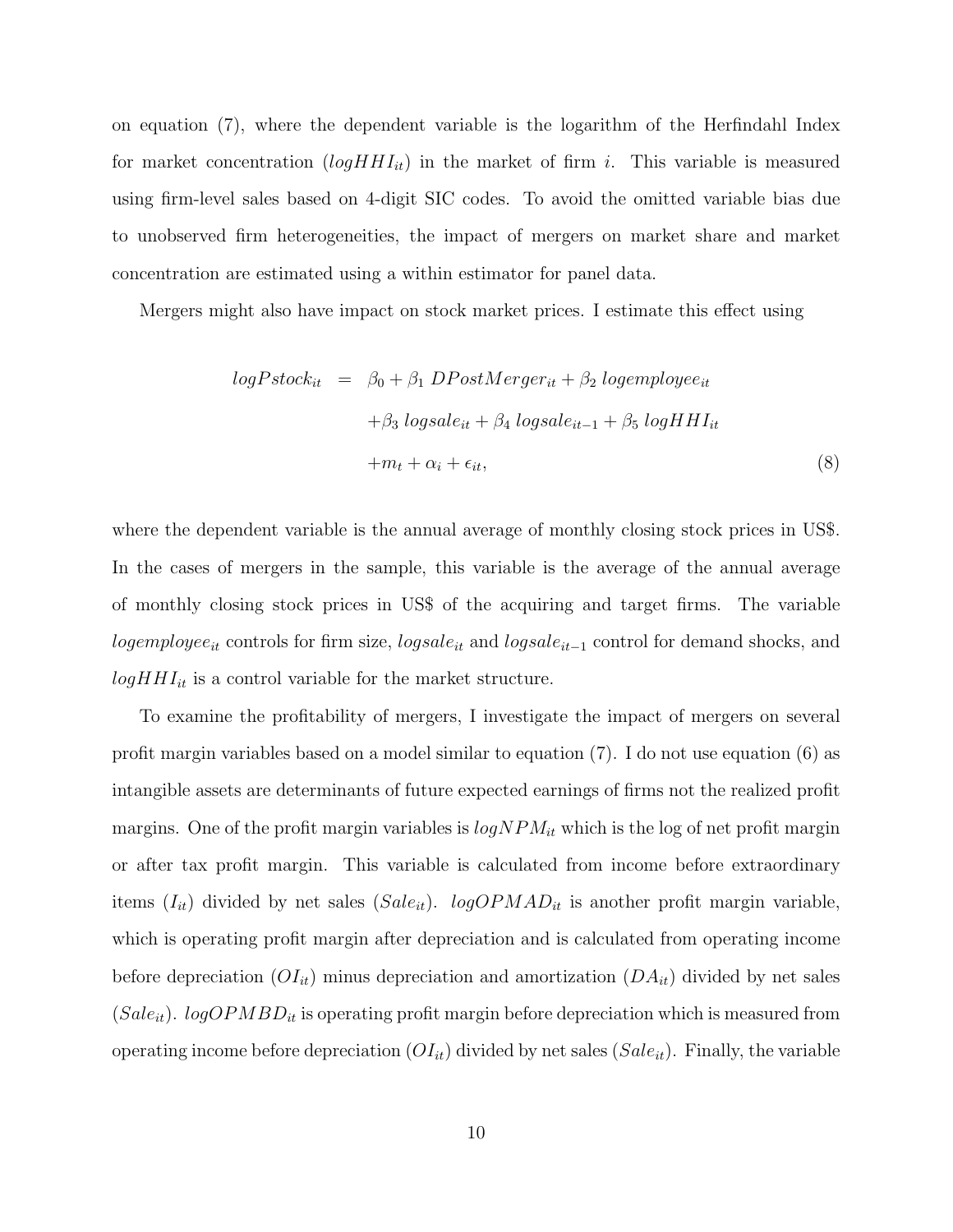$logPPM_{it}$  is the pretax Profit Margin and calculated from pretax income  $(PTI_{it})$  divided by net sale  $(Sale_{it})$ . The impacts of mergers on prices and profit margins are estimated by a within estimator for panel data.

## 3 Data

My sample is based on four different data sources: the Compustat from Standard and Poors, the National Bureau of Economic Research (NBER), a company identifier file, and the Thompson Financial SDC Platinum. I employ the North American Annual Industrial data of the Compustat, consisting of 469,718 observations on 20,692 U.S. publicly traded firms from 1976 to 2006.<sup>16</sup> This data include information on firms' financial indicators. I use the information on 1,343,251 utility patents granted from 1963 to 2006 and their citations from the NBER to build firm specific intangible assets.<sup>17</sup> The citation data is only available for patents that are granted in 1976 or later.

The company identifier file facilitates linking the patent and citation files from the NBER to the Compustat data by firm names.<sup>18</sup> This link file is required because assignees apply for patents either under their own name or under their subsidiaries' names. The patent and citation information from the United States Patent and Trademark Office (USPTO), which are used for building the NBER data, do not specify a unique code for each patenting identity. However, Compustat has a unique code for each publicly traded firm. The link file contains the assignee number of each firm mentioned on patents in the NBER data, and its equivalent identifier in the Compustat data.

I also employ the merger data from the Thompson Financial SDC Platinum data base.

 $16$ The publicly traded firms are those traded on the New York, American, and regional stock exchanges, as well as over-the-counter in NASDAQ.

<sup>&</sup>lt;sup>17</sup>The NBER patent and citation data files were originally built for the data from 1963 to 1999, and they are available in http://www.nber.org/patents. Hall et al. (2001) provide a detailed explanation of these files. Bronwyn H. Hall later updated these files from 1999 to 2006. I use the updated files, which are available at: http://elsa.berkeley.edu/∼bhhall/.

<sup>18</sup>The company identifier file is available at http://elsa.berkeley.edu/∼bhhall.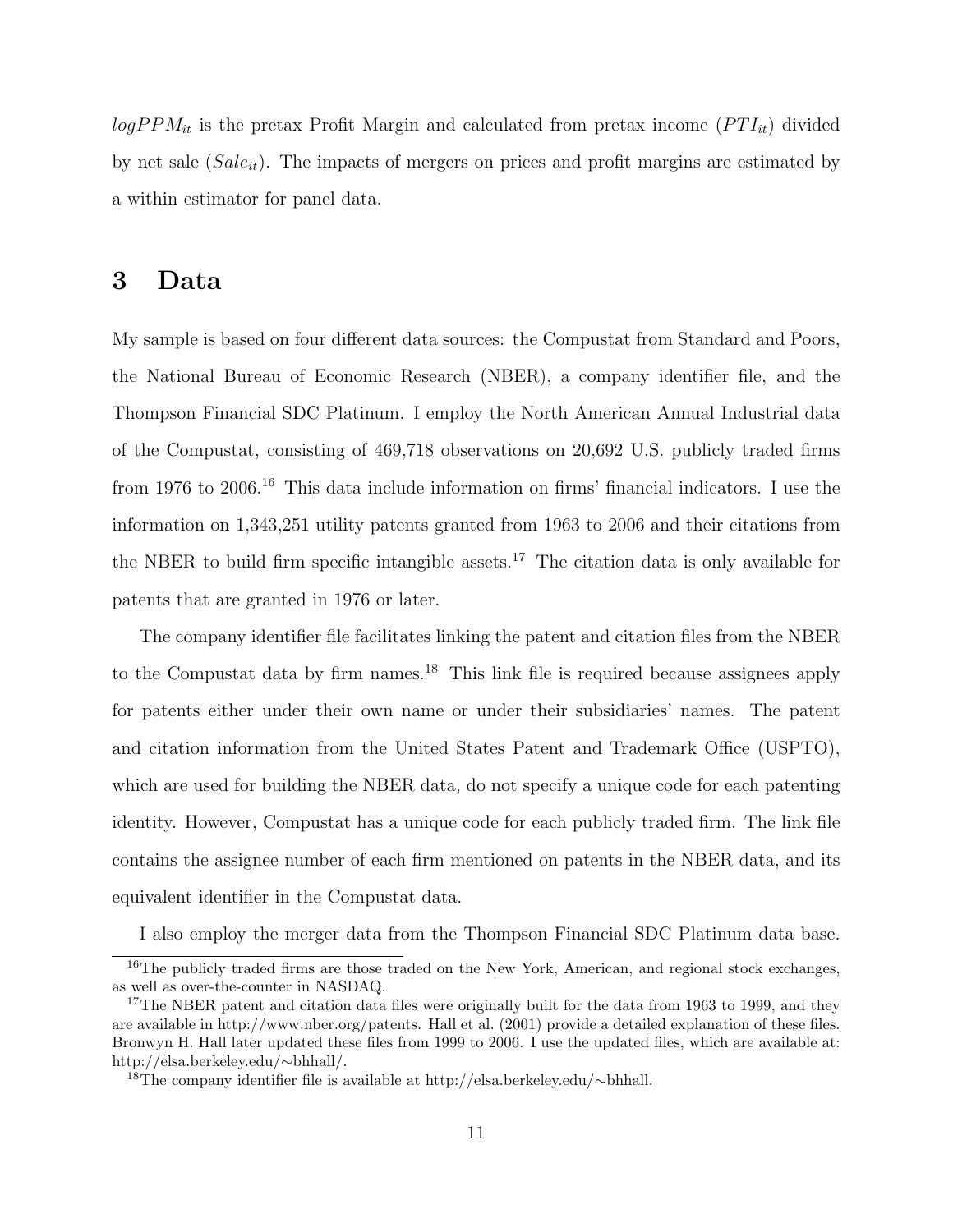This data is available from 1980 to present. Considering the employed data sets from other data sources, explained above, I focus on 1980 to 2006 in the SDC merger data. These data have information on 6,072 completed mergers with 1,800 acquiring firms and 2,414 target firms.<sup>19</sup> In order to link the SDC merger data to the Compustat data, the acquiring and target firm names in the SDC are handmatched to the Compustat company names.

I use a sample of manufacturing firms (SIC 2000-3999) from the publicly traded U.S. firms in the Compustat data from 1976 to 2006. This sample in an unbalanced panel of 7,174 firms with 161,633 observations. Manufacturing firms are selected because this sector includes high technology firms, for whom intangible assets are more important. The sample of publicly traded firms is not an exact representative of all firms in the manufacturing sector. However, due to the data limitation, it is the best possible approximation of all firms in this sector. I also combine the patent and citation data files of the NBER together. After accounting for withdrawn patents and considering only the patents of publicly traded firms, the sample from the NBER data has 50,634 observations from 1976 to 2006.

I link the selected sample from the NBER data, explained above, to corresponding observations of publicly traded U.S. manufacturing firms in the sample from the Compustat data by using the company identifier file explained above. Dropping missing observations on market value (*Market Value<sub>it</sub>*) and tangible assets  $(T A_{it})$  of firms results in a sample that consists of 77,909 observations on 6,679 patenting and non-patenting firms from 1976 to 2006.<sup>20</sup> The patent and citation data are truncated as explained in section 2.1. I correct for these truncations, and the correction procedures are explained in Appendix A. After these corrections, I further limit the combined Compustat and NBER sample to 1976-2003 to avoid any potential problems arising from truncations. As a result, I focus only on when

<sup>19</sup>Completed mergers are the ones that are approved by antitrust authorities.

<sup>&</sup>lt;sup>20</sup>I replace the missing observations of the variables that I use in the construction of  $Market~Value_{it}$  and  $TA_{it}$  with zero, and then I build the variables Market Value<sub>it</sub> and  $TA_{it}$  (The variables used in building Market Value<sub>it</sub> and  $TA_{it}$  are explained in section 2.1). In the next step, I drop the observations for which the value of variables  $Market\ Value_{it}$  and  $TA_{it}$  are zero. In this method, I will lose less information due to missing observations.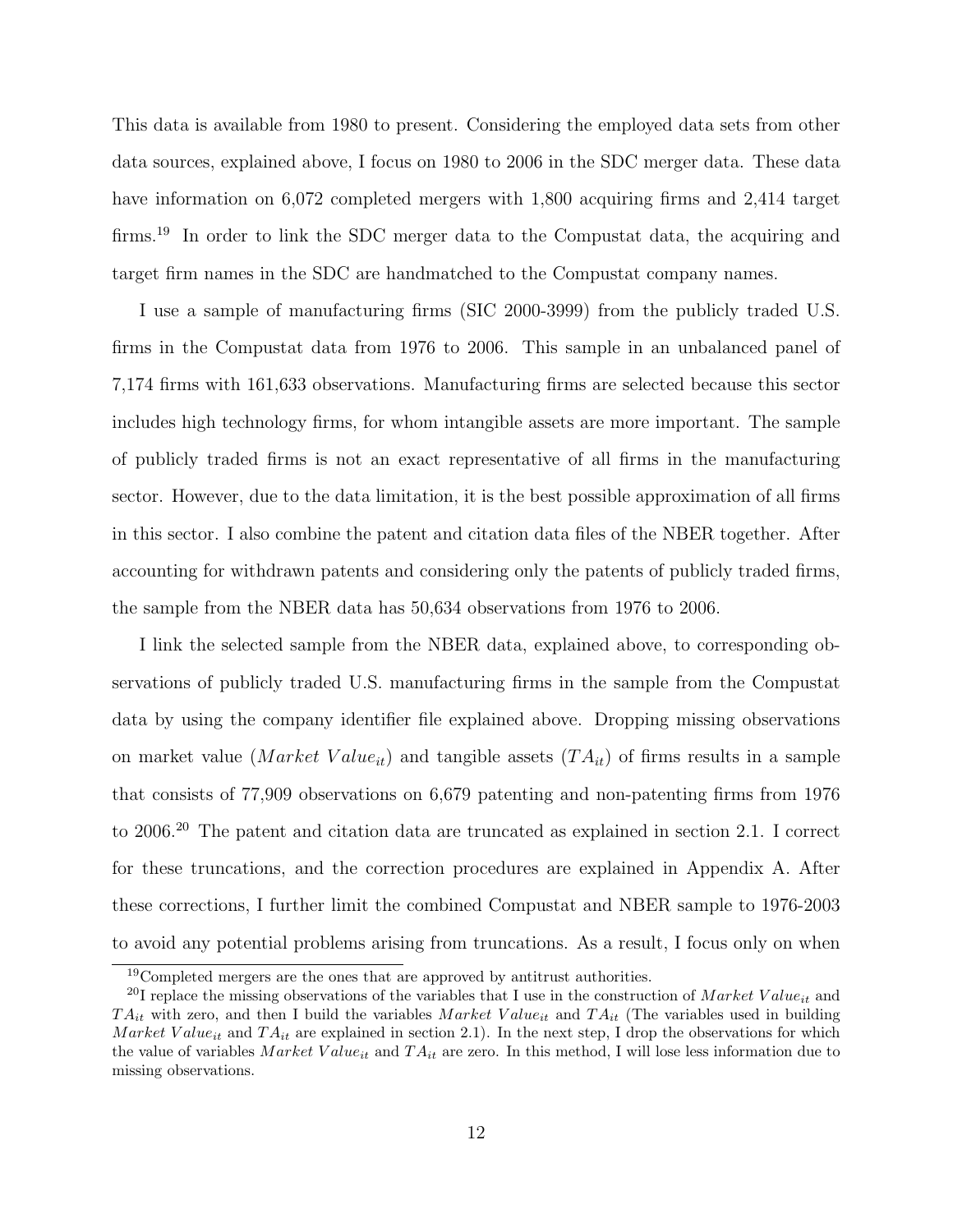the data is the least problematic.

In the next step, I select a sample of U.S. manufacturing target and acquiring firms from the SDC merger data. To make the selected sample of mergers from the SDC comparable to the combined Compustat and NBER sample, I limit the sample of mergers to 1980-2003. In this sample I have unique 1,566 acquiring firms and 2,075 unique target firms. I handmatched each SDC acquiring and target firm name to the Compustat company names in order to link the sample from the SDC merger data to the combined Compustat and NBER sample. I find 1,064 match in acquiring names and 1,528 match in target names to the company names in the combined Compustat and NBER sample.<sup>21</sup> Keeping in mind that some of the firms experience several mergers during the sample period, after adding the merger data to the combined Compustat and NBER sample, I have 1,965 pair of mergers.<sup>22</sup>

In some of these mergers, I cannot observe the acquiring firm in the pre and post-merger periods. There are two possible explanations for this matter. One is that some firms merge, and their name changes (The SDC merger data do not provide information on such changes). Second is that the merger happens right at year 2003, while the range of the sample under analysis is up to 2003. Therefore, I can not observe the merged company in the post-merger period. There are about 140 of these cases among the 1,965 pair of mergers in the data. Additionally, some of the mergers among the 1,965 pairs are the cases of repurchasing, approximately about 872 cases. I eliminate repurchases and the mergers which are not observed in the periods before and after the merger incident. This leaves me with 1,009 pair of merging firms with 8,043 observations, where some of the acquiring firms experience

<sup>&</sup>lt;sup>21</sup>One reason for the lack of matching in some of the target and acquiring firm names to the Compustat names is that there are both publicly and privately owned firms in the SDC merger data, but the Compustat data only contain publicly traded firms. Additionally some of the SDC firms might not be in major exchanges similar to the Compustat firms.

 $2<sup>22</sup>$ The number of firms experienced mergers in the combined Compustat and NBER sample is not equal to the number of handmatched names from the SDC to the combined Compustat and NBER sample. The reason is that there are companies in the SDC merger data that, for example, experienced mergers from 1995 to 2003. However, the same firm appears in the combined Compustat and NBER sample only for years 1976 to 1985.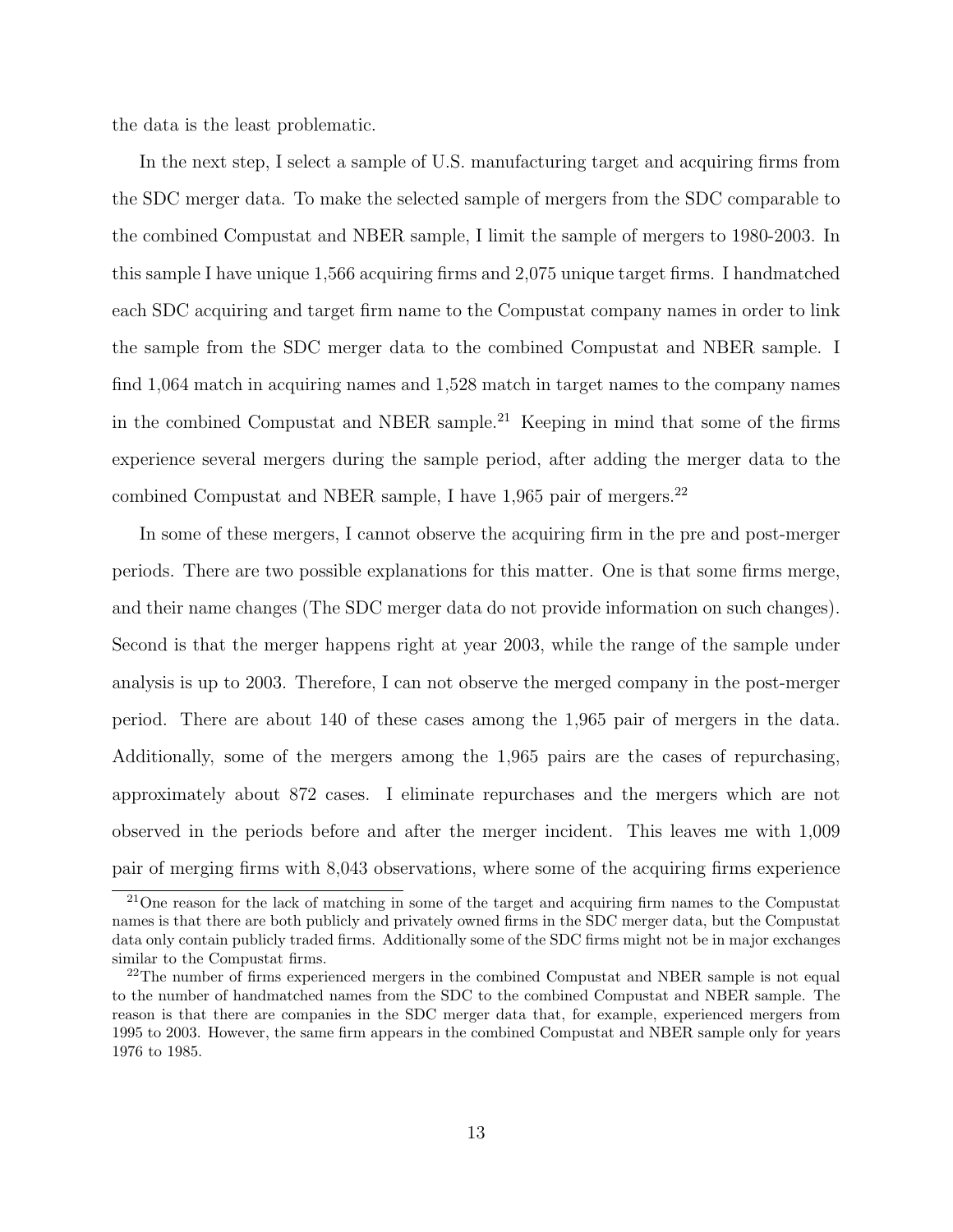several mergers in the sample. Among 1,009 merging firms, I have 508 unique acquiring firms.

After combining the selected samples from the Compustat, NBER, and SDC, the resulting sample is an unbalanced panel of 6,030 manufacturing firms with 60,731 observations from 1980 to 2003. About 1,009 of the firms in the sample acquire a target firm and experience a merger. Therefore, I can observe the acquiring firm in the pre and post-merger periods.<sup>23</sup> The result is a longitudinal firm-level data set on firm-level financial variables, and merger and patenting activities.

As a robustness check, I also construct the sample of analysis based on Bloomberg merger data rather than the SDC merger data. The Bloomberg merger data has information on 9,148 and 25,712 acquiring and target firms, respectively, from 1980 to 2010. These firms belong to all sectors and they are either private or publicly held. Similar to the SDC merger data, I focus on the manufacturing U.S. firms from 1980 to 2003. This leaves me with 3,049 acquiring firms and 2,085 target firms. Then, I handmatche the Bloomberg acquiring and target firm names to the Compustat company names. I find 1,798 match in acquiring firm names and 912 match in target firm names to the Compustat. After merging the matched names to the combined Compustat and NBER sample, explained above, I have 531 pair of mergers.<sup>24</sup> Similar to the SDC merger data, I eliminate the mergers that are not observed in at least one year before and after the merger incident (59 cases) as well as repurchases (19 cases), which leaves me with 451 pair of merging firms with 1,720 observations. Thus, the resulting sample from combining Compustat, NBER, and Bloomberg is a longitudinal firm-level data set that contains 6,029 publicly traded U.S. manufacturing firms with 61,640 observations from 1980 to 2003. About 451 of these firms acquire a target firm and are observed in the post and

<sup>23</sup>I consider the year of the merger incident in the post-merger period.

 $^{24}$ The number of firms experienced mergers in the combined Compustat and NBER sample is not equal to the number of handmatched names from the Bloomberg merger data to the combined Compustat and NBER sample. The reason is that there are companies in the Bloomberg merger data that, for example, experienced mergers from 1995 to 2003. However, the same firm appears in the combined Compustat and NBER sample only for years 1976 to 1985.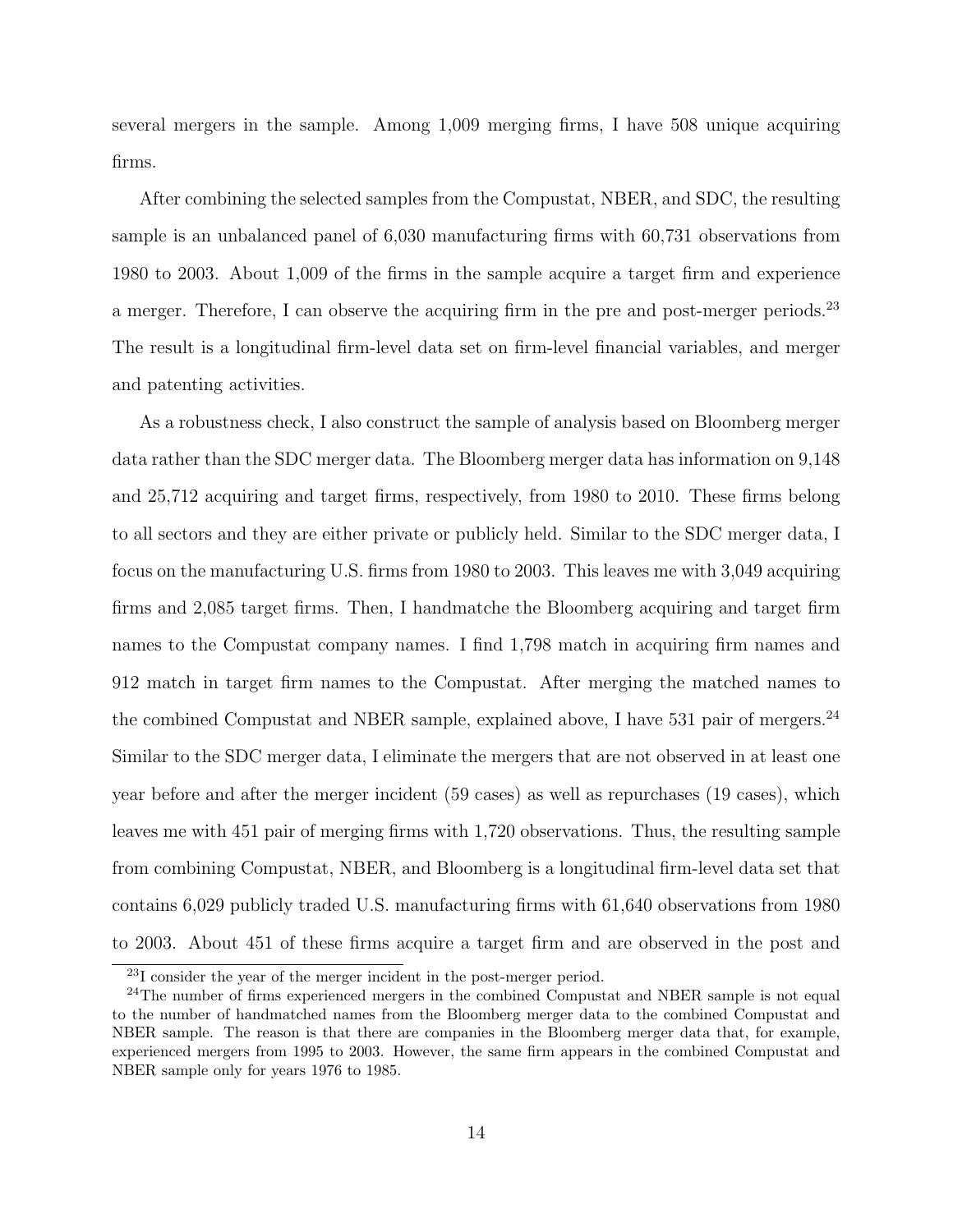pre-merger periods. I report estimates based on both samples with merger information from the SDC and Bloomberg. Table 1 in the Appendix shows a summary of these samples.

Table 2 in the appendix presents the descriptive statistics of all variables based on the SDC sample. The average firm in the sample is large and R&D intensive.<sup>25</sup> Figure 1 in the appendix, based on the SDC sample, shows an increasing trend in the number of mergers among publicly traded U.S. manufacturing firms in each year. The sharp decline in 2001 and afterwards coincides with the 9-11 attack and corporate scandals, such as Enron and the bursting of the dot.com bubble (Pepall et al.  $(2011)$ , p.285).<sup>26</sup> Figure 2, based on the SDC sample, also displays the distribution of mergers based on the number of years they lasted after the merger incident in the sample. Out of 508 unique acquiring firms in the sample, 175 of them experience mergers which last for 2 years or less, 158 firms experience mergers which last between 3 to 4 years, mergers for 92 of them lasts between 5 to 6 years, and 134 of them experience mergers which last for more than 6 years in the sample.

Figure 3, based on the SDC sample, illustrates the average of the percentage change in Tobin's q for firm's who experience mergers which last for two years and non-merging firms. Apparently, mergers that last two years in the sample do not have a significant influence on the percentage change in Tobin's q of merging firms in comparison to non-merging firms. However, when I incorporate firm sales in measuring the percentage change in Tobin's q and find the weighted percentage change in Tobin's q, as Figure 4, based on the SDC sample, illustrates, firms who experience mergers that last for two years have generally a higher percentage change in Tobin's in comparison to non-merging firms.

<sup>25</sup>The average firm is large, because it has 7,000 employees. This firm is R&D intensive, since its R&D intensity is 2.65.

<sup>&</sup>lt;sup>26</sup> Additionally, the sharp decline in 2001 and afterwards is associated with dropping mergers that occurred in 2003 and can not be observed in the post-merger period.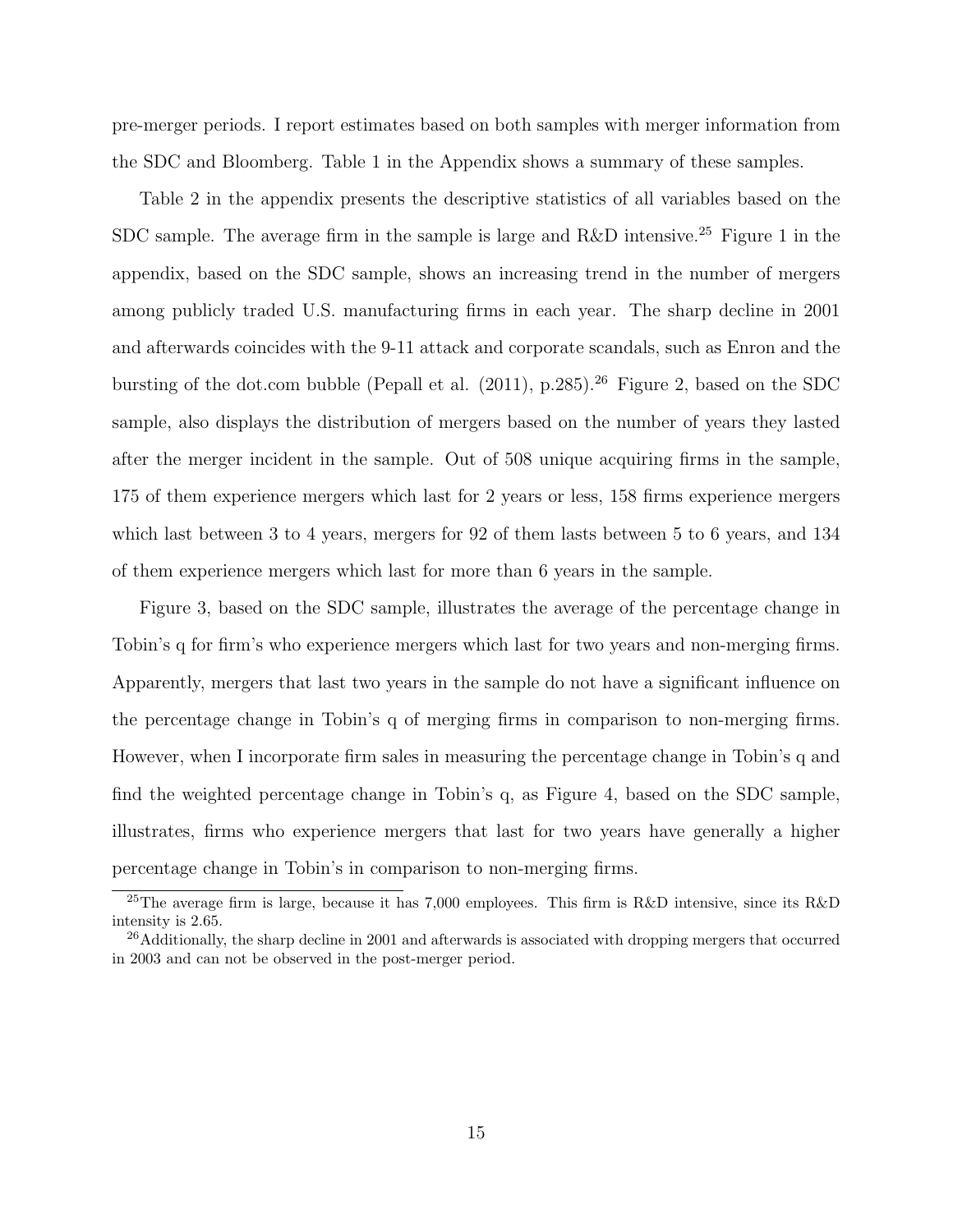## 4 Results

#### 4.1 Mergers and Market Value

Tables 3 and 4 contain estimates of mergers on market value based on equation (6) for 1980- 2003 and 1990-2003, respectively. Columns (1) to (4) in both tables are based on the the SDC sample, and column (5) is based on the Bloomberg sample. Standard errors are all clustered at the firm level. The first and second columns in Tables 3 and 4 are the base specifications, which show the effect of mergers on market value in isolation from the effect of other regressors but for firm and time fixed effects. Column (3) adds R&D intensity and its fifth order polynomials, and column (4) includes all knowledge intensity variables and their fifth order polynomials to control for the impact of intangible assets. For the sake of brevity, I just report the results on polynomials of degree 2 of knowledge intensity variables in Tables 3 and 4.

Column (4) which includes all the regressors in equation (6), including fifth order polynomials, reports the estimated coefficient on  $DPostMerge_{it}$  equal to 0.063 in Table 3. This result indicates that the difference in the mean of market value between merging and non-merging firms is increased following the merger incident on average (the base group is non-merging firms). One interpretation of this result might be that mergers, which lead to larger and less-competitive firms, increase expected future earnings of merging firms and therefore, increase their market value in comparison to non-merging firms. This provides evidence on the correlation between market structure and market value. The positive impact of mergers on market value is also present in the Bloomberg sample. Even in the smaller sample of 1990-2003 for both of the SDC and Bloomberg samples in Table 4, mergers increase firms' market value. In summary, my results offer strong evidence of higher shareholder values due to firm specific merger activities. This is informative given my use of a very large sample.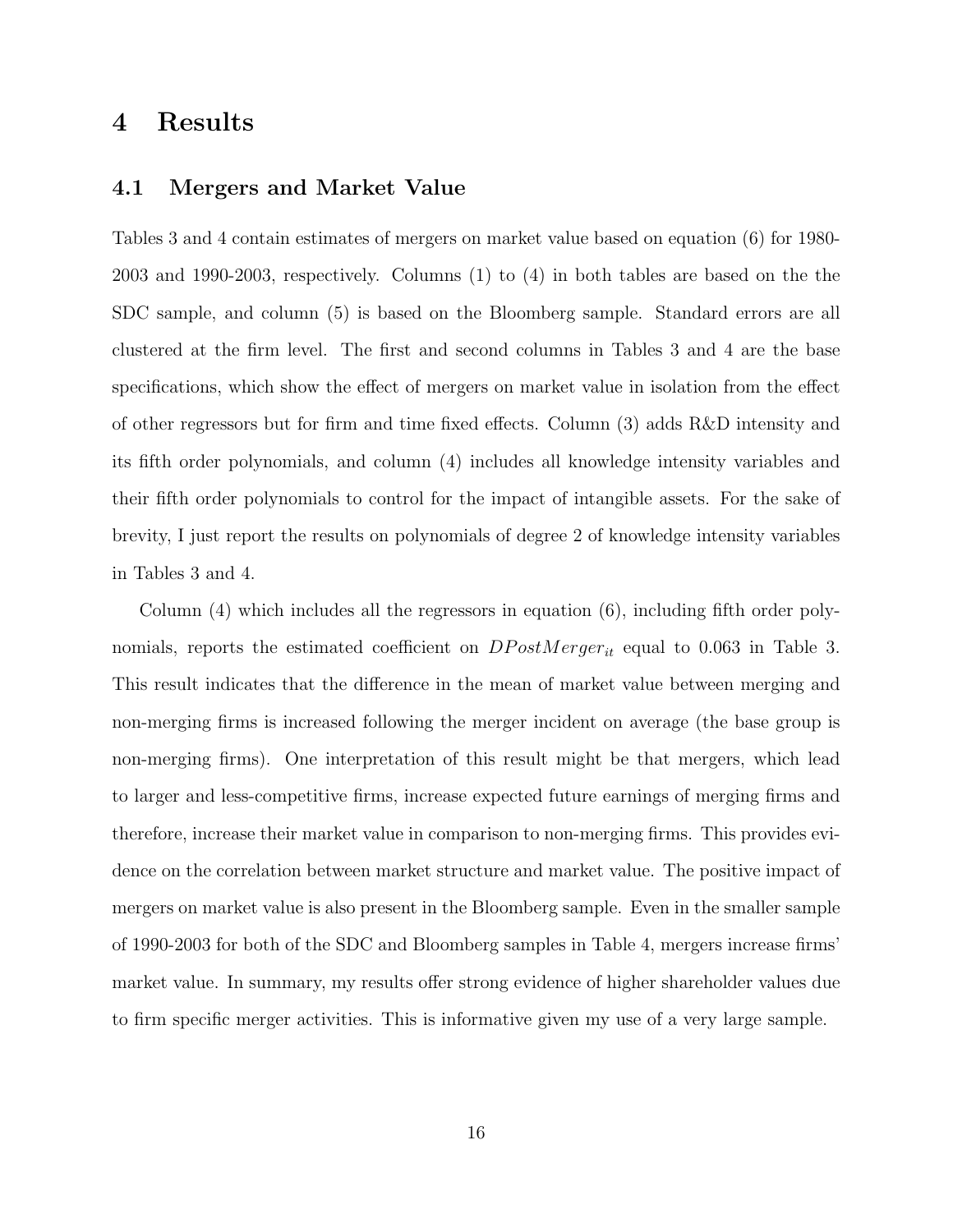#### 4.2 Instrumental Variables

In order to take into account the possibility of measurement errors in the impact of mergers on market value, Table 5 reports the First and second stage IV regressions using the instruments explained in section 2.2 based on the SDC sample. Column (1) employs an indicator variable which takes a value equal to 1 if the acquiring firm in a merging pair has experienced another merger(s) in the past two to five years  $(Merger2to5<sub>it</sub>)$  as instrument, and column (2) uses  $Merger3to5<sub>it</sub>$  as instrument which is an indicator variable which takes a value equal to 1 if the acquiring firm in a merging pair has experienced another merger(s) in the past three to five years. Column (3) employs additional instrument,  $Merger More Than5<sub>it</sub>$ , which is an indicator variable for acquiring firms in merging pairs who experienced other mergers in more than five years ago.

In all columns (1) to (3) of Table 5, the coefficient estimates of all instruments are positive and statistically significant at 1% level of significance. This conforms with the expectation that firms with previous merger experiences participate in another merger for enjoying the benefits of their previous mergers again. Additionally, the first stage F-statistics is large in all columns which mitigates concerns that second stage estimates might be unreliable. Therefore, I can reject the null hypothesis that the estimated coefficients of the instruments are equal to zero. I also conducted a test of overidentifying restrictions for column (3). The null hypothesis of the exogeneity of instruments could not be rejected. I employ the J-test of Hansen (1982). The amount of the test statistics is 0.043 and the P-value is 0.836. These results suggest that my employed instruments in column (3) can explain variations in decisions to merge, while remaining uncorrelated with error terms.

The instrumented impact of mergers on market value in the second stage IV estimates of Table 5 are not that different in magnitude from corresponding estimates in Table 3. In all columns, the impact of mergers on market value is positive and statistically significant.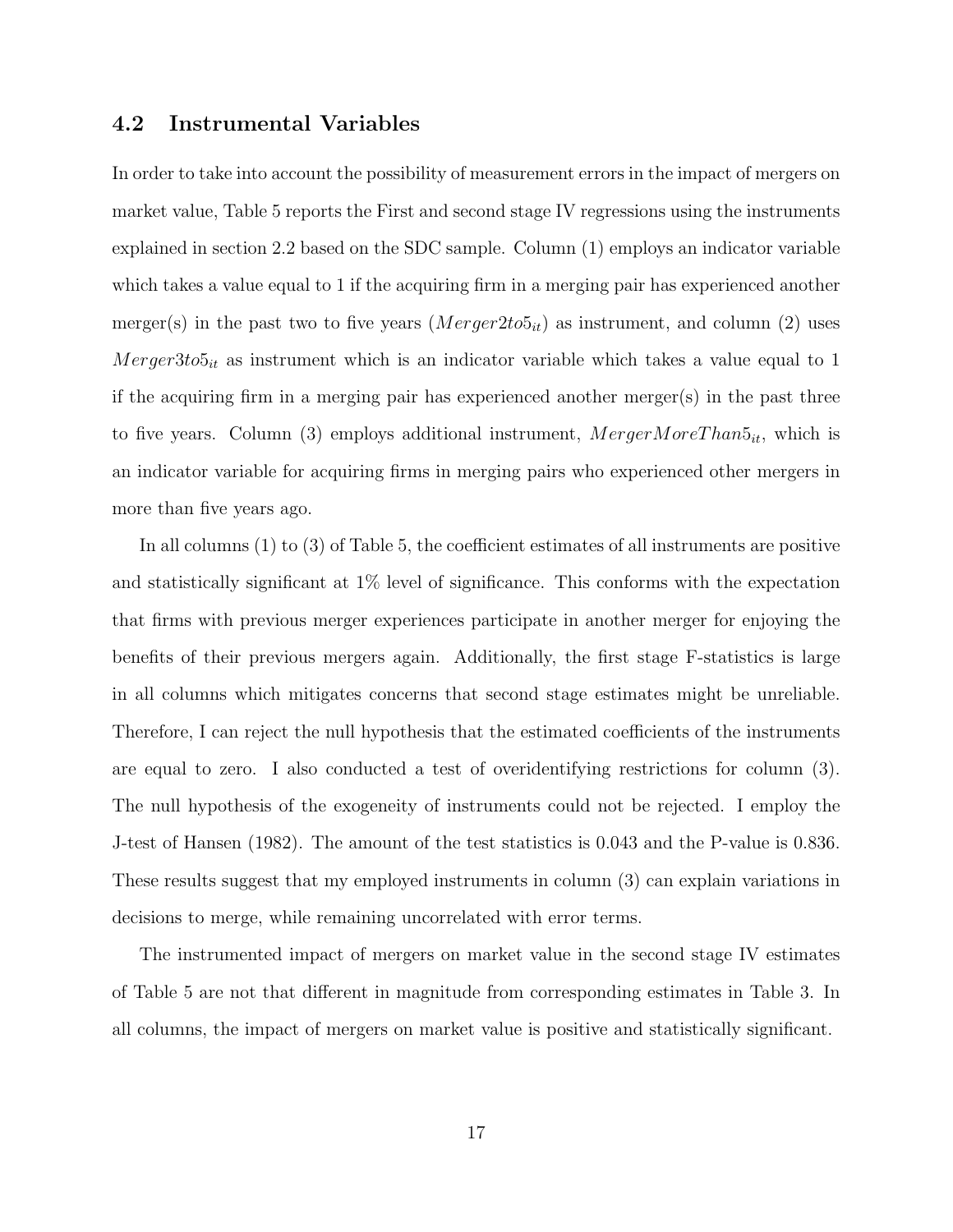#### 4.3 Mergers, Market Share, and Market Concentration

As one of the goals behind any merger activity is increasing the market share, Table 6 reports the effect of mergers on market share based on equation (7). The findings in column (1) indicate that the difference in the mean of log of market share between merging and nonmerging firms increases by 0.199 unit statistically significantly following a merger on average. Thus, this result provides evidence on the positive correlation between market structure and market share.

To examine whether the positive correlation between mergers and market share is sensitive to the number of years that a merged firm is observed in the post-merger period, I add three indicator variables to equation (7) instead of the variable  $DPostMerge_{it}$ . The variable  $D2Merge_{it}$  takes a value equal to one if the merger is observed two years or less in the post-merger period and zero otherwise.  $D34Merger_{it}$  and  $D56Merger_{it}$  are indicator variables for mergers observed three or four years and five or six years in the post-merger period, respectively. The base group includes mergers which are observed six years or more after the merger incident. As columns (2) to (4) of Table 6 illustrate, the positive and statistically significant impact of mergers on market share persists as the number of years that a merger is observed in the sample changes. More specifically, the estimated long-run effects of mergers on market share or the coefficients on the variables  $D34Merge_{it}$  and  $D56Merge_{it}$ are positive and statistically significant. They imply that after merger incident, firms move toward regaining their pre-merger market share, and merger induced efficiencies are present. This finding is supported by the theoretical study of Farrell and Shapiro (1990). Interestingly, this empirical result is also robust to using the sample based on the Bloomberg data in column (5) or the smaller sub sample of 1990 to 2003.

As a merger causes industry production to be reallocated among firms and changes the number of firms in the market, Table 6 in columns (6) and (7) also reports the impact of mergers on market concentration in acquiring firms' market based on equation (7), where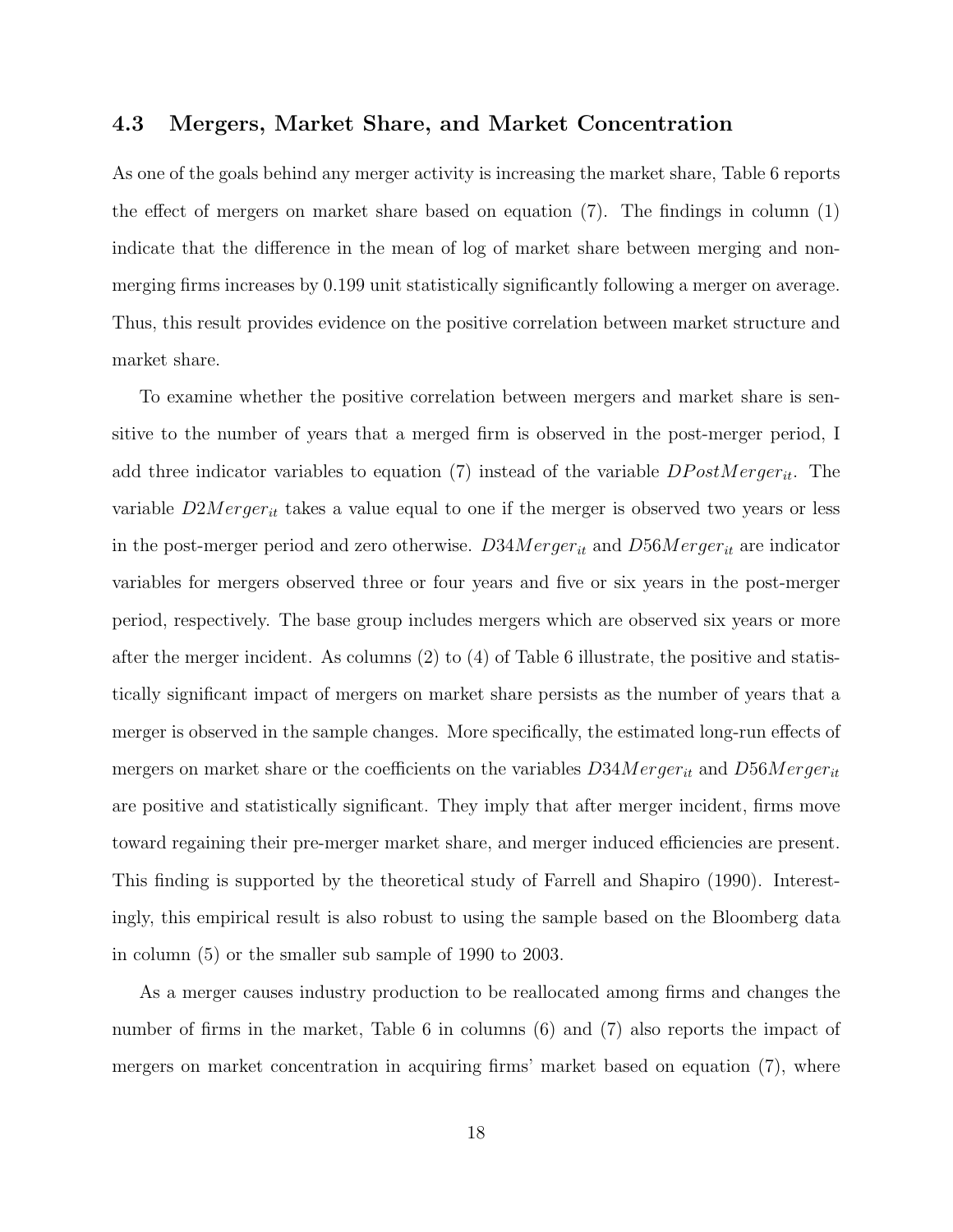the dependent variable is the logarithm of the Herfindahl Index for market concentration  $(logHHI_{it})$ . Contrary to my expectation, column (6) does not show a statistically significant effect from mergers on market concentration. This finding holds even in the different sample from the Bloomberg data in column (7) of Table 6 or in the smaller sample from 1990 to 2003. My results might imply that the merger activities in the manufacturing sector on average are less likely to be an effort to secure a market power. Andrade et al. (2001) clearly state that antitrust regulations have made mergers for the purpose of obtaining market power hard to achieve since the 1940s. Additionally, the lack of correlation between mergers and market concentration in my large sample of manufacturing firms is compatible with the previous literature, such as Pautler (2003) and White (2002).

#### 4.4 Mergers, Stock Market Prices, Profit Margins, and Firm Size

Table 7 examines the relation between mergers and stock market prices in the pre and postmerger periods based on equation (8). As columns (1) and (2) of Table 7 show, no matter I take into account the differences in the number of years that mergers are observed in the post-merger period, or if I focus on the smaller sample of 1990-2003 rather than 1980-2003, the impact of mergers on stock market prices are positive and statistically significant as expected. This finding is robust to employing the sample based on the Bloomberg data which has smaller number of mergers in comparison to the SDC data. As a result, Table 7 provides evidence on stock market price increase of mergers in the manufacturing sector on average. The other observation in this table is that as the number of years that the firm is observed in the post-merger period lengthens, the positive impact from mergers on stock market prices tend to become smaller.

Table 8 examines the effect of mergers on different profit margin variables which are explained in section  $2.3^{27}$  The results display that mergers only have a positive and statistically

<sup>&</sup>lt;sup>27</sup>All the dependent variables in columns (1) to (8) of Table 8 are scaled up by 100.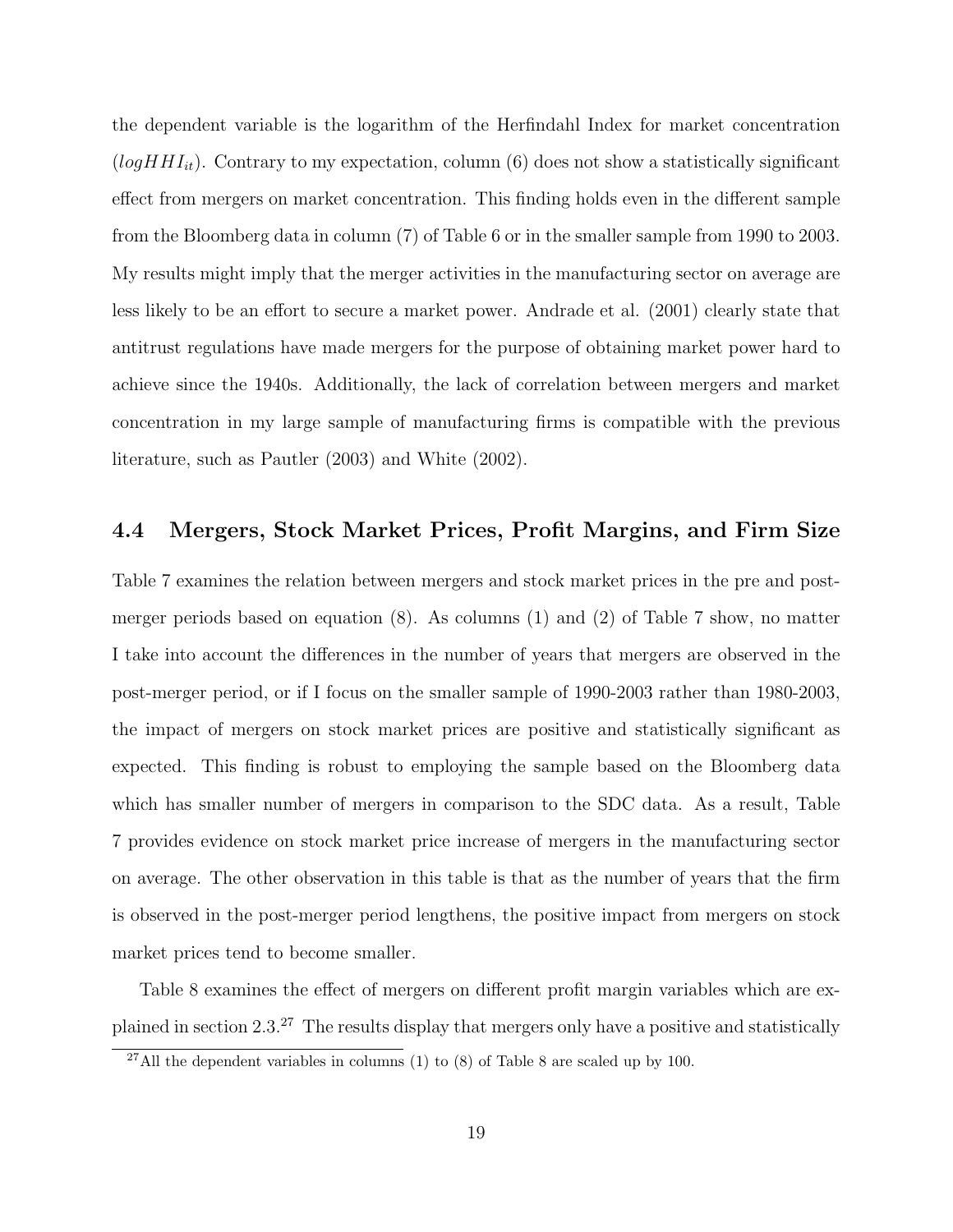significant impact on variables operating profit margin after depreciation  $(logOPMAD_{it})$ and operating profit margin before depreciation  $(logOPMBD<sub>it</sub>)$ . This result is robust to using the sample based on the Bloomberg data. The findings of Table 8 implies inconclusive results from the impact mergers on profit margins.

Finally, Table 9 analyses the possible heterogeneity in the impact of mergers on market value as a result of firm size. To analyse the impact of this heterogeneity, I add the variable  $DPostMerge_{it} \times logemployee_{it}$  to equation (6). The results in Table 9 show that the estimated coefficient of the variable  $DPostMerge_{it} \times logemployee_{it}$  is positive and statistically significant, while  $DPostMerge_{it}$  generally preserves its positive impact on market value but not its statistical significance. This finding is robust to the sample from the Bloomberg data or to the smaller sample from 1990-2003, but not its statistical significance. This result implies that larger firms will experience higher market value if they decide to merge, probably because the merger activity involves combining assets which leads to an increase in their size, and possibly reduce their costs. As a result, mergers increase their future expected earnings and market value.

## 5 Conclusion

Some of the most mentioned benefits of mergers are higher market share and shareholder value, as well as improved efficiencies. The theoretical literature has investigate the benefits of mergers for firm outcomes extensively. The ambiguous effects of mergers found in economic theory are carried to empirical research on mergers. Most of the previous empirical studies on large samples across many industries are only available for mergers that occurred prior to 1980 and are not based on panel data (Pautler, 2003). This implies that the findings of these empirical studies on merger effects might be under the influence of potentially confounding effects from unobserved heterogeneities. The more recent empirical literature on mergers are mostly focused on price induced changes of mergers in a single industry (Ashenfelter et al.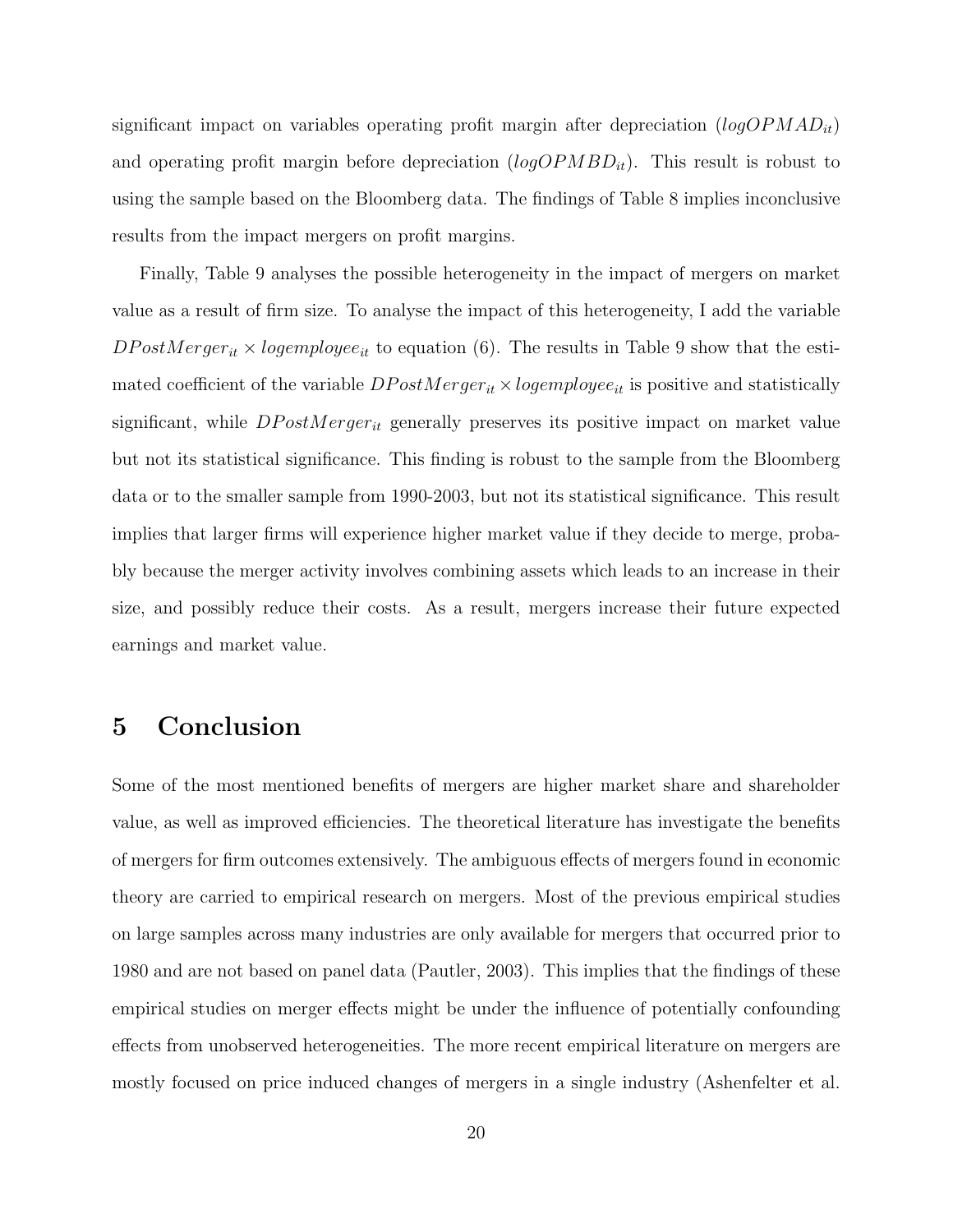2009). Thus, literature only provides little clear evidence that mergers have systematically resulted in benefits for firms and losses for consumers.

This study investigates the effects of mergers on firm specific market value, market share, market concentration, stock market prices, and profit margins. These contributions to the literature are facilitated through constructing a unique panel of more than 6,000 publicly traded U.S. manufacturing firms from 1980 to 2003. This sample incorporates merger information from the SDC Platinum data source and contains financial indices for both merging and non-merging firms and for both before and after merger periods. The data allow me to perform a multi-industry analysis to evaluate the effects of more than 1,000 mergers that occurred over the sample period on firm outcomes. The interesting feature of this data is the information on patents and patent citations which assist in taking into account the impact of intangible assets in evaluating merger induced changes in share holder values. This study with more than 20 years of observations in the panel also facilitates investigating the long-run effects of mergers. Furthermore, this paper builds another panel data sample of publicly traded U.S. manufacturing firms that contains merger information based on the Bloomberg data source and reports the empirical results both based on the SDC sample and the Bloomberg sample.

My results based on the SDC and Bloomberg samples show that mergers increase market value of firms, as the larger and less competitive merged firms are expected to have higher future earnings, which increase market value. This further provides evidence on the positive correlation between market structure and market value. The positive impact of mergers on market value is persistent, when I instrument the merger variable with having previous merger experiences for acquiring firms in merging pair of firms.

My empirical findings indicate that mergers do not result in an increase in market concentration. Therefore, this might imply that merger activities in the manufacturing sector are not for the purpose of securing a market power. I find a positive impact from mergers on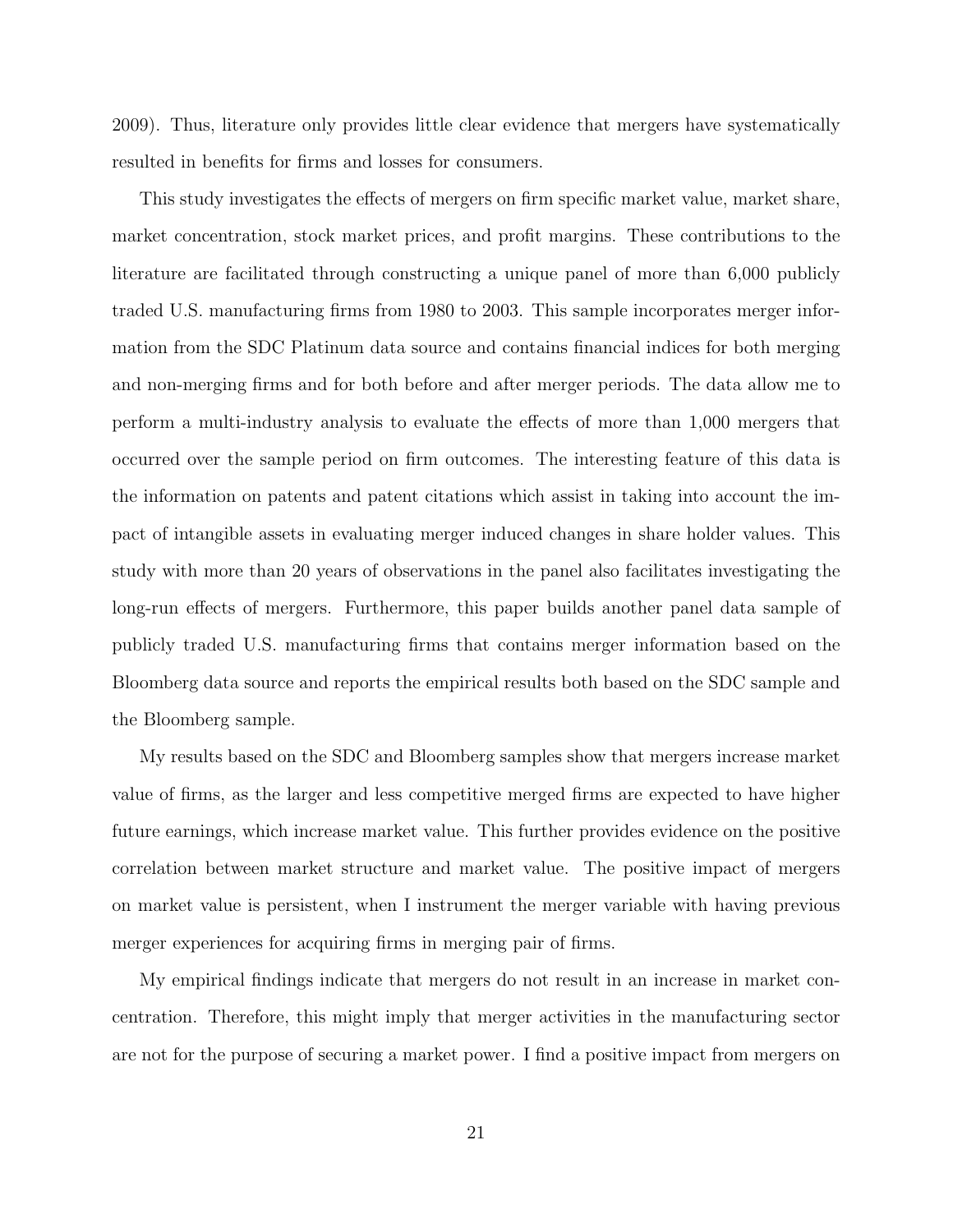market share and stock market prices. The positive impact on market share, specifically, the long-run effects, illustrate that manufacturing firms are regaining their pre-merger market share in the post-merger period, and merger induced efficiencies are present. This is supported by Farrell and Shapiro (1990). Furthermore, as the number of years that the firm is observed in the post-merger period lengthens, the positive impact from mergers on manufacturing stock prices tend to become smaller on average. Mergers in the manufacturing sector also have inconclusive effect on profit margins. Finally, I find evidence of heterogeneous impact of mergers on market value due to firm size. Larger firms will experience higher market value if they decide to merge, probably because mergers involve combining assets which leads to an increase in their size, and possibly reduce their costs. As a result, mergers increase large firms' future expected earnings and market value.

In summary, my study offers some robust evidence and clarity on how firms benefit from mergers. This study suggests the need for more empirical research of other benefits of mergers for firms, such as the impact of mergers on R&D advancements and attainment of intangible assets of firms.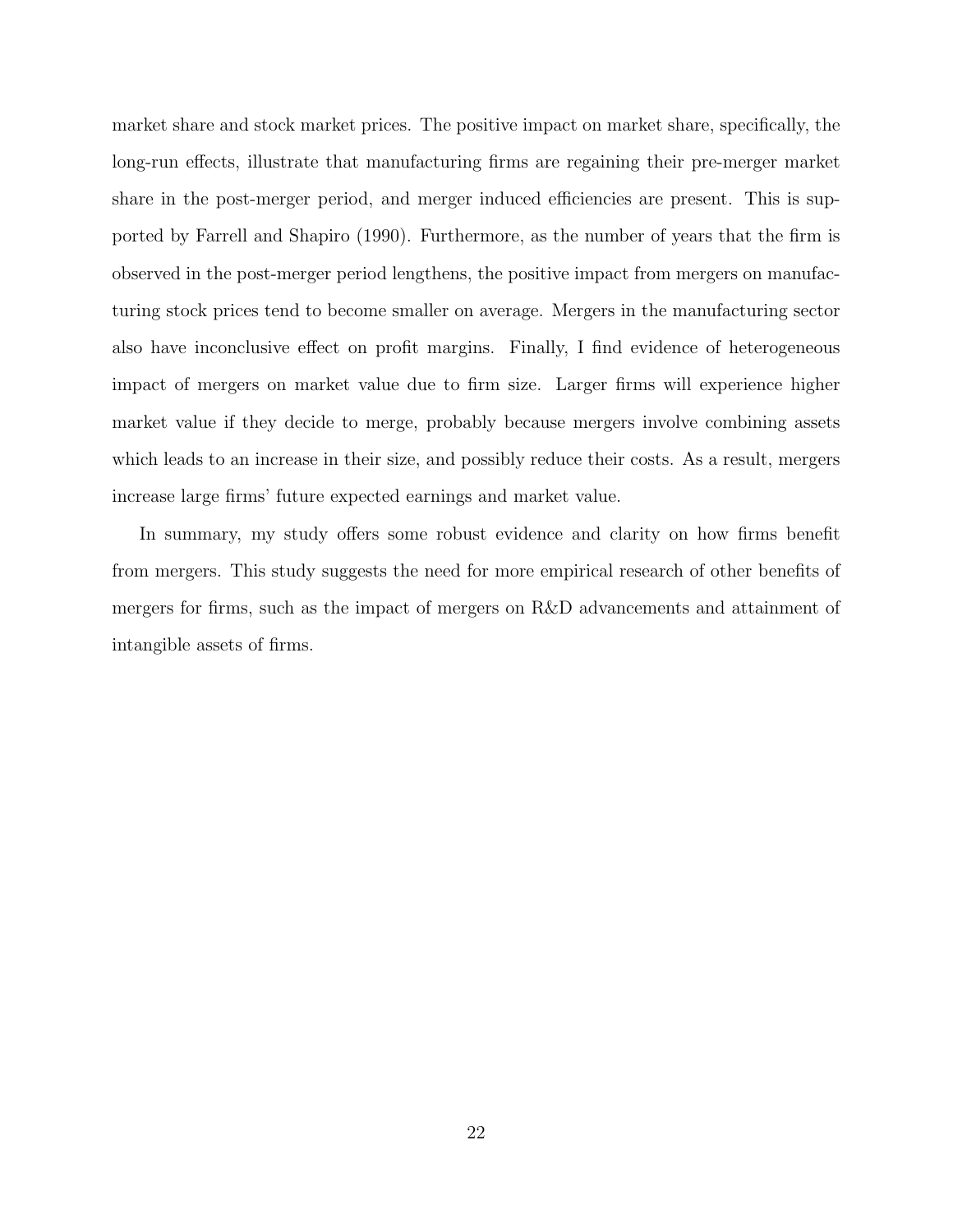## References

- Andrade, Gregor, Mark Mitchell, and Erik Stafford, "New Evidence and Perspectives on Mergers," Journal of Economic Perspectives, 2001, 15 (2), 103–120.
- Arrow, Kenneth, "Economic Welfare and Allocation of Resources to Invention," 1962. In The Rate and Direction of Inventive Activity, ed. Richard Nelson. Princeton, New Jersey: Princeton University Press.
- Ashenfelter, Orley, Daniel Hosken, and Matthew Weinberg, "Generating Evidence to Guide Merger Enforcement," 2009. CEPS Working Paper No. 183.
- ,  $\ldots$ , and  $\ldots$ , "The Price Effects of a Large Merger of Manufacturers: A Case Study of Maytag-Whirlpool," 2011. National Bureau of Economic Research Working Paper No. 17476.
- Bloom, Nick, Mark Schankerman, and John Van Reenen, "Identifying Technology Spillovers and Product Market Rivalry," CEPR Discussion Paper 3916, 2005.
- Borenstein, Severin, "Airline Mergers, Airport Dominance, and Market Power," American Economic Review, 1990, 80 (2), 400–404.
- Chouinard, Hayley and Jeffrey Perloff, "Gasoline Price Differences: Taxes, Pollution Regulations, Mergers, Market Power, and Market Conditions," The B.E. Journal of Economic Analysis and Policy, 2007, 7 (1), Article 8.
- Coloma, German, "The Effect of Repsol-YPF Merger on the Argentine Gasoline Market," Reveiw of Industrial Organization.
- Dafny, Leemore, "Estimation and Identification of Merger Effects: An Application ot Hospital Mergers," Journal of Law and Economics.
- Daughety, Andrew, "Beneficial Concentration," American Economic Review, 1990, 80 (5), 1231–1237.
- Entezarkheir, Mahdiyeh, "Essays on Innovation, Patents, and Econometrics." PhD dissertation, University of Waterloo 2010.
- Farrell, Joe and Carl Shapiro, "Horizontal Mergers: An Equilibrium Analysis," American Economic Review, 1990, 80 (1), 107–126.
- Griliches, Zvi, "Market Value,  $R&D$ , and Patents," *Economic Letters*, 1981,  $\gamma(2)$ , 183–187.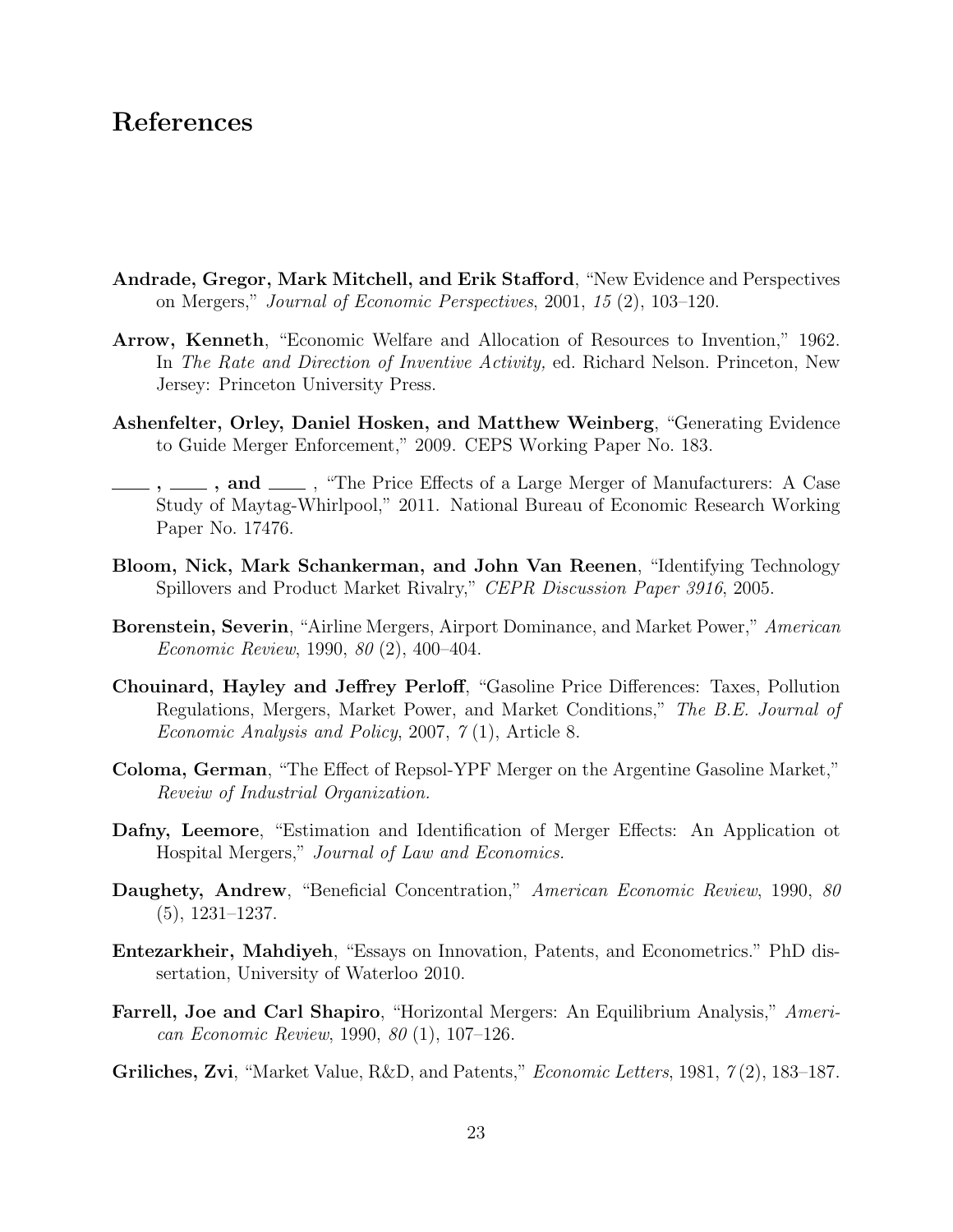- Hall, Bronwyn, "R&D Investment and the Evolution of the US Manufacturing Sector: Econometric Studies at the Firm Level," 1988. Dsertation, Stanford University.
	- , "Stock Market Valuation of R&D Investmentduring the 1980s," American Economic Review, 1993, 83 (2), 259–264.
- **EXECUTE:** Adam Jaffe, and Manuel Trajtenberg, "Market Value and Patent Citations: A First Look," 2000. National Bureau of Economic Research Working Paper No. 7741.
- , , , , and , The NBER Patent Citations Data File: Lessons, Insights and Methodological Tools," 2001. National Bureau of Economic Research Working Paper No. 8498.
- $\ldots$ , and  $\ldots$ , "Market Value and Patent Citations," RAND Journal of Economics, 2005, 36 (1), 16–38.
- **and Jacques Mairesse**, "Exploring the Relationship Between  $R\&D$  and Productivity in French Manufacturing Firms," Journal of Econometrics, 1995, 65 (1), 263–293.
- $\rule{1em}{0.15mm}$  , Grid Thoma, and Salvatore Torrisi, "The Market Value of Patents and R&D: Evidence From European Firms," 2007. National Bureau of Economic Research Working Paper No. 13426.
- Hansen, Lars, "Large Sample Properties of Generalized Method of Momemnts Estimators," Econometrica, 1982, 50 (4), 1029–1054.
- Heckman, James and Richard Robb, "Alternative Methods for Evaluating the Impact of Interventions," 1985. In Longitudinal Analysis of Labor Market Data ed. James Heckman and Burton Singer. Cambridge; NewYork: Cambridge University Press.,.
- Hirschey, Mark, "Market Structure and Market Value," Journal of Business, 1985, 58 (1), 89–98.
- Jarrell, Gregg and Annette Poulsen, "The Returns to Acquiring Firms in Tender Offers: Evidence From Three Decades," Financial Management, 1989, 18 (3), 12–19.
- **Jensen, Michael, "Takeovers: Their Causes and Consequences," Journal of Economic** Perspective, 1988, 2 (1), 21–48.
- **and Richard Ruback**, "The Market for Corporate Control: The Scientific Evidence," Journal of Financial Economics, 1983, 11 (1), 5–50.
- Lichtenberg, Frank and Donald Siegel, "Takeovers and Corporate Overhead," 1992. In Corporate Takeovers and Productivity, ed. Frank Lichtenberg. Cambridge, Massachusetts: MIT Press.
- Lindenberg, Eric and Stephen Ross, "Tobin's q Ratio and Industrial Organization," Journal of Business, 1981, 54 (1), 1–32.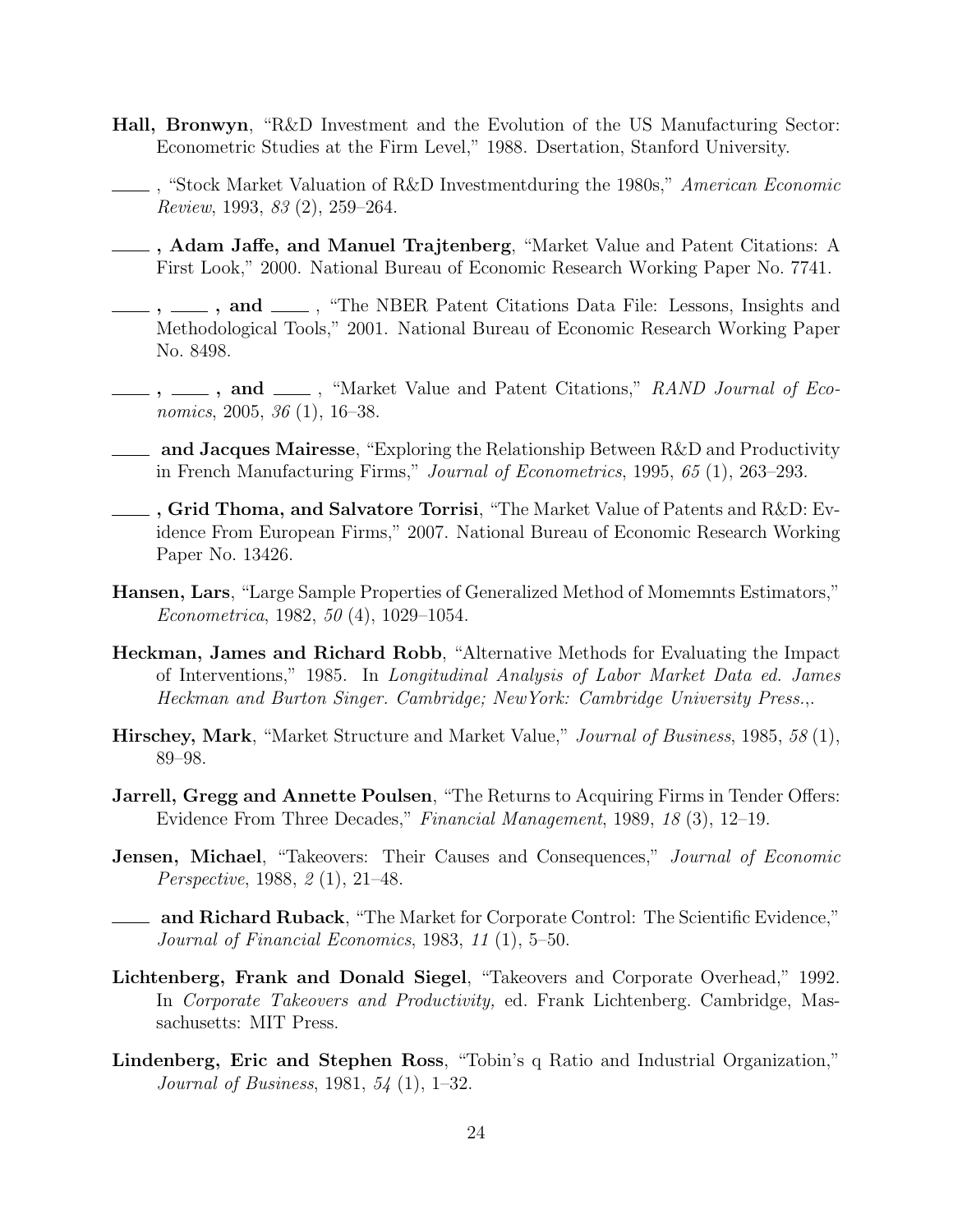- Maksimovic, Vojislav and Gordon Phillips, "The Market for Corporate Assets: Who Engages in Mergers and Assets Sales and are There Efficiency Gains?," Journal of Finance, 2001, 56 (1), 2019–65.
- Malmendier, Ulrike, Enrico Moretti, and Florian Peters, "Winning by Losing: Evidence on the Long-Run Effects of Mergers," 2012. National Bureau of Economic Research Working Paper No. 18024.
- McAfee, Preston and Michael Williams, "Horizontal Mergers and Antitrust Policy," Journal of Industrial Economics, 1992, 40 (2), 181–187.
- Mueller, Dennis, The Determinants and Effects of Mergers : an International Comparison, Cambridge, Massachussets: Oelgeschlager, Gunn Hain ; Knigstein/Ts.: Verlag A. Hain, 1980.
- $\ldots$ , "Mergers and Market Share," Review of Economics and Statistics, 1985, 67(2), 259– 267.
- Noel, Michael and Mark Schankerman, "Strategic Patenting and Software Innovation," 2006. http://sticerd.lse.ac.uk/dps/ei/EI43.pdf.
- Packalen, Mikko and Anindya Sen, "Static and Dynamic Merger Effects: A Market Share Based Empirical Analysis," 2011. http://economics.uwaterloo.ca/ packalen/StaticAndDynamicMergerEffects.pdf.
- Peball, Lynne, Dan Richards, and George Norman, Contemporary Industrial Organization: A Quantitative Approach, Hoboken, NewJersey: John Wiley & Sons,., 2011.
- Philips, Gordon and Alexei Zhdanove, "R&D and the Incentives from Merger and Acquisition Activity," 2012. National Bureau of Economic Research Working Paper No. 18346.
- Ravenscraft, David and G Pascoe, "Can the Stock Market Predict Merger Success?," 1989. mimeo, University of North Carolina Centre for Economics Studies, Bureau of the Census.
- and Scherer, "The Profitability of Mergers," International Journal of Industrial Organization.
- Rhodes-Kropf, Matthew and S Viswanathan, "Market Valuation and Merger Waves," The Journal of Finance.
- , David Robinson, and S Viswanathan, "Valuation waves and merger activity: The empirical evidence," Journal of Financial Economics.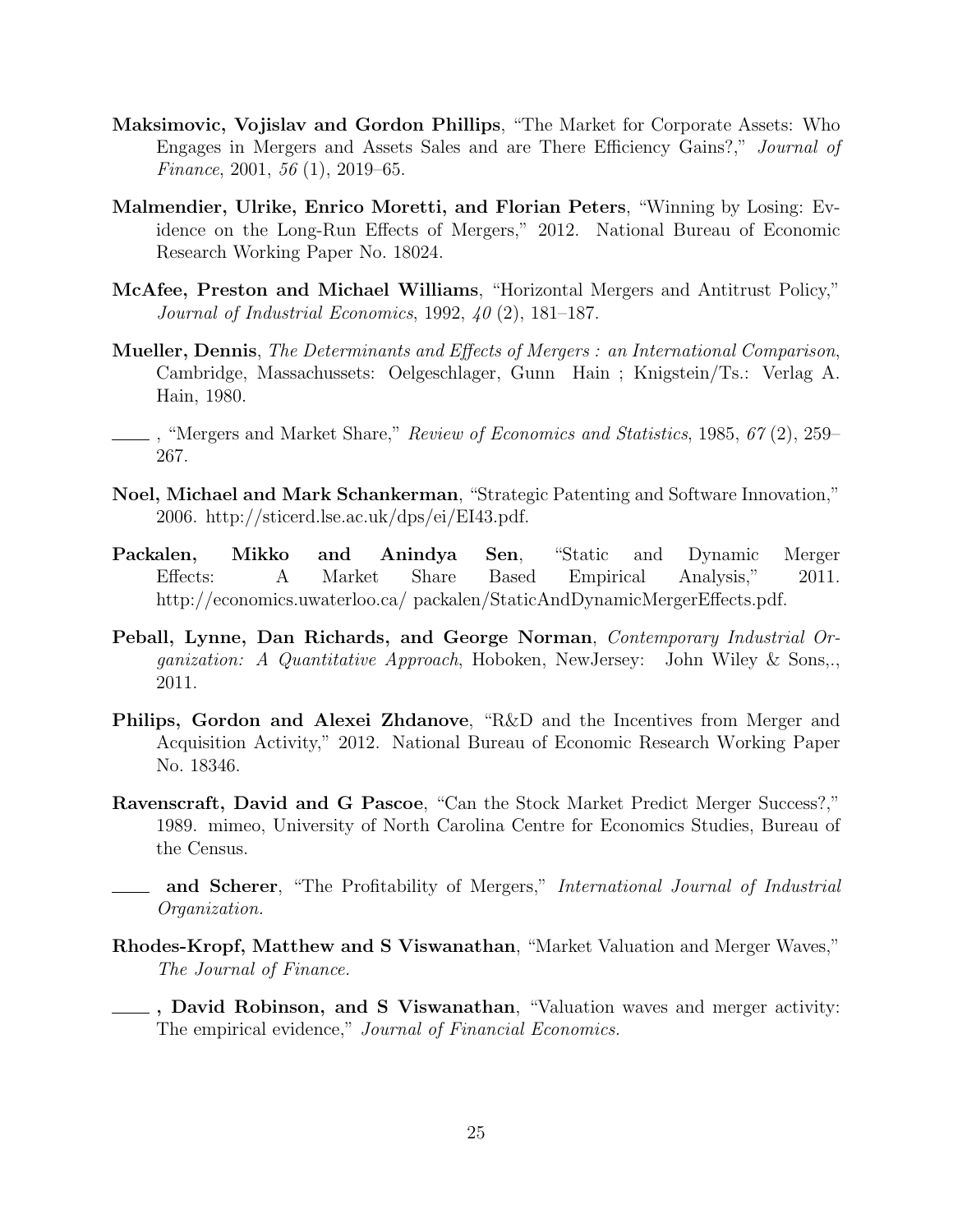- Salant, Stephen, Sheldon Switzer, and Robert Reynolds, "Losses from Horizontal Merger: The Effects of an Exogenous Change in Industry Structure on Cournot-Nash Equilibrium," Quarterly Journal of Economics.
- Schumpeter, Joseph, *Capitalism, Socialism and Democracy*, New York, New York: Harper & Brothers, 1942.
- Soneshine, Ralph, "The Stock Market's Valuation of R&D and Market Concentration in Horizontal Mergers," Review of Industrial Organization.
- Stahl, Jessica, "Mergers and Sequential Innovation; Evidence from Patent Citations," 2010. http://www.federalreserve.gov/pubs/feds/2010/201012/201012pap.pdf.
- White, Lawrence, "Trends in Aggregate Concentration in the United States," *Journal of* Economic Perspectives, 2002, 16 (4), 137–160.
- Winston, Clifford, Vikram Mahesri, and Scott Denis, "Long-Run Effects of Mergers: The Case of U.S. Western Railroads," Journal of Law and Economics, 2009, 54 (2), 275–304.
- Wright, Joshua, "Antitrust, Multi-dimentional Competition and Innovation: Do we have an Antitrust Relevant Theory of Competition Now?," 2009. George Mason Law and Economics Research Paper No. 09-44.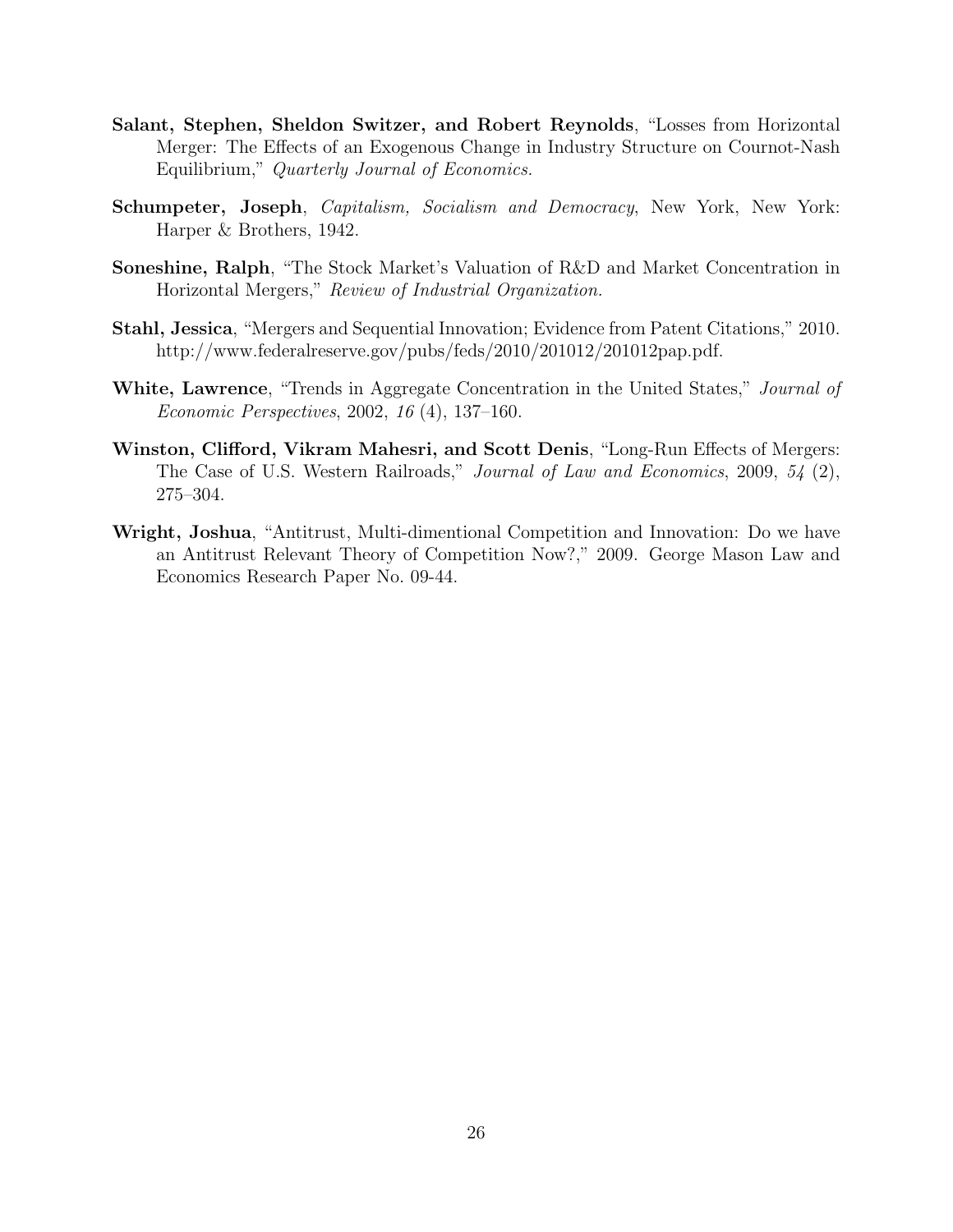## Figures and Tables



Figure 2: Distribution of Mergers by Years since Merger Incident.

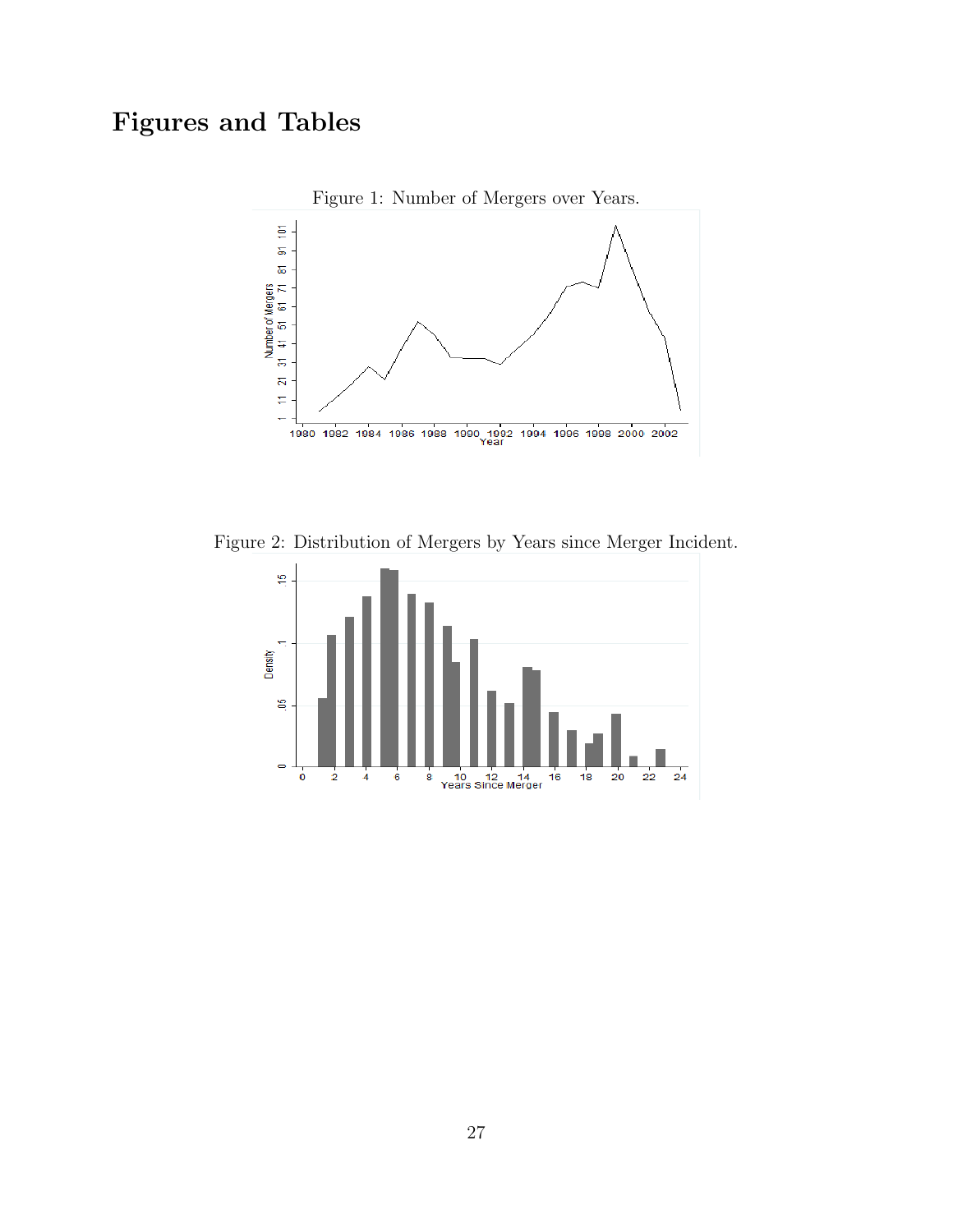Figure 3: Average of  $\%\triangle_{\text{Q}}$  for Firms Merged in last 2 years and Non-Merging Firms.



Figure 4: Weighted Average of  $\%\triangle_{q}$  for Firms Merged in last 2 years and Non-Merging Firms.

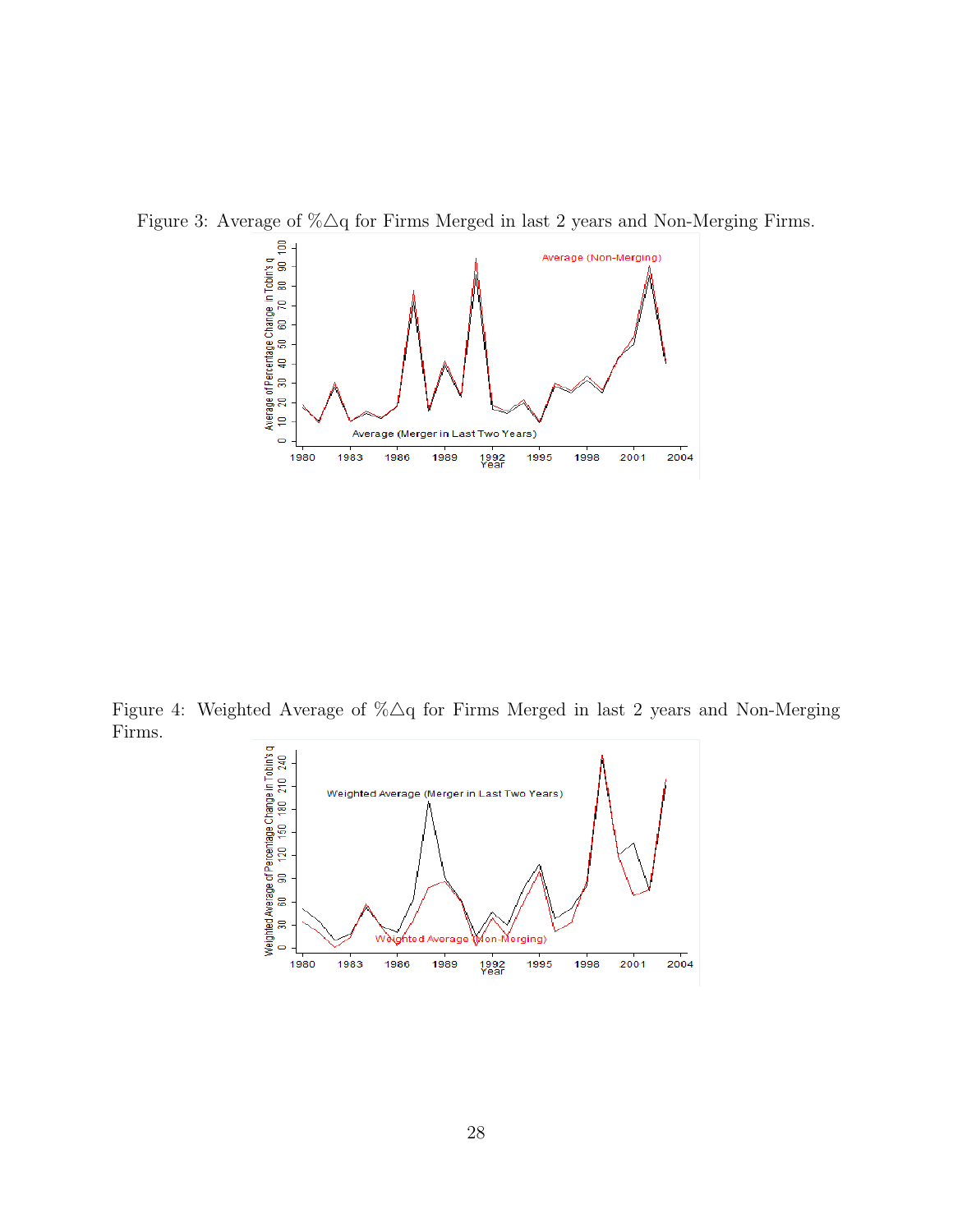| Sample Based on SDC                              | Sample Based on Bloomberg                        |
|--------------------------------------------------|--------------------------------------------------|
| 60731 Observations                               | 61640 Observations                               |
| 6030 Publicly Traded<br>U.S. Manufacturing Firms | 6029 Publicly Traded<br>U.S. Manufacturing Firms |
| 1980-2003                                        | 1980-2003                                        |
| 1009 Merger Pairs<br>with 8043 Observations      | 451 Merger Pairs<br>with 1720 Observations       |

Table 1: A Summary of Samples Based on SDC and Bloomberg Data

 $\equiv$ 

 $\overline{\phantom{a}}$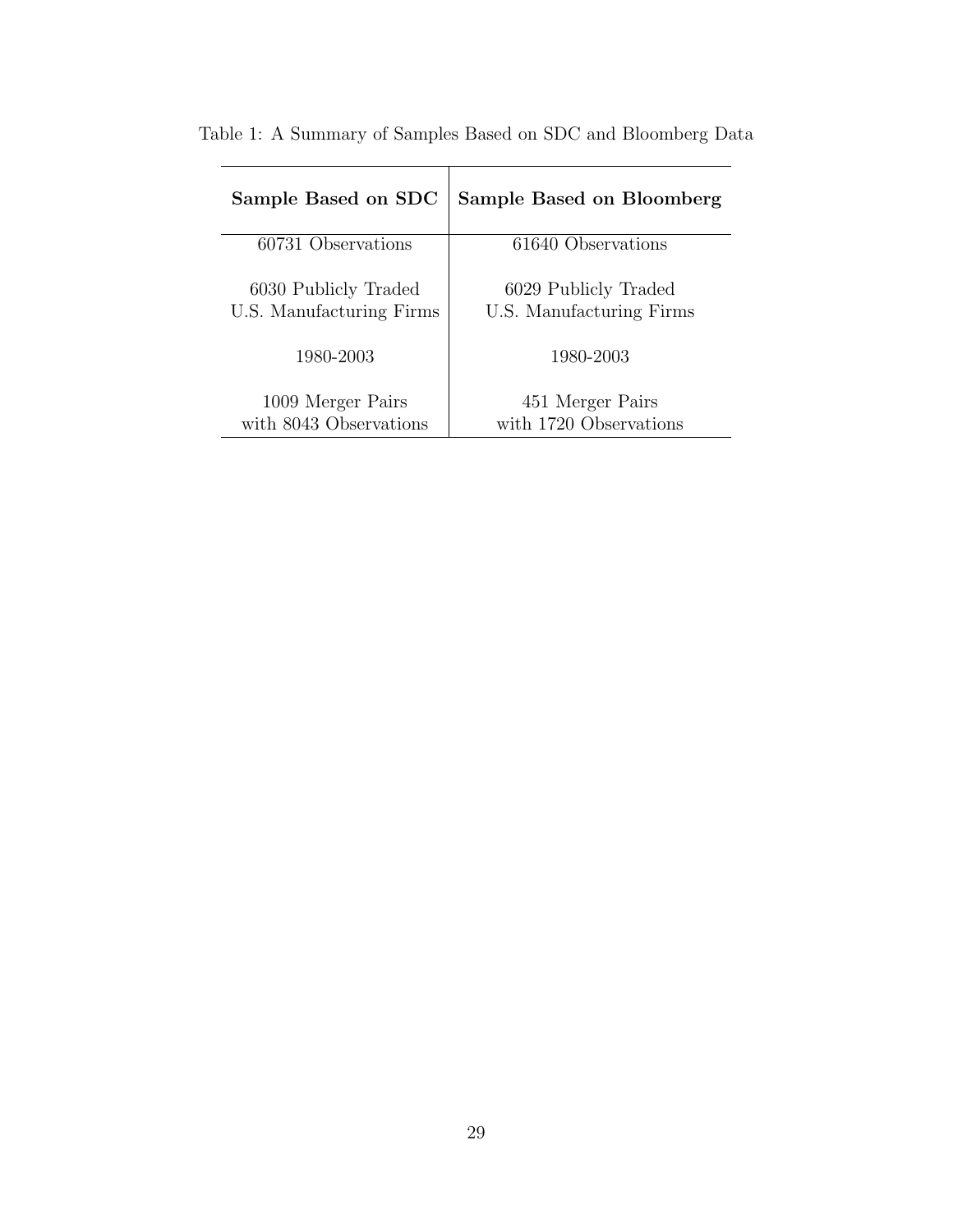| Variable                   | Description             | Obs   | Mean           | Median           | Std.Error | Min              | Max          |
|----------------------------|-------------------------|-------|----------------|------------------|-----------|------------------|--------------|
| $Market\ Value_{it}$       | Market Value            | 60731 | 699            | 32               | 3370      | 0.002            | 135045       |
| $TA_{it}$                  | <b>Book Value</b>       | 60731 | 929            | 39               | 4446      | 0.001            | 134448       |
| $q_{it}$                   | (Market Value           | 60731 | $\overline{4}$ | 0.79             | 80        | 0.001            | 10322        |
|                            | /Book Value)            |       |                |                  |           |                  |              |
| $DPostMerge_{it}$          | Indicator for           | 60731 | 0.13           | $\boldsymbol{0}$ | 0.34      | $\boldsymbol{0}$ | $\mathbf{1}$ |
|                            | Pot-Merger Period       |       |                |                  |           |                  |              |
| $D2Merger_{it}$            | Indicator for Mergers   | 60731 | 0.006          | $\boldsymbol{0}$ | 0.076     | $\theta$         | $\mathbf{1}$ |
|                            | Observed $<$ 2 Years    |       |                |                  |           |                  |              |
|                            | Post-Merger             |       |                |                  |           |                  |              |
| $D34Merger_{it}$           | Indicator for Mergers   | 60731 | 0.003          | $\boldsymbol{0}$ | 0.056     | $\theta$         | $\mathbf{1}$ |
|                            | Observed between        |       |                |                  |           |                  |              |
|                            | 3 to 4 Years            |       |                |                  |           |                  |              |
|                            | Post-Merger             |       |                |                  |           |                  |              |
| $D56Merger_{it}$           | Indicator for Mergers   | 60731 | 0.002          | $\boldsymbol{0}$ | 0.041     | $\theta$         | $\mathbf{1}$ |
|                            | Observed between        |       |                |                  |           |                  |              |
|                            | 5 to 6 Years            |       |                |                  |           |                  |              |
|                            | Post-Merger             |       |                |                  |           |                  |              |
| $D6Merger_{it}$            | Indicator for Mergers   | 60731 | 0.002          | $\boldsymbol{0}$ | 0.047     | $\theta$         | $\mathbf{1}$ |
|                            | Observed $>6$ Years     |       |                |                  |           |                  |              |
|                            | Post-Merger             |       |                |                  |           |                  |              |
| $R\&Dstock_{it}$           | Stock of R&D            | 60731 | 173            | 3.57             | 1100      | $\boldsymbol{0}$ | 37430        |
| $PATstock_{it}$            | <b>Stock of Patents</b> | 60731 | 65             | $\boldsymbol{0}$ | 545       | $\theta$         | 29355        |
| $CITE stock_{it}$          | Stock of Citations      | 60731 | 787            | $\boldsymbol{0}$ | 5666      | $\theta$         | 172357       |
| $(R\&Dstock/$              | R&D Intensity           | 60731 | 2.65           | 0.140            | 61.64     | $\overline{0}$   | 7201         |
| $TA)_{it}$                 |                         |       |                |                  |           |                  |              |
| (PATstock/                 | Patent Intensity        | 60731 | 0.48           | $\theta$         | 7.87      | $\boldsymbol{0}$ | 1363         |
| $R\&Dstock)_{it}$          |                         |       |                |                  |           |                  |              |
| (CITE stock/               | Citation Intensity      | 60731 | 5.32           | $\boldsymbol{0}$ | 13.79     | $\overline{0}$   | 930          |
| $PATstock)_{it}$           |                         |       |                |                  |           |                  |              |
| $\operatorname{Sale}_{it}$ | Firm-Level              | 60566 | 1413           | 76               | 7096      | $\theta$         | 232571       |
|                            | Net Sales (MM\$)        |       |                |                  |           |                  |              |
| $employee_{it}$            | Joint Employee          | 56246 | $\overline{7}$ | $\mathbf{1}$     | 27        | $\theta$         | 813          |
|                            | of Acquirer and         |       |                |                  |           |                  |              |
|                            | Target $(M)$            |       |                |                  |           |                  |              |
| $HHI_{it}$                 | Market Concentration    | 60731 | 0.29           | 0.24             | 0.19      | $\theta$         | $\mathbf{1}$ |
| Market Share <sub>it</sub> | Joint Market            | 60566 | 0.08           | 0.011            | 0.17      | $\theta$         | 1.38         |
|                            | Share of Acquirer       |       |                |                  |           |                  |              |
|                            | and Target              |       |                |                  |           |                  |              |
| Table 2 is Continued       |                         |       |                |                  |           |                  |              |

Table 2: Descriptive Statistics Based on the SDC Sample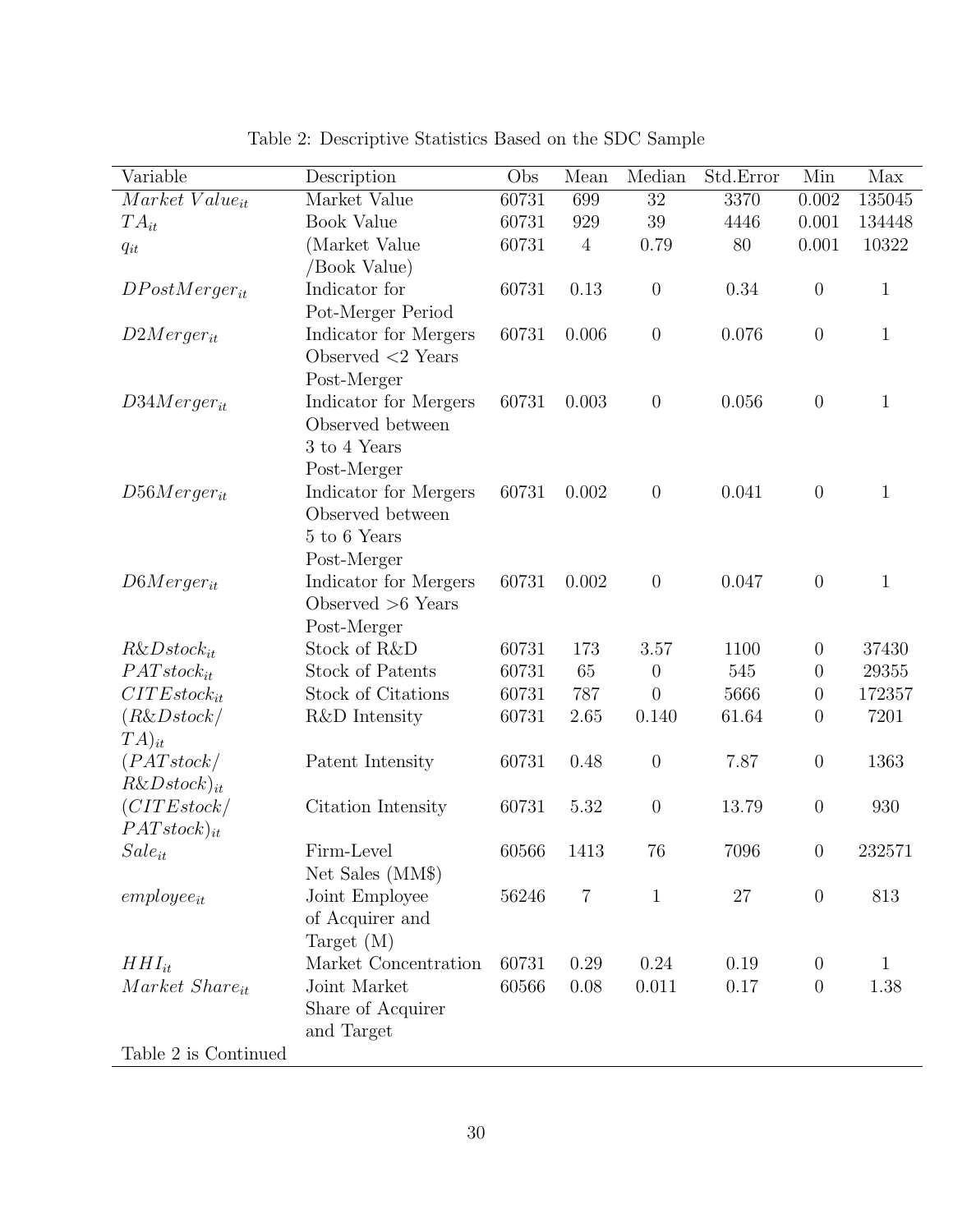| $Merger2to5_{it}$       | Indicator for Acquiring<br>Firms Who also<br>Merged in the Past                         |       | 0.04   | $\theta$       | 0.18 | $\overline{0}$   | $\mathbf 1$  |
|-------------------------|-----------------------------------------------------------------------------------------|-------|--------|----------------|------|------------------|--------------|
|                         | 2 to 5 Years<br>Indicator for Acquiring                                                 | 60731 | 0.02   | $\theta$       | 0.16 | $\theta$         | 1            |
| $Merger 3 to 5_{it}$    | Firms Who also                                                                          |       |        |                |      |                  |              |
|                         | Merged in the Past<br>3 to 5 Years                                                      |       |        |                |      |                  |              |
| $MergerMore Than5_{it}$ | Indicator for Acquiring<br>Firms Who also                                               | 60731 | 0.03   | $\overline{0}$ | 0.17 | $\theta$         | $\mathbf{1}$ |
|                         | Merged in More than<br>5 Years ago                                                      |       |        |                |      |                  |              |
| $Pstock_{it}$           | <b>Stock Prices</b>                                                                     | 49849 | 35     | 8.17           | 760  | 0.002            | 68068        |
| $OI_{it}$               | Operating Income<br><b>Before Depreciation</b><br>(MM\$)                                | 60326 | 203    | 7              | 1081 | $-5156$          | 35019        |
| $DA_{it}$               | Depreciation<br>and Amortization<br>(MM\$)                                              | 60356 | 72     | 3              | 438  | $\boldsymbol{0}$ | 15922        |
| $I_{it}$                | Income Before<br>Extraordinary<br>Items (MM\$)                                          | 60550 | 62     | $\overline{2}$ | 523  | $-56122$         | 22071        |
| $PTI_{it}$              | Pre-Tax Income (MM\$)                                                                   | 60545 | 107    | $\overline{2}$ | 764  | $-56494$         | 32660        |
| $NPM_{it}$              | Net Profit Margin<br>$(I/Sale)_{it} \times 100$                                         | 59284 | $-318$ | 2.96           | 7221 | $-868400$        | 36800        |
| $OPMAD_{it}$            | Operating Profit<br>Margin After<br>Depreciation<br>$((OI-DA)/Sale)_{it} \times 100$    | 59075 | $-301$ | 6              | 7014 | -8886900         | 12000        |
| $OPMBD_{it}$            | <b>Operating Profit</b><br>Margin Before<br>Depreciation                                | 59077 | $-279$ | 10             | 6686 | $-855700$        | 10694.12     |
| $PPM_{it}$              | $(OI/Sale)_{it} \times 100$<br>Pre-Tax Profit<br>Margin<br>$(PTI/Sale)_{it} \times 100$ | 59280 | $-318$ | $\overline{5}$ | 7240 | $-868400$        | 36800        |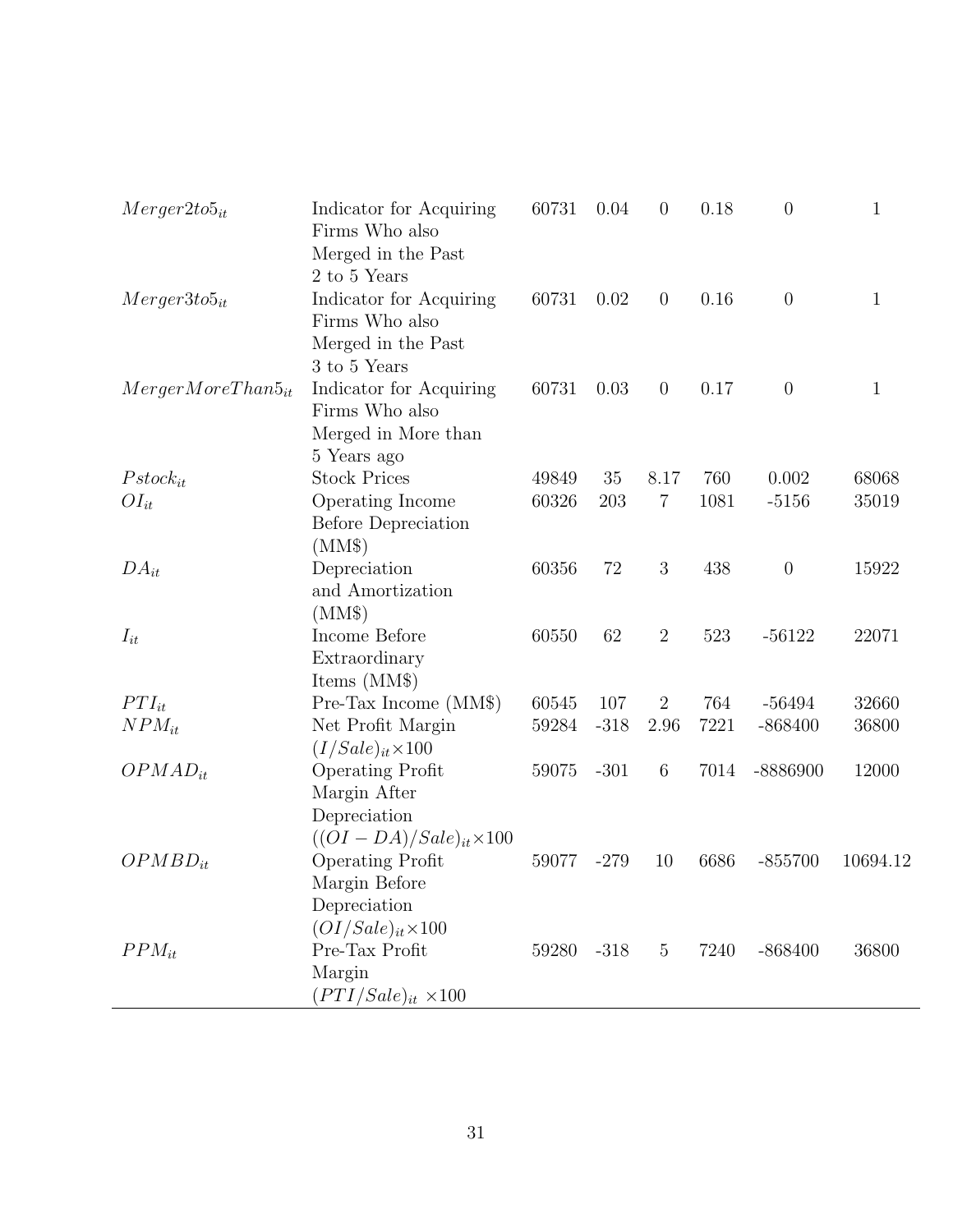| Dependent Variable                         | (1)            | (2)          | (3)        | (4)         | (5)         |
|--------------------------------------------|----------------|--------------|------------|-------------|-------------|
| $\log {q_{it}}^{28}$                       | <b>SDC</b>     | $_{\rm SDC}$ | SDC        | <b>SDC</b>  | Bloomberg   |
| $Dpostmerger_{it}$                         | $0.142***$     | $-0.046**$   | $0.061***$ | $0.063**$   | $0.099***$  |
|                                            | (0.018)        | (0.020)      | (0.022)    | (0.022)     | (0.028)     |
| $log Sale_{it}$                            |                |              | 0.003      | 0.005       | $-0.000$    |
|                                            |                |              | (0.012)    | (0.012)     | (0.013)     |
| $log Sale_{it-1}$                          |                |              | $-0.003*$  | $-0.003*$   | $-0.001$    |
|                                            |                |              | (0.002)    | (0.002)     | (0.001)     |
| $logemplope_{it}$                          |                |              |            | $-0.118***$ | $-0.131***$ |
|                                            |                |              |            | (0.017)     | (0.016)     |
| $log(\frac{R\&Dstock}{TA})_{it}$           |                |              | $0.320***$ | $0.325***$  | $0.296***$  |
|                                            |                |              | (0.015)    | (0.014)     | (0.014)     |
| $[log(\frac{R\&Dstock}{TA})_{it}]^2$       |                |              | $0.065***$ | $0.065***$  | $0.068***$  |
|                                            |                |              | (0.004)    | (0.004)     | (0.004)     |
| $log(\frac{PATstock}{R\&Dstock})_{it}$     |                |              |            | $0.036**$   | $0.024**$   |
|                                            |                |              |            | (0.011)     | (0.010)     |
| $[log(\frac{PATstock}{RkDstock})_{it}]^2$  |                |              |            | $-0.005$    | $-0.004$    |
|                                            |                |              |            | (0.005)     | (0.004)     |
| $log(\frac{CITEstock}{PATstock})_{it}$     |                |              |            | $-0.001$    | 0.014       |
|                                            |                |              |            | (0.037)     | (0.031)     |
| $[log(\frac{CITEstock}{PATstock})_{it}]^2$ |                |              |            | $-0.029$    | $-0.023$    |
|                                            |                |              |            | (0.020)     | (0.018)     |
| $D(R\&D_{it}=0)$                           |                |              | 0.118      | $0.122*$    | $-0.312***$ |
|                                            |                |              | (0.073)    | (0.041)     |             |
| $D(Patent_{it}=0)$                         |                |              |            | $-0.032$    | $-0.002$    |
|                                            |                |              |            | (0.040)     | (0.032)     |
| Firm FE                                    | Yes            | Yes          | Yes        | Yes         | Yes         |
| Time FE                                    | N <sub>o</sub> | Yes          | Yes        | Yes         | Yes         |
| Observation                                | 60731          | 60731        | 38729      | 38729       | 56026       |
| Within R <sup>2</sup>                      | 0.003          | 0.028        | 0.265      | 0.267       | 0.216       |

Table 3: Mergers and Market Value (1980-2003)

<sup>&</sup>lt;sup>28</sup>The signs \*\*\*, \*\*, and \* mean significance at 1%, 5%, and 10%, respectively. The numbers in the parentheses are the cluster-robust standard error (clustered at the firm-level).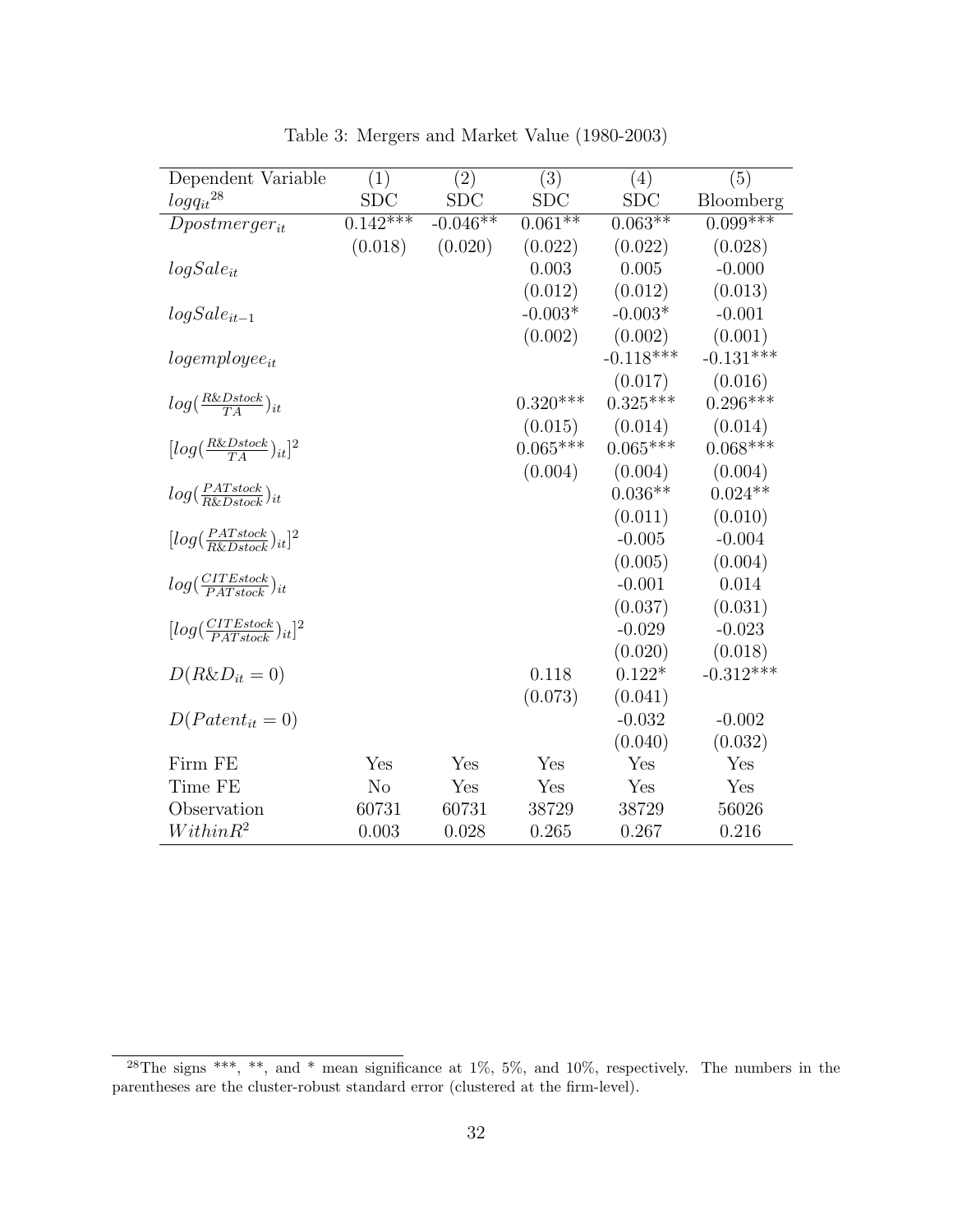| Dependent Variable                         | (1)            | (2)        | (3)         | (4)         | (5)         |
|--------------------------------------------|----------------|------------|-------------|-------------|-------------|
| $\log{q_{it}}^{29}$                        | <b>SDC</b>     | <b>SDC</b> | SDC         | <b>SDC</b>  | Bloomberg   |
| $Dpostmerger_{it}$                         | $-0.009$       | $-0.058*$  | $0.056*$    | $0.060**$   | $0.084***$  |
|                                            | (0.028)        | (0.031)    | (0.030)     | (0.030)     | (0.030)     |
| $log Sale_{it}$                            |                |            | 0.0155      | 0.018       | 0.002       |
|                                            |                |            | (0.014)     | (0.014)     | (0.014)     |
| $log Sale_{it-1}$                          |                |            | $-0.002$    | $-0.003$    | 0.001       |
|                                            |                |            | (0.002)     | (0.002)     | (0.002)     |
| $logemplope_{it}$                          |                |            | $-0.106***$ | $-0.098***$ | $-0.125***$ |
|                                            |                |            | (0.022)     | (0.022)     | (0.020)     |
| $log(\frac{R\&Dstock}{TA})_{it}$           |                |            | $0.366***$  | $0.373***$  | $0.329***$  |
|                                            |                |            | (0.018)     | (0.018)     | (0.017)     |
| $[log(\frac{R\&Dstock}{TA})_{it}]^2$       |                |            | $0.060***$  | $0.060***$  | $0.064***$  |
|                                            |                |            | (0.004)     | (0.004)     | (0.004)     |
| $log(\frac{PATstock}{R\&Dstock})_{it}$     |                |            |             | $0.047$ *** | $0.035**$   |
|                                            |                |            |             | (0.014)     | (0.013)     |
| $[log(\frac{PATstock}{RkDstock})_{it}]^2$  |                |            |             | $-0.002$    | $-0.000$    |
|                                            |                |            |             | (0.006)     | (0.006)     |
| $log(\frac{CITEstock}{PATstock})_{it}$     |                |            |             | 0.022       | 0.023       |
|                                            |                |            |             | (0.038)     | (0.032)     |
| $[log(\frac{CITEstock}{PATstock})_{it}]^2$ |                |            |             | $-0.048**$  | $-0.033*$   |
|                                            |                |            |             | (0.021)     | (0.018)     |
| $D(R\&D_{it}=0)$                           |                |            | 0.127       | 0.136       | $-0.344***$ |
|                                            |                |            | (0.107)     | (0.106)     | (0.055)     |
| $D(Patent_{it}=0)$                         |                |            |             | $-0.044$    | $-0.003$    |
|                                            |                |            |             | (0.041)     | (0.033)     |
| Firm FE                                    | Yes            | Yes        | Yes         | Yes         | Yes         |
| Time FE                                    | N <sub>o</sub> | Yes        | Yes         | Yes         | Yes         |
| Observation                                | 38323          | 38323      | 24964       | 24964       | 34773       |
| With in R <sup>2</sup>                     | 0.000          | 0.004      | 0.283       | 0.286       | 0.229       |

Table 4: Mergers and Market Value (1990-2003)

<sup>&</sup>lt;sup>29</sup>The signs \*\*\*, \*\*, and \* mean significance at 1%, 5%, and 10%, respectively. The numbers in the parentheses are the cluster-robust standard error (clustered at the firm-level).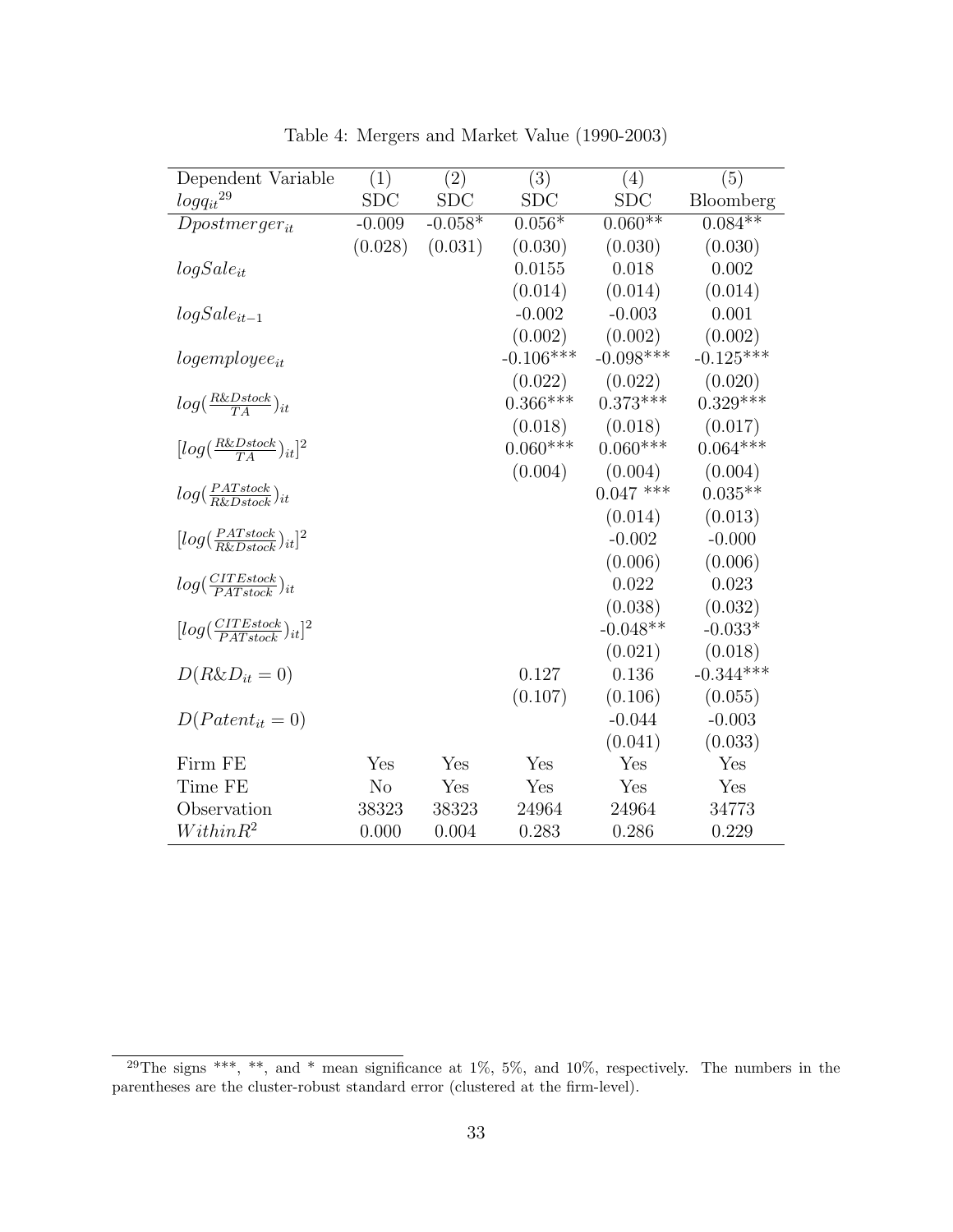| <b>First Stage IV</b> |            |            |            |
|-----------------------|------------|------------|------------|
| Dependent Variable    | (1)        | (2)        | (3)        |
| $DPostMerge_{it}$     |            |            |            |
| F                     | 962        | 625        | 279        |
| P-value               | [0.000]    | [0.000]    | [0.000]    |
| $Merge2to5_{it}$      | $0.389***$ |            |            |
|                       | (0.013)    |            |            |
| $Merger 3 to 5_{it}$  |            | $0.308***$ | $0.317***$ |
|                       |            | (0.012)    | (0.014)    |
| $MergeMoreThan5_{it}$ |            |            | $0.221***$ |
|                       |            |            | (0.015)    |
| Second Stage IV       |            |            |            |
| Dependent Variable    |            |            |            |
| $logq_{it}$           |            |            |            |
| $DPostMerge_{it}$     | $0.148**$  | $0.133**$  | $0.141*$   |
|                       | (0.048)    | (0.061)    | (0.073)    |
| Control Variables     | Yes        | Yes        | Yes        |
| in Equation $(5)$     |            |            |            |
| Firm FE               | Yes        | Yes        | Yes        |
| Time FE               | Yes        | Yes        | Yes        |
| Observation           | 38376      | 38376      | 38376      |
| $\mathbb{R}^2$        | 0.266      | 0.267      | 0.268      |
| Overidentifying       |            |            | 0.043      |
| Restrictions          |            |            | [0.836]    |
| J-test and P-value    |            |            |            |

Table 5: Panel IV Estimates of Mergers on Market Value Based on SDC  $(1980-2003)^{30}$ 

 $30$ The signs \*\*\*, \*\*, and \* mean significance at 1%, 5%, and 10%, respectively. The numbers in the parentheses are the cluster-robust standard error (clustered at the firm-level).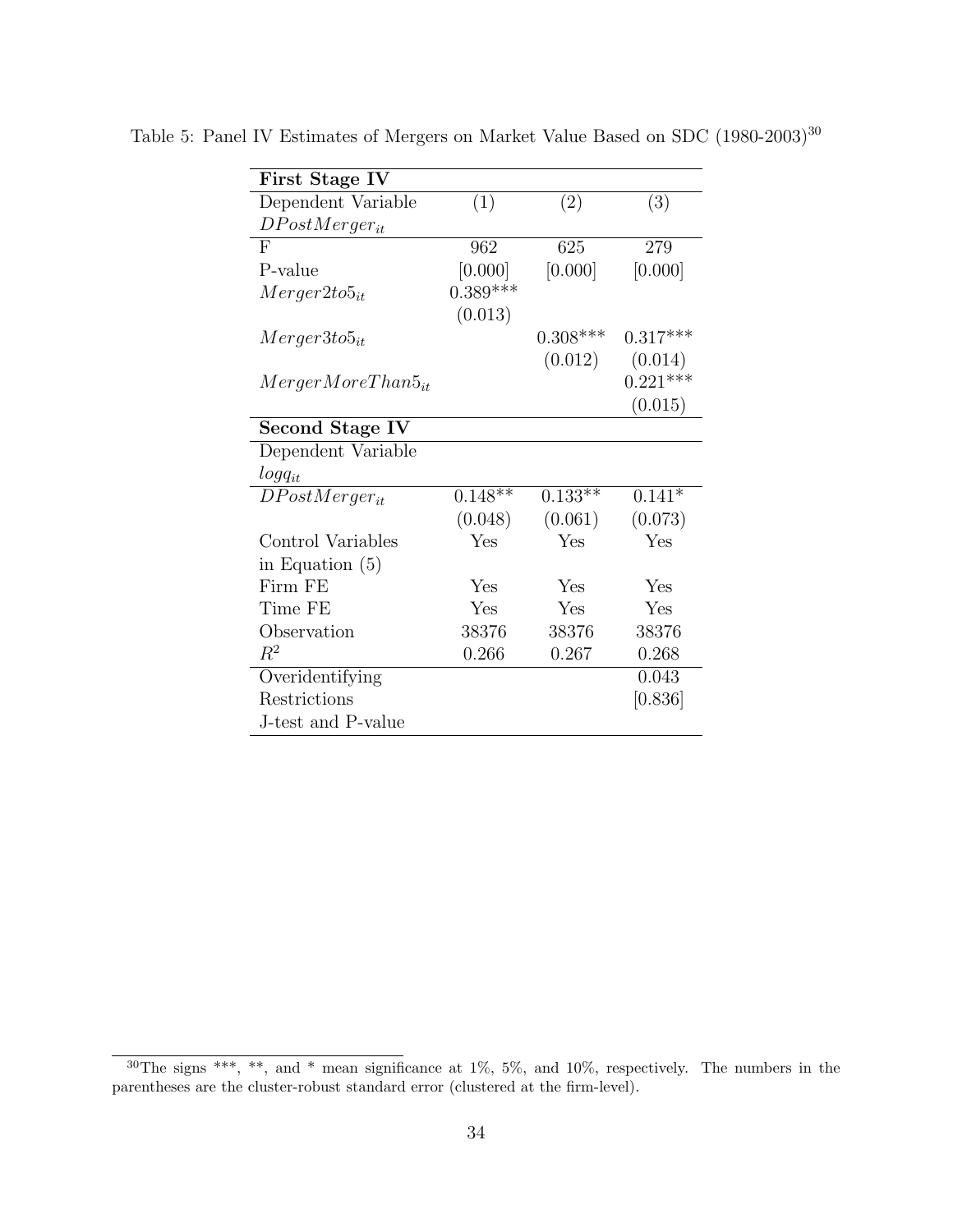| Dependent Variable    |            |            | $log Market\;Shareit$ | $log HHI_{it}$ |            |            |           |
|-----------------------|------------|------------|-----------------------|----------------|------------|------------|-----------|
|                       | (1)        | (2)        | (3)                   | (4)            | (5)        | (6)        | (7)       |
|                       | <b>SDC</b> | <b>SDC</b> | <b>SDC</b>            | <b>SDC</b>     | Bloomberg  | <b>SDC</b> | Bloomberg |
| 1980-2003             |            |            |                       |                |            |            |           |
| $DPostMerge_{it}$     | $0.199***$ |            |                       |                |            |            |           |
|                       | (0.035)    |            |                       |                |            |            |           |
| $D2Merge_{it}$        |            | $0.429***$ | $0.443***$            | $0.448***$     | $0.248**$  | 0.016      | $-0.027$  |
|                       |            | (0.092)    | (0.092)               | (0.092)        | (0.083)    | (0.021)    | (0.038)   |
| $D34Merger_{it}$      |            |            | $0.364***$            | $0.367***$     | $0.287***$ | $-0.030$   | $-0.020$  |
|                       |            |            | (0.059)               | (0.059)        | (0.072)    | (0.026)    | (0.029)   |
| $D56Merger_{it}$      |            |            |                       | $0.342***$     | $0.167*$   | 0.005      | $-0.035$  |
|                       |            |            |                       | (0.064)        | (0.097)    | (0.024)    | (0.036)   |
| Firm FE               | Yes        | Yes        | Yes                   | Yes            | Yes        | Yes        | Yes       |
| Time FE               | Yes        | Yes        | Yes                   | Yes            | Yes        | Yes        | Yes       |
| Observation           | 59291      | 59291      | 59291                 | 59291          | 60186      | 60731      | 61630     |
| Within R <sup>2</sup> | 0.015      | 0.014      | 0.014                 | 0.015          | 0.010      | 0.038      | 0.037     |
| 1990-2003             |            |            |                       |                |            |            |           |
| $DPostMerger_{it}$    | $0.239***$ |            |                       |                |            |            |           |
|                       | (0.045)    |            |                       |                |            |            |           |
| $D2Merge_{it}$        |            | $0.348**$  | $0.362**$             | $0.366**$      | $0.143**$  | 0.018      | $-0.008$  |
|                       |            | (0.122)    | (0.122)               | (0.122)        | (0.063)    | (0.025)    | (0.034)   |
| $D34Merger_{it}$      |            |            | $0.241***$            | $0.242***$     | $0.233***$ | $-0.024$   | $-0.014$  |
|                       |            |            | (0.048)               | (0.048)        | (0.071)    | (0.025)    | (0.025)   |
| $D56Merger_{it}$      |            |            |                       | $0.221***$     | 0.081      | 0.002      | $-0.048$  |
|                       |            |            |                       | (0.053)        | (0.085)    | (0.021)    | (0.030)   |
| Firm FE               | Yes        | Yes        | Yes                   | Yes            | Yes        | Yes        | Yes       |
| Time FE               | Yes        | Yes        | Yes                   | Yes            | Yes        | Yes        | Yes       |
| Observation           | 37202      | 37202      | 37202                 | 37202          | 37755      | 38323      | 38879     |
| $With in R^2$         | 0.017      | 0.016      | 0.016                 | 0.016          | 0.011      | 0.047      | 0.047     |

## Table 6: Mergers, Market Share, Market Concentration $\!31}$

<sup>&</sup>lt;sup>31</sup>The signs \*\*\*, \*\*, and \* mean significance at 1%, 5%, and 10%, respectively. The numbers in the parentheses are the cluster-robust standard error (clustered at the firm-level).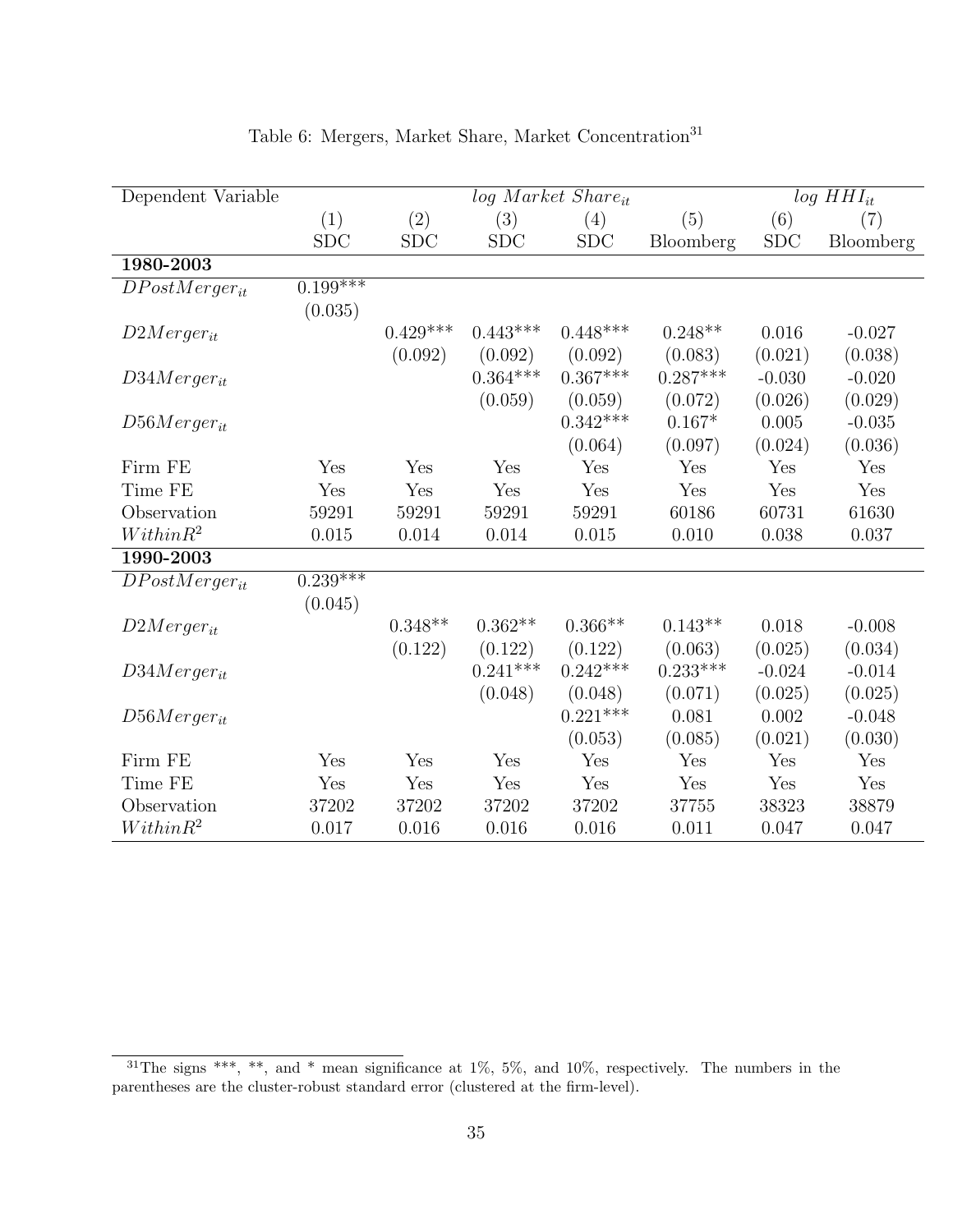| Dependent Variable       | (1)        | $\left( 2\right)$ | (3)        | (4)        |
|--------------------------|------------|-------------------|------------|------------|
| $log Pstock_{it}$        | <b>SDC</b> | <b>SDC</b>        | Bloomberg  | Bloomberg  |
| 1980-2003                |            |                   |            |            |
| $DPostMerge_{it}$        | $0.276***$ |                   | $0.490***$ |            |
|                          | (0.038)    |                   | (0.058)    |            |
| $D2Merge_{it}$           |            | $0.284***$        |            | $0.458***$ |
|                          |            | (0.060)           |            | (0.094)    |
| $D34Merger_{it}$         |            | $0.268***$        |            | $0.316***$ |
|                          |            | (0.069)           |            | (0.064)    |
| $D56Merger_{it}$         |            | $0.250***$        |            | $0.350***$ |
|                          |            | (0.053)           |            | (0.031)    |
| Observation              | 47626      | 47626             | 48508      | 48508      |
| $With in R^2$            | 0.285      | 0.281             | 0.288      | 0.282      |
| 1990-2003                |            |                   |            |            |
| $DPostMerge_{it}$        | $0.164***$ |                   | $0.306***$ |            |
|                          | (0.048)    |                   | (0.053)    |            |
| $D2Merger_{it}$          |            | $0.139**$         |            | $0.201**$  |
|                          |            | (0.053)           |            | (0.065)    |
| $D34Merger_{it}$         |            | $0.209***$        |            | $0.163**$  |
|                          |            | (0.055)           |            | (0.056)    |
| $D56Merger_{it}$         |            | $0.160**$         |            | $0.156**$  |
|                          |            | (0.051)           |            | (0.063)    |
| Observation              | 29869      | 29869             | 30418      | 30418      |
| $With in R^2$            | 0.230      | 0.229             | 0.231      | 0.227      |
| Firm Size, Demand Shock, | Yes        | Yes               | Yes        | Yes        |
| and Market Structure     |            |                   |            |            |
| Firm FE                  | Yes        | Yes               | Yes        | Yes        |
| Time FE                  | Yes        | Yes               | Yes        | Yes        |

Table 7: Mergers and Stock Market  $\mathrm{Prices}^{32}$ 

<sup>&</sup>lt;sup>32</sup>The signs \*\*\*, \*\*, and \* mean significance at 1%, 5%, and 10%, respectively. The numbers in the parentheses are the cluster-robust standard error (clustered at the firm-level).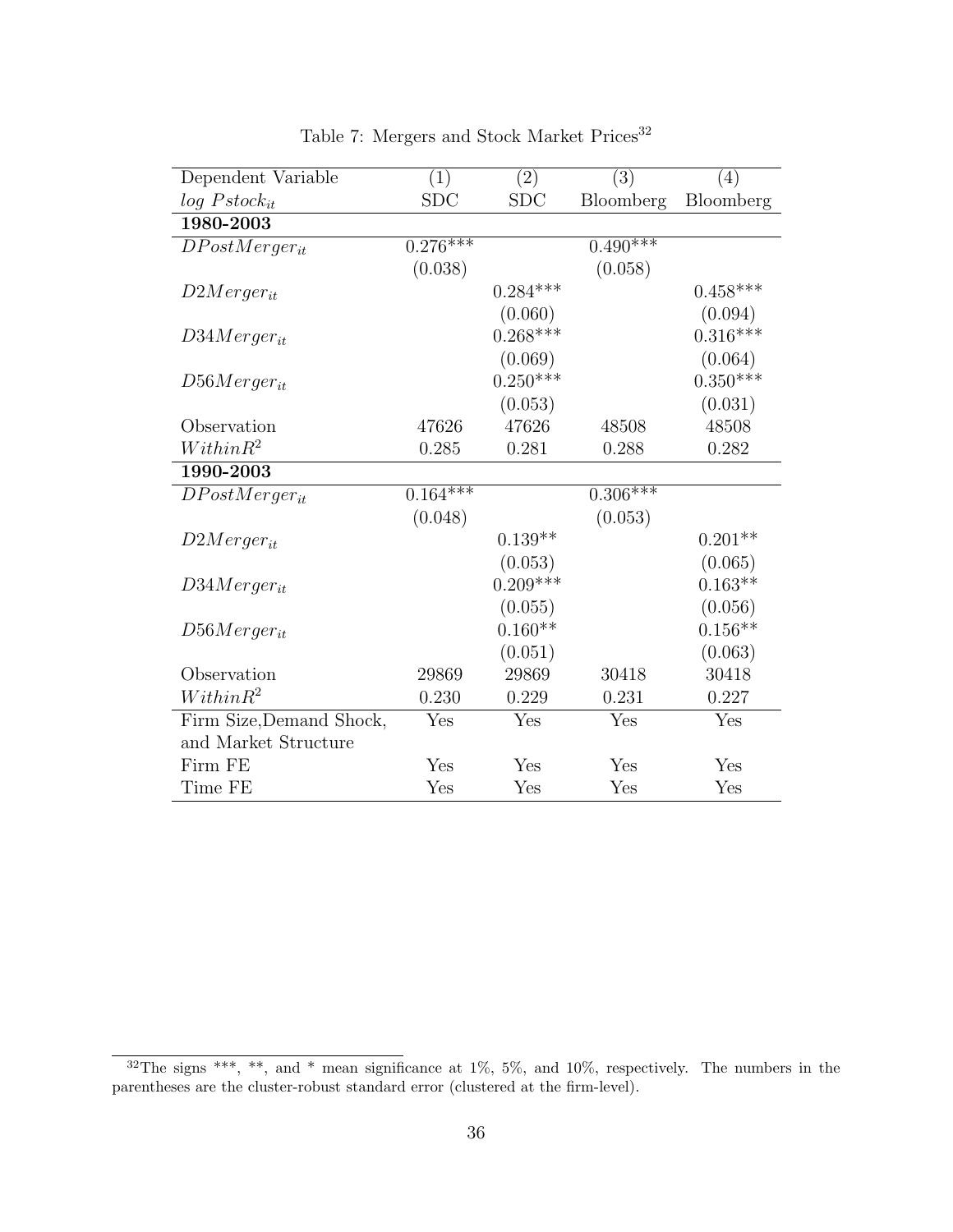| Dependent Variable     |           | $logNPM_{it}$ |            | $logOPMAD_{it}$ |            | $logOPMBD_{it}$ | $logPPM_{it}$     |           |
|------------------------|-----------|---------------|------------|-----------------|------------|-----------------|-------------------|-----------|
|                        | (1)       | (2)           | (3)        | (4)             | (5)        | (6)             | $\left( 7\right)$ | (8)       |
| SDC                    |           |               |            |                 |            |                 |                   |           |
| $DPostMerge_{it}$      | $-0.013$  |               | $0.060**$  |                 | $0.070***$ |                 | $-0.006$          |           |
|                        | (0.027)   |               | (0.024)    |                 | (0.020)    |                 | (0.027)           |           |
| $D2Merge_{it}$         |           | 0.059         |            | $0.134***$      |            | $0.099***$      |                   | 0.072     |
|                        |           | (0.056)       |            | (0.037)         |            | (0.030)         |                   | (0.054)   |
| $D34Merger_{it}$       |           | $-0.058$      |            | 0.083           |            | $0.105**$       |                   | 0.014     |
|                        |           | (0.087)       |            | (0.054)         |            | (0.036)         |                   | (0.068)   |
| $D56Merger_{it}$       |           | $0.188*$      |            | $0.177***$      |            | $0.155***$      |                   | $0.215**$ |
|                        |           | (0.098)       |            | (0.039)         |            | (0.029)         |                   | (0.093)   |
| Firm FE                | Yes       | Yes           | Yes        | Yes             | Yes        | Yes             | Yes               | Yes       |
| Time FE                | Yes       | Yes           | Yes        | Yes             | Yes        | Yes             | Yes               | Yes       |
| Observation            | 39772     | 39772         | 42551      | 42551           | 45833      | 45833           | 39884             | 39884     |
| Within R <sup>2</sup>  | 0.015     | 0.016         | 0.020      | 0.020           | 0.011      | 0.011           | 0.023             | 0.024     |
| <b>Bloomberg</b>       |           |               |            |                 |            |                 |                   |           |
| $DPostMerge_{it}$      | 0.044     |               | $0.182***$ |                 | $0.117***$ |                 | 0.063             |           |
|                        | (0.042)   |               | (0.034)    |                 | (0.028)    |                 | (0.042)           |           |
| $D2Merge_{it}$         |           | 0.082         |            | $0.211***$      |            | $0.159***$      |                   | 0.090     |
|                        |           | (0.084)       |            | (0.056)         |            | (0.036)         |                   | (0.078)   |
| $D34Merger_{it}$       |           | $-0.066$      |            | $0.139**$       |            | $0.090**$       |                   | 0.002     |
|                        |           | (0.097)       |            | (0.048)         |            | (0.044)         |                   | (0.084)   |
| $D56Merger_{it}$       |           | $0.120*$      |            | $0.170**$       |            | $0.130**$       |                   | 0.124     |
|                        |           | (0.076)       |            | (0.062)         |            | (0.044)         |                   | (0.083)   |
| Firm FE                | Yes       | Yes           | Yes        | Yes             | Yes        | Yes             | Yes               | Yes       |
| Time FE                | Yes       | Yes           | Yes        | Yes             | Yes        | Yes             | Yes               | Yes       |
| Observation            | 40585     | 40585         | 43400      | 43400           | 46704      | 46704           | 40698             | 40698     |
| With in R <sup>2</sup> | $0.015\,$ | 0.015         | 0.021      | 0.020           | 0.011      | 0.011           | 0.023             | 0.023     |

Table 8: Mergers and Profit Margins (1980-2003)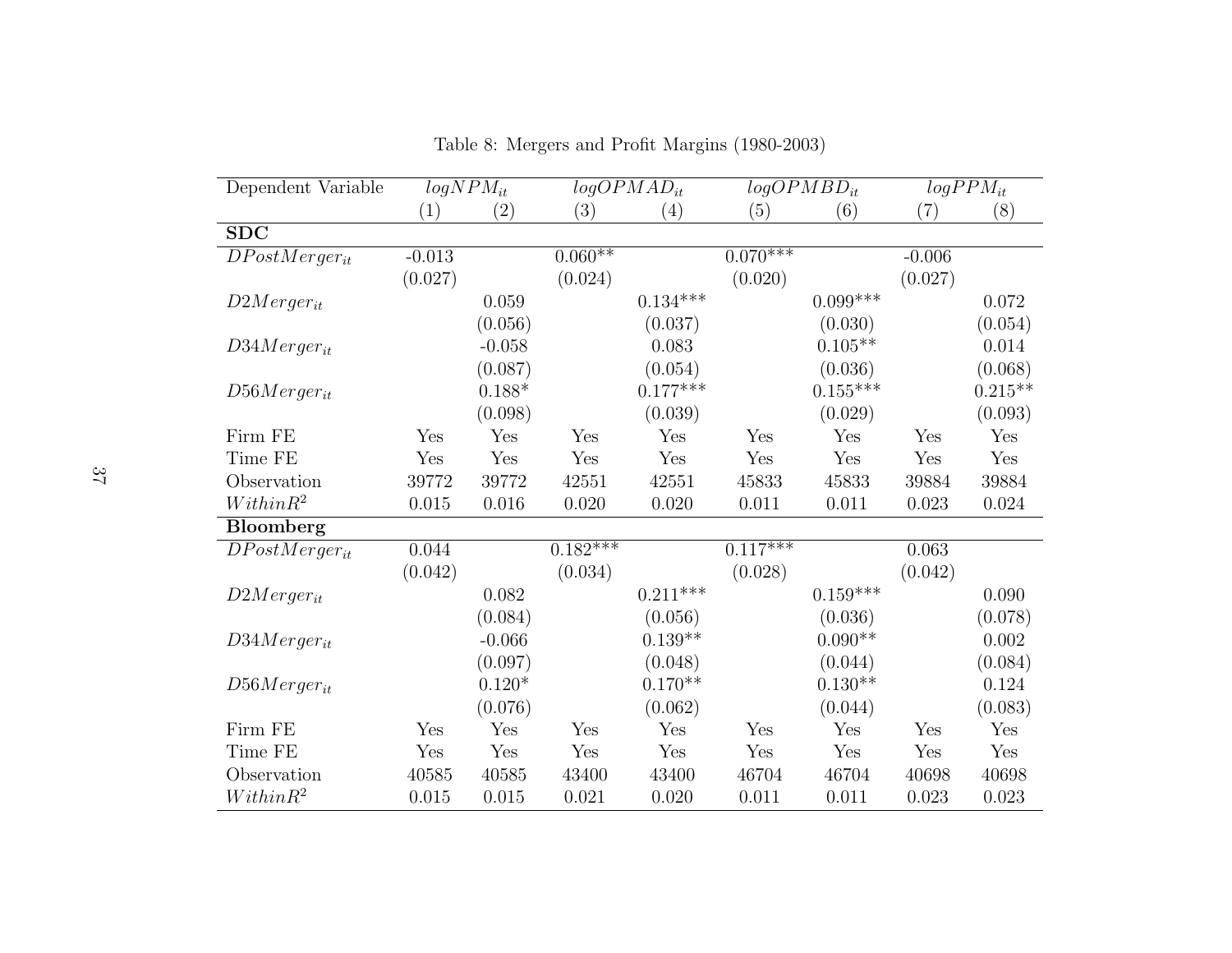| Dependent Variable       | (1)          | (2)       |
|--------------------------|--------------|-----------|
| $logq_{it}$              | $_{\rm SDC}$ | Bloomberg |
| 1980-2003                |              |           |
| $DPostMerge_{it}$        | $-0.004$     | 0.031     |
|                          | (0.027)      | (0.056)   |
| $DPostMerge_{it}$ ×      | $0.053***$   | 0.022     |
| $logemplope_{it}$        | (0.011)      | (0.019)   |
| Control Variables        | Yes          | Yes       |
| in Equation $(5)$        |              |           |
| Firm FE                  | Yes          | Yes       |
| Time FE                  | Yes          | Yes       |
| Observation              | 38729        | 56026     |
| $With in R^2$            | 0.264        | 0.233     |
| 1990-2003                |              |           |
| $DPostMerge_{it}$        | 0.032        | 0.064     |
|                          | (0.033)      | (0.059)   |
| $DPostMerge_{it} \times$ | $0.059***$   | 0.011     |
| $logemplope_{it}$        | (0.016)      | (0.020)   |
| Control Variables        | Yes          | Yes       |
| in Equation $(5)$        |              |           |
| Firm FE                  | Yes          | Yes       |
| Time FE                  | Yes          | Yes       |
| Observation              | 24964        | 34773     |
| $With in R^2$            | 0.289        | 0.227     |

Table 9: Mergers, Firm Size, and Market Value  $(1980-2003)^{33}$ 

 $33$ The signs \*\*\*, \*\*, and \* mean significance at 1%, 5%, and 10%, respectively. The numbers in the parentheses are the cluster-robust standard error (clustered at the firm-level).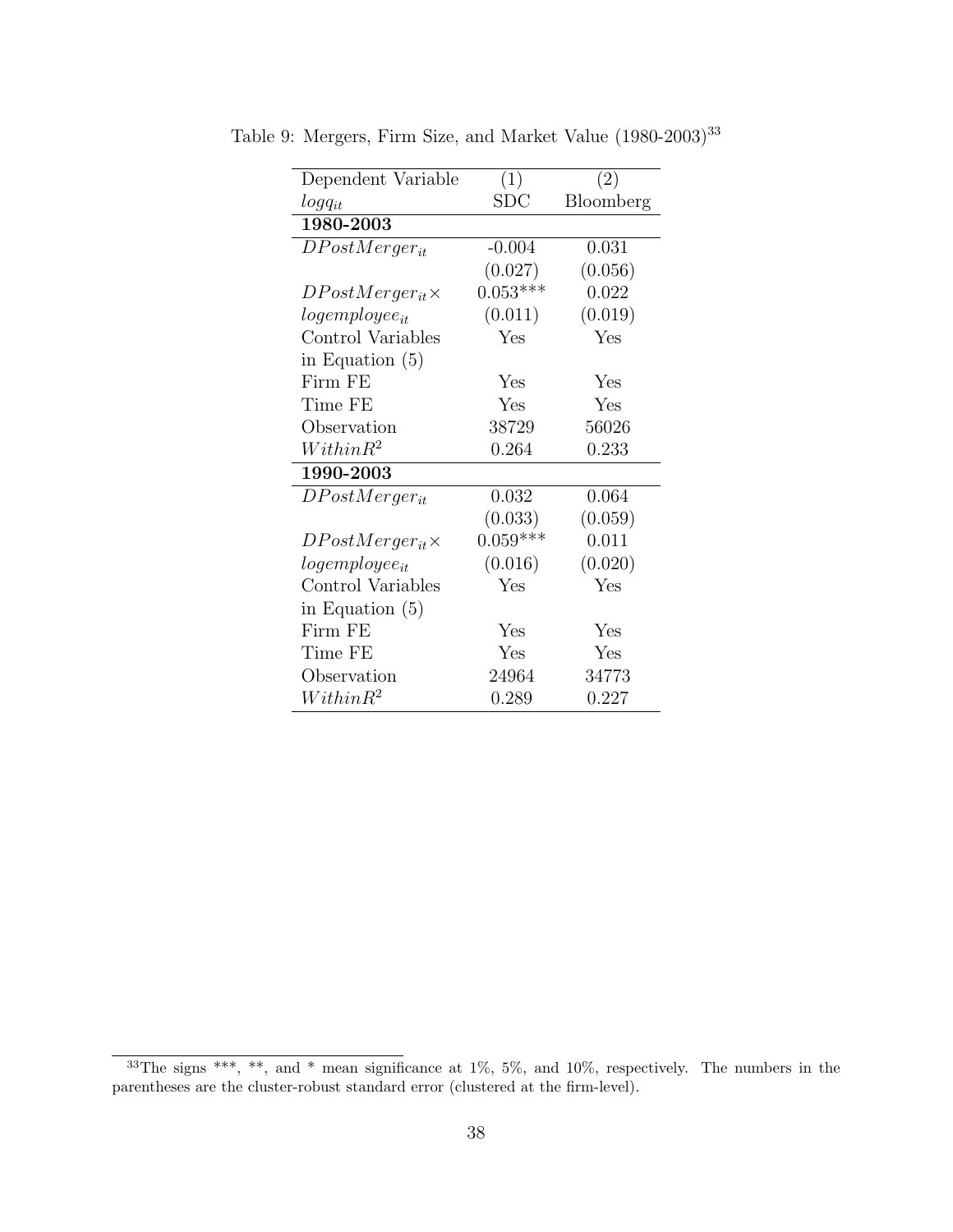# Appendices

## A Correcting Truncation in Patent and Citation Counts

To correct for truncation in patent counts, I follow the approach of Hall et al. (2000), which defines weight factors to correct for truncation in patent counts. Their weight factors are calculated according to

$$
pattern_t^* = \frac{pattern_t}{\sum_{k=0}^{2003-t}weight_k}
$$
  
2000 \le t \le 2003, (A.1)

where  $pattern_t$  is the number of patents granted at time t to all firms and  $weight_k$  is built based on the average of citations in each lag for the patents of firms.<sup>34</sup> Hall et al. (2000) multiply patent counts in ending years of the sample with the inverse of the weight factors  $(1/paten_t^*)$  and correct for the truncation. I only correct patent counts for 2000 to 2003 because from 2004 to 2006 (end of my sample) the results are under the influence of "edge effect"(Hall et al., 2000). This means the 2006 data will not be usable and 2005 data will have large variance. Figure A.1 displays a comparison of original and corrected patent counts for truncation.

To correct for truncations in citations, I have employed the method of Hall et al. (2000). I calculate the distribution of the fraction of citations received by each patent at a time between the grant year of the citing patents and the grant year of the cited patent. Using this distribution, I predict the number of citations received for each patent outside the range of the sample, maximum to 40 years after the grant date of the patent. Figure A.2 displays a comparison of original and corrected citation counts. I use the truncation corrected patent and citation counts in my analysis.

 $34$ Lags are defined as the difference between the ending years of the sample and year 2003. Therefore, lags are 2003-2000=3, 2003-2001=2, 2003-2002=1, and 2003-2003=0.